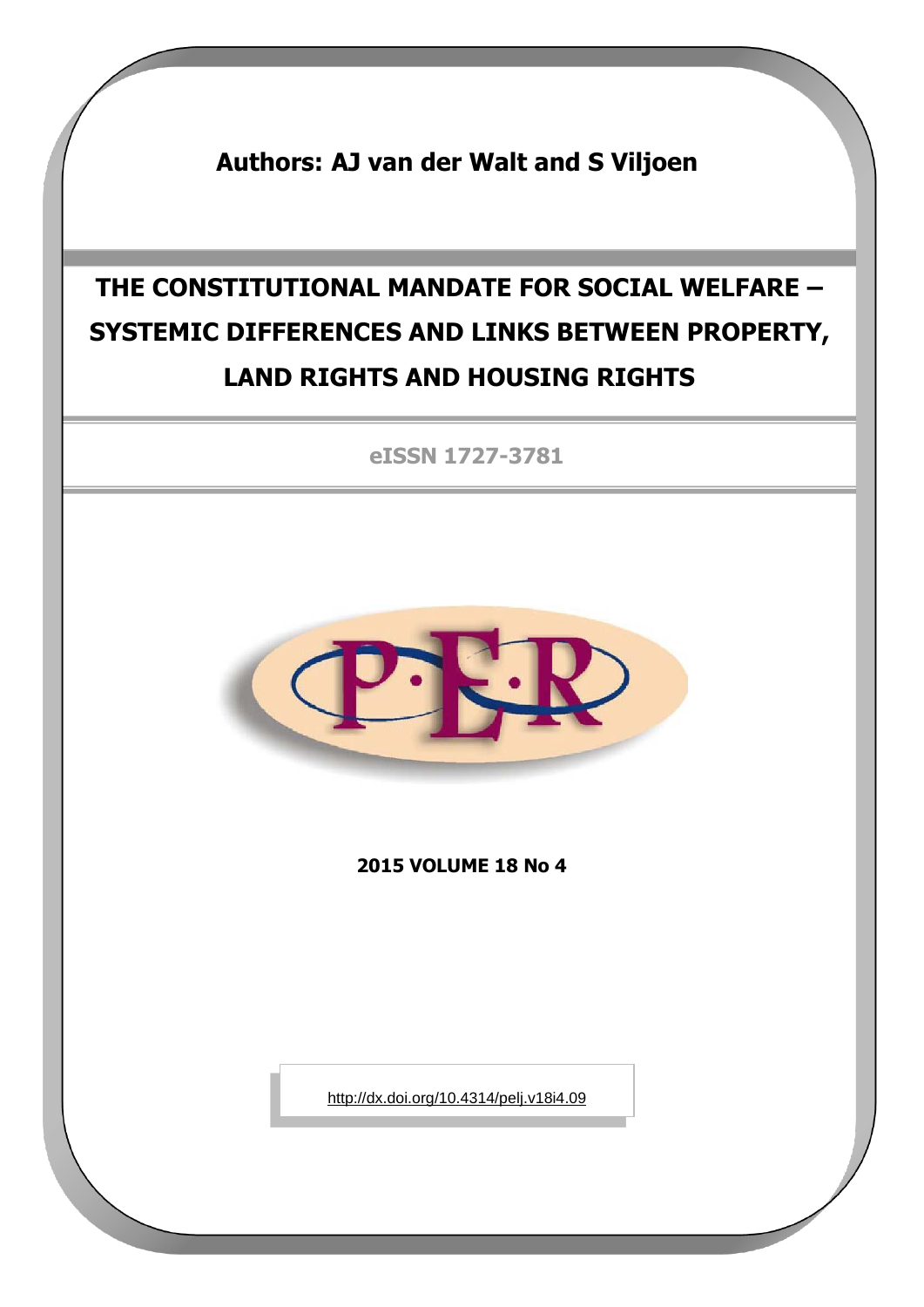## **THE CONSTITUTIONAL MANDATE FOR SOCIAL WELFARE – SYSTEMIC DIFFERENCES AND LINKS BETWEEN PROPERTY, LAND RIGHTS AND HOUSING RIGHTS**

**AJ van der Walt S Viljoen**

## **1 Introduction**

Our purpose in this paper is to argue that, as far as the constitutional promotion and protection of social welfare is concerned, there are significant theoretical and systemic differences between property, land rights and housing rights. Our argument is shaped by the fact that these three sets of rights are recognised and protected separately in the Constitution of the Republic of South Africa, 1996, $<sup>1</sup>$  but we argue that the</sup> theoretical differences go beyond variations between constitutions and bills of rights from different traditions and time periods. In our view, there are sound theoretical, and therefore also systemic, reasons why it is necessary to at least keep the differences between property, land rights and housing rights in mind when analysing, interpreting and applying any of these rights in a specific constitutional text. Above all, we argue that the reduction of housing rights to just another category of property rights might well reduce or even erode the special social, historical and constitutional value and meaning of housing rights. The outcome of such a reduction might very well be that opposing property rights will continue to outweigh and trump housing rights. A similar set of arguments applies to conflating land rights with property rights, at least in certain historical and social settings.

<sup>1</sup> Hereafter the *Constitution*.

AJ van der Walt. B Iur et Art Hons (BA) LLB LLD (Potchefstroom) LLM (Witwatersrand). South African Research Chair in Property Law and Distinguished Professor, Stellenbosch University. The South African Research Chair in Property Law (SARCPL) is funded by the South African national Department of Science and Technology, administered by the National Research Foundation and hosted by Stellenbosch University. The views expressed in this article are those of the authors and should not be attributed to any of these institutions. E-mail: ajvdwalt@sun.ac.za

Sue-Mari Viljoen. BComm (Law) LLB LLD (Stellenbosch University). Senior lecturer: Department of Public, Constitutional and International Law, Unisa. This article was presented at the conference "Understanding Southern Welfare: The B(R)ICS Countries", hosted by the Zentrum für interdisziplinäre Forschung (ZiF), Bielefeld (24-26 November 2014). Thanks to Reghard Brits (SARCPL) for research assistance and comments on drafts of this paper and to conference participants for comments and discussion. E-mail: Maasss@unisa.ac.za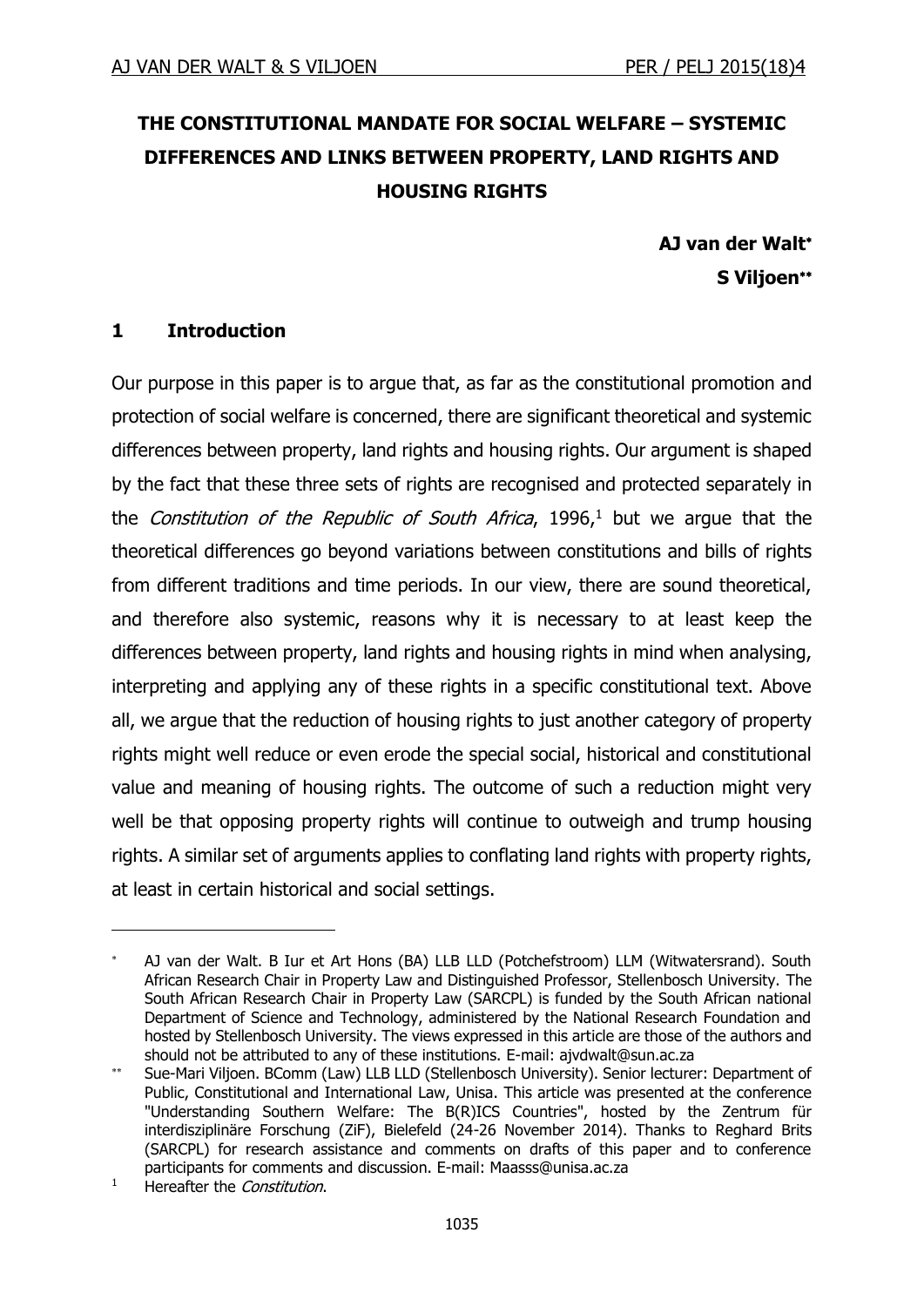In this paper we first of all consider theoretical arguments concerning the relationship between property, land rights and social welfare. The thrust of our argument in this section is that a proper distinction between property, land rights and housing rights in the constitution should avoid the libertarian view that the constitutional guarantee of property rights is fundamentally opposed to or in conflict with efforts to promote social welfare. Instead, we offer theoretical arguments in support of the view that property rights (especially ownership) are fundamentally and inherently limited, both by constitutional provisions and by legislation promulgated to give effect to them, in ways that create space for the promotion of social welfare. We reject the theoretical perspective that starts out from the premise of absolute ownership and then proceeds to consider the justification of limiting property in favour of social welfare, for instance by way of protecting housing rights. The theoretical approach that we find more attractive starts out from the premise that property rights are inherently limited in various ways, including by way of constitutional and statutory limitations that are designed to promote social welfare, with the result that constitutional analysis is not restricted to the justification of limitations being imposed on ownership. Instead, constitutional analysis might often consist of considering justifications for upholding property rights at the cost of social welfare.

In view of the theoretical analysis, we proceed to consider the constitutional nature and status of property, land rights and housing rights in the South African context. We argue that both land rights (in the form of land redistribution and improved tenure security) and housing rights (in the form of the right of access to adequate housing) should be seen as discrete constitutional rights that stand on their own constitutional foundations and that they do not need to be protected as property rights. On the other hand, they are not fundamentally circumscribed or opposed by property rights either. Instead, the *Constitution* (as interpreted in case law) requires a new, typically constitutional methodology that gives full recognition and effect to all three sets of rights, each in its proper place. Seen from this perspective, property is neither the guardian nor the enemy of social welfare. Nevertheless, the purpose of the property clause in general cannot be isolated from social welfare concerns that relate to improved access to land and housing rights, nor from the constitutional imperative to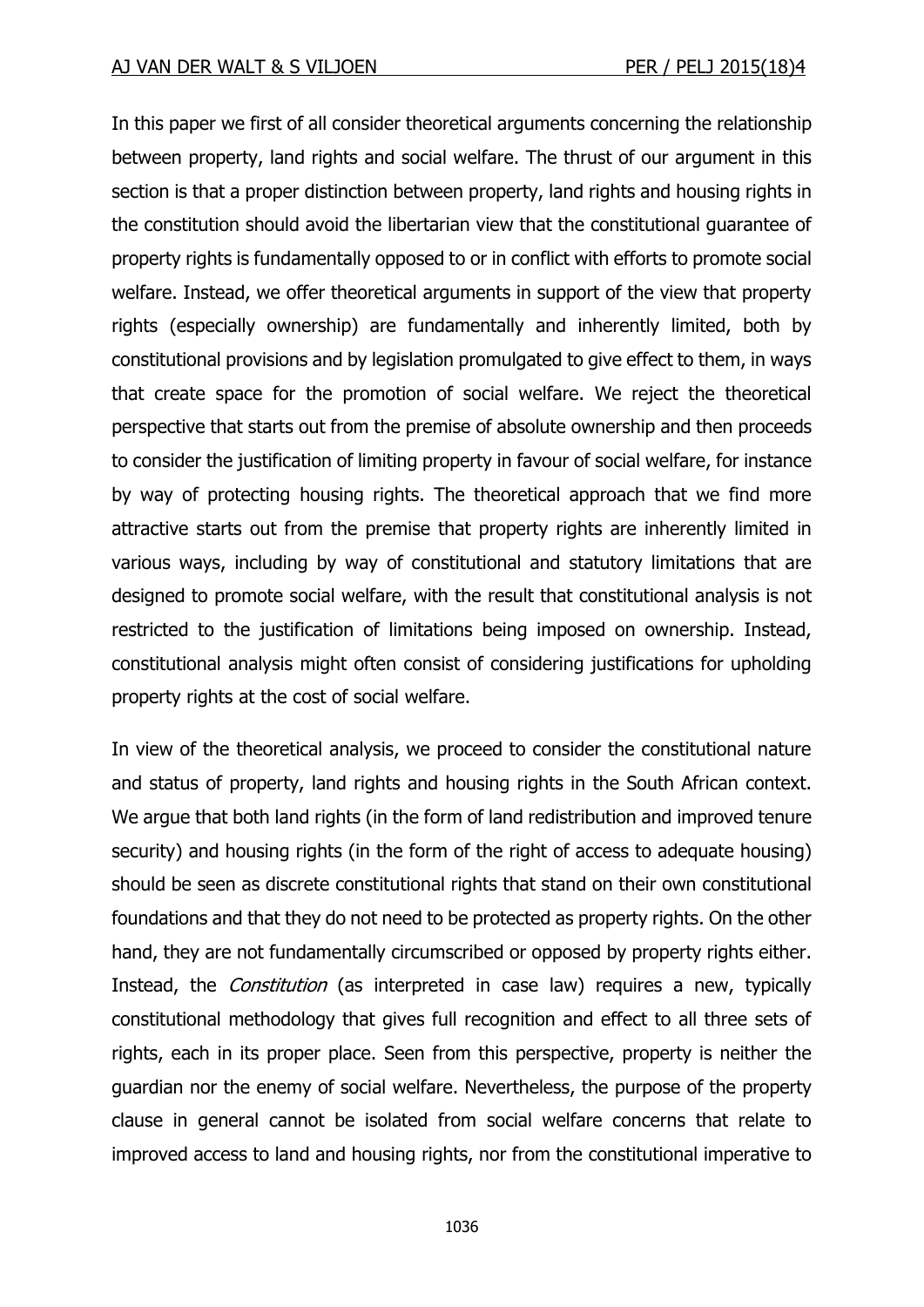provide stronger land and housing rights. Important connections exist between these divergent constitutional imperatives that should be acknowledged to ensure the efficient realisation of social welfare concerns.

## **2 Theoretical analysis: property, land rights and social welfare**

In the normative framework of social citizenship, $<sup>2</sup>$  the notion of social welfare pivots</sup> on the idea that individuals (and, presumably, groups of individuals) have social rights that in some way shape social policy on the global, the nation-state and the non-state levels. Understood in this way, there is an intricate web of tensions between property and social welfare. On the one hand, a system of equitably accessible and distributed property is seen as a requisite for social welfare, while on the other hand proposed state intervention aimed at the equitable redistribution of property may be seen as a threat to extant property rights and thus, indirectly and insofar as security of property holdings from state interference is seen as a substantive liberal value, a threat to social welfare. An oversimplified analysis of these tensions could easily create the false impression that property is either the guardian or the enemy of social welfare.

In libertarian and similar rights-based theories this tension is portrayed in rather simplistic terms, the most extreme of which implies that the promotion of social welfare, as far as it finds expression in redistributive state action, poses a threat to the security and stability of extant private property holdings, which could disrupt economic, social and legal stability. $3$  From this perspective, the relationship between property and social welfare is probably best expressed in the form "property vs social

<sup>&</sup>lt;sup>2</sup> As discussed by Davy, Davy and Leisering 2013 *Int J Soc Welf*, with reference to Marshall "Citizenship and Social Class".

<sup>3</sup> In rights-based theory, guaranteeing property is a core reason for adopting a constitution, combined with a defensive understanding of constitutionalism that places a high value on state minimalism. See eg Epstein Takings ch 2 ("Hobbesian man, Lockean world") for a natural-rights perspective that regards the constitutional guarantee primarily as a defensive shield against state interference with private property. De Soto The Other Path 189-190 describes wasteful state regulation (in the form of state redistribution of resources) in comparable terms. Alexander and Peñalver Introduction to Property Theory 56 point out that Nozick and Epstein, the most important current Lockean theorists, "have taken us very far from the circumstances that motivated Locke to write the Tow Treatises. Instead of a theory of limited private property rights in the service of an argument for majoritarian government, twentieth-century Lockeans have offered us a theory of limited majoritarian government in the service of private property rights".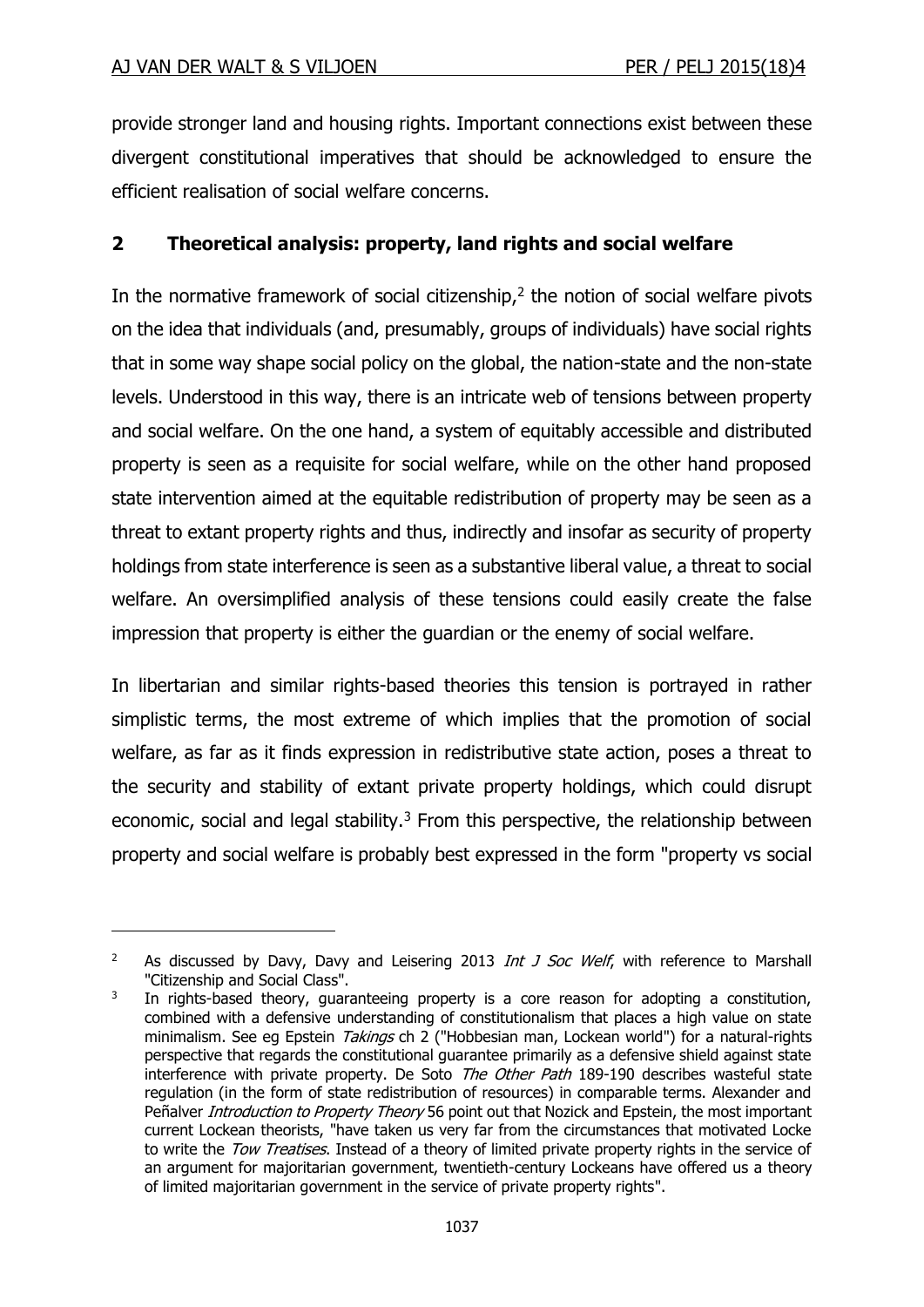welfare",<sup>4</sup> which indicates that the inherent tension between the two conflicting sets of goals (protecting extant property holdings and promoting social welfare) involves a choice that will favour one side and harm the other.

However, the tension between property and social welfare does not have to be seen in such a pessimistic, confrontational way. From a progressive viewpoint it is said that private property is so important for human welfare that it should be distributed as widely as possible, with the consequence that the equitable distribution of property is just as important as the protection of extant holdings.<sup>5</sup> This perspective does not eliminate the tension between property and social welfare: insofar as social welfare requires state intervention to ensure a more or less equitable distribution of some or all resources, at least some property will inevitably be taken away from the haves to be redistributed to the have-nots.<sup>6</sup> However, progressives who favour social-welfare redistribution will present policy-making and administrative and judicial choices between conflicting property and social-welfare interests in terms of a balancing process that is aimed at rationalising the choice between the conflicting interests and minimising the harm that results from it.<sup>7</sup> The balancing process is intended to remove some of the sting of the redistributive intervention.

In his work on property theory, Alexander<sup>8</sup> explains the relationship between property and social welfare from a particular iteration of the progressive-property perspective,

<sup>&</sup>lt;sup>4</sup> See eg Epstein *Takings* 319: "The fundamental problem in a system of welfare is that it conflicts with the theory of private rights that lies behind any system of representative government"; 322: "The basic rules of private property are inconsistent with any form of social benefits"; 324: "With the possible exception of charitable deductions, the eminent domain clause in principle forecloses virtually all public transfer and welfare programs, however, devised and executed, except in very narrow and limited circumstances captured by the police power and implicit in-kind compensation".

<sup>5</sup> See eg Barros 2009 *NYU J L & Liberty* 50-51; Amar 1990 *Harv J L & Pub Pol'y* 37.

At the moment we are not specifying the form that redistribution might assume; as appears below, it can adopt a range of forms such as large-scale regulatory regime changes, expropriation of individual property holdings and individual regulatory title adjustments.

<sup>&</sup>lt;sup>7</sup> See eg Merrill "Private Property and Public Rights" 98 (explaining that one of the normative guidelines for choosing between public rights doctrines is subsidiarity, which means that one should select the doctrine that corrects the problem with the least interference with private rights).

See most recently Alexander 2014 *Iowa L Rev* 1260. Elsewhere Alexander explains that his human flourishing theory rests on two related characteristics, namely that human beings develop the capabilities that are necessary for a well-lived and distinctly human life only in society with other human beings; and that human flourishing at least includes the capacity to make meaningful choices among alternative life horizons, to discern the differences between them, and to deliberate deeply about what is valuable within those alternatives: Alexander and Peñalver 2009 Theo Inq L;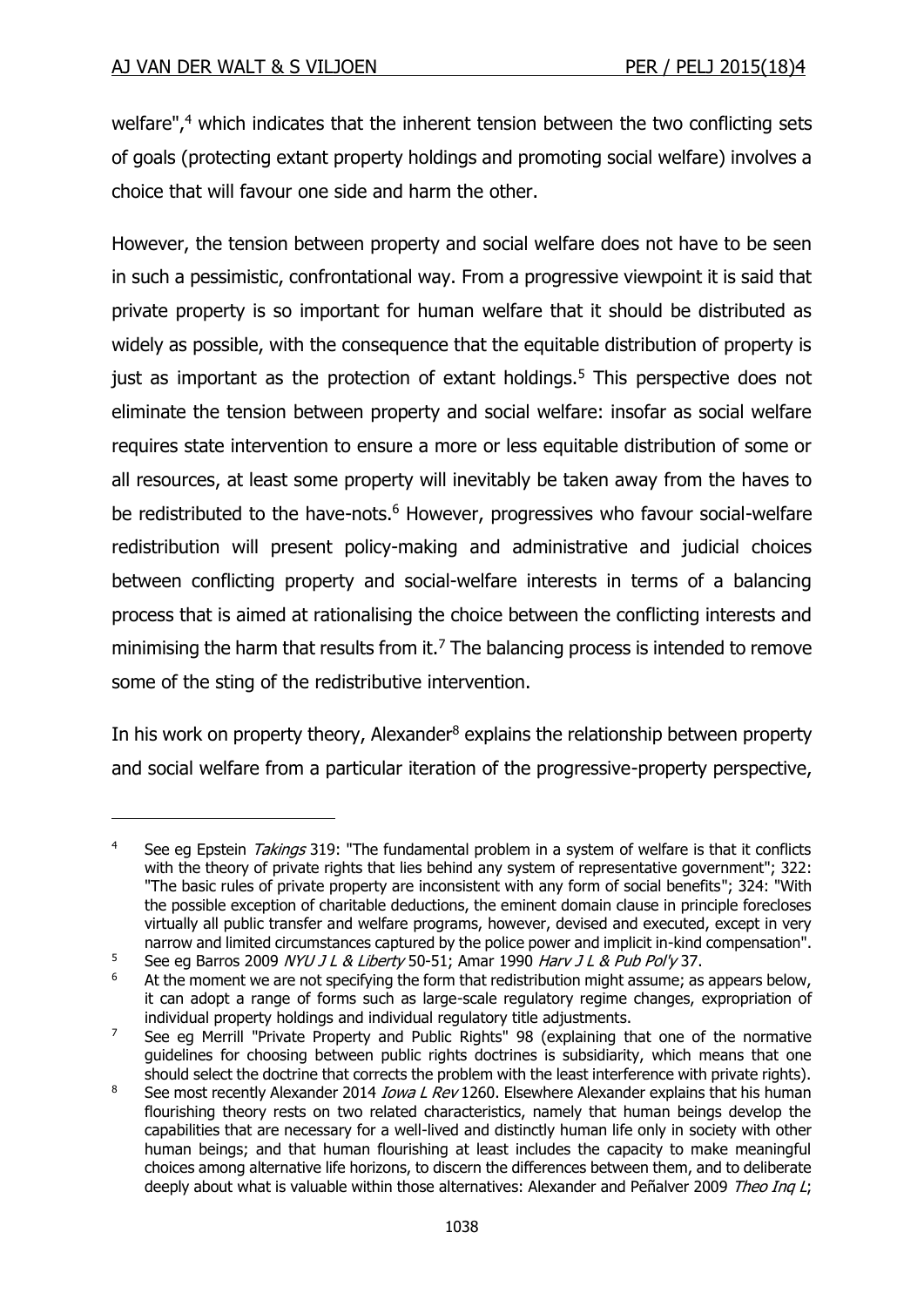which describes what might otherwise be understood as social welfare in terms of a neo-Aristotelian, value-ethics theory of human flourishing. On the one hand, he identifies human flourishing, defined as the opportunity for a person to live a life that is as fulfilling as possible, as the normative foundation of property. On the other hand, he insists that the values that are among the intended ends of private property, such as individual autonomy, personal security, and self-determination, are not incompatible with fundamental public values. In fact, at times the realisation of private-property values requires the recognition of public values.<sup>9</sup> Human flourishing includes both private and public values; a perspective that at least seems to remove the debate from the binary property-vs-regulation logic of libertarian and rights-based theory. In line with the notion that property's ends are both private and public and in response to the argument that governance strategies $10$  feature only on the periphery of the property system,<sup>11</sup> Alexander<sup>12</sup> explains that many or perhaps even most property institutions include some kind of governance property that requires governance norms. Human flourishing is promoted by a social-obligation norm that recognises the relational nature of human flourishing in society: to avoid selfcontradiction, we must make the same normative commitment to developing the capabilities that are required for human flourishing in others as we commit to developing in ourselves. This social-obligation norm implies a commitment to social welfare that is deeply embedded in the very notion of property:

If human capacities such as survival (including physical health), the ability to engage in practical reasoning, and to make reasoned decisions about how to live our lives are components of the well-lived life, then surely we are all obligated to support and

Alexander 2009 *Cornell L Rev* 760-773. Alexander emphasises that human flourishing is pluralistic (in the sense that there is not a single, irreducible, fundamental moral value to which all other values can be reduced) and objectivist (in the sense that value determinations are not simply a matter of "agent sovereignty").

<sup>&</sup>lt;sup>9</sup> Alexander 2014 *Iowa L Rev* 1260.

<sup>&</sup>lt;sup>10</sup> Defined with reference to regulatory limitations that restrict the property owner's core right to exclude others. See Merrill and Smith 2001 Columbia L Rev 791-792 (explaining the choice between exclusion and governance as strategies for regulating the use of resources).

<sup>&</sup>lt;sup>11</sup> Merrill and Smith 2001 *Yale LJ* 359; Merrill and Smith 2007 *Wm & Mary L Rev* 1850; Smith 2009 Cornell L Rev 963-971.

 $12$  Governance property is described as multiple-ownership property and governance norms as devices that regulate the internal relations of ownership: Alexander 2012  $U$  Pa L Rev 1856.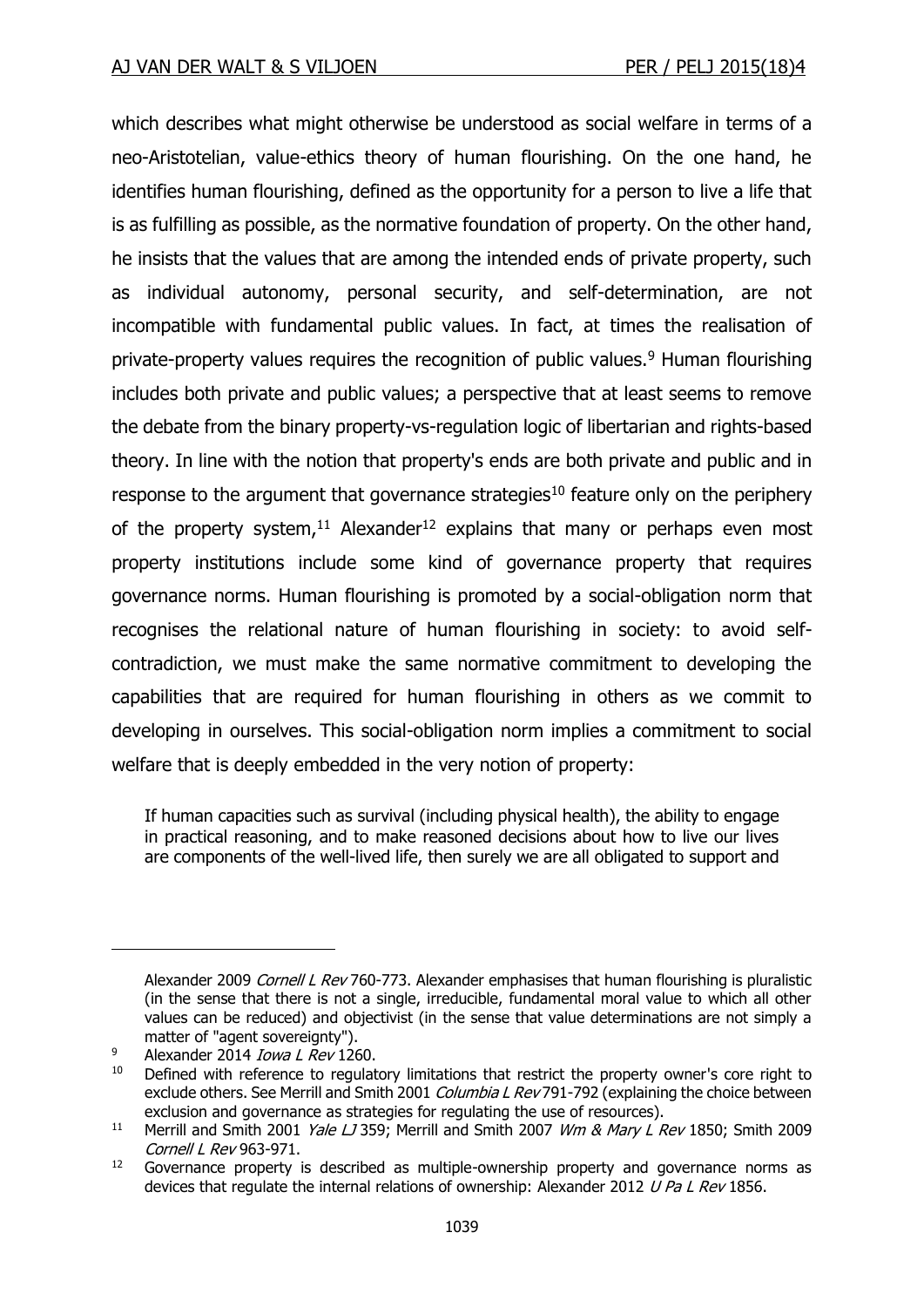nurture the social structures without which those human capabilities cannot be developed.<sup>13</sup>

In practice, this means that private property holding does not take place in an exclusionary private enclave – even individual property holding is deeply embedded in a larger social process of participation in and support for the social structures that develop those human capabilities that make human flourishing possible.<sup>14</sup>

Alexander's human-flourishing argument could easily be misconstrued as a variation of the libertarian argument that property is in fact the guardian of all other rights, including social welfare rights. However, that would miss the point of the progressiveproperty argument. The fallacy is illuminated by another progressive-property scholar, Singer, who argues that although property is important for individual liberty, regulation (including what we might call social-welfare regulation) is an inherent part of property,<sup>15</sup> with the result that there is no room in the progressive-property theory for the notion that liberty is best secured in a system that is as free as possible of state intervention. The security and independence that property ownership brings, Singer explains, increase our individual liberty by giving us the space and the resources to lead our lives according to our own design, but a free market society will very likely

<sup>&</sup>lt;sup>13</sup> Alexander 2009 *Cornell L Rev* 769. At 770 Alexander acknowledges that the social obligation cannot be a matter of strict reciprocity, at least not in the particulars of what we give back or to whom. The reciprocal obligation finds expression in the more abstract notion of citizenship (Alexander 2009 Cornell L Rev 771).

<sup>14</sup> Alexander 2009 Cornell L Rev 773-815 argues that to some extent, albeit partially and confusingly, both private and public American property law has internalised, in the form of legal doctrines that can best be explained as social-obligation practices, the idea that private property owners owe "thick responsibilities" to the communities to which they belong. In support he refers to examples that include eminent domain, nuisance remedies, land reform (in South Africa), historic preservation regulation, environmental conservation regulation, access restrictions on the right to exclude, and some examples from intellectual property law. At 815-818 Alexander analyses examples of two broad limits of the social-obligation norm, namely limits (such as autonomy interests) that are inherent to the norm, and limits that are based on prudential concerns about the proper scope of enforcement of moral norms when a weighty countervailing interest is present to oppose autonomy interests.

<sup>&</sup>lt;sup>15</sup> Singer 2006 Harvard Environmental LR 311 arguably describes the role of state regulation in more expansive terms. Alexander 2014 *Iowa L Rev* 1261 argues that private law "is sufficiently capacious to include public law's values and to operationalize them itself", and that certain disputes involving public-law values can therefore "be resolved solely on private law grounds without resorting to state involvement (other than as the facilitator for dispute resolution through its courts)".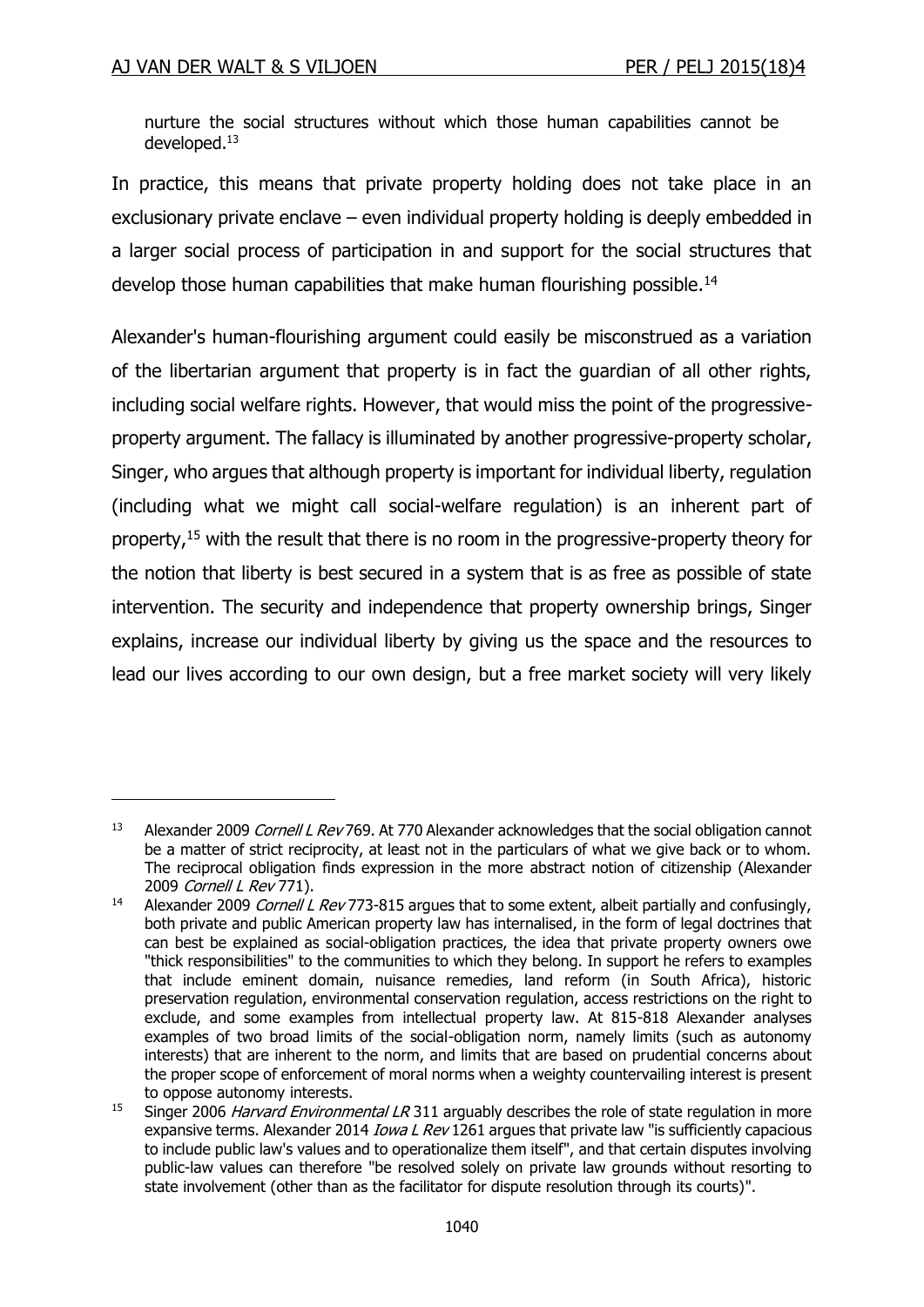leave many people outside of the ownership class unless state regulation "mitigate[s] the inequalities" that individual ownership and the market society generate.<sup>16</sup>

From Singer's perspective, property and regulation are not alternatives between which we choose or that we have to balance against each other – the very property system itself is a form of regulation.<sup>17</sup> Consequently, instead of thinking about the regulation of property in terms of libertarian (defensive) or utilitarian (balancing) metaphors,  $18$ Singer proposes a model of property that "starts from the idea that owners have obligations as well as rights. The image that supports this notion is that of a citizen in a free and democratic society".<sup>19</sup> In this model, property is "the law of democracy",<sup>20</sup> which means that property must reflect and must be accountable to the fundamental choices we make in favour of living in a democracy characterised by dignity and equality. Like the law of democracy, "property law is a constitutional problem because the norms and values of a free and democratic society limit the kinds of property rights that can be created". <sup>21</sup> In other words, property is circumscribed, defined, by the demands of living in a democratic society  $-$  the structure of democracy is both the condition for and the guarantee of property. Instead of characterising it as a *post hoc*, external threat to extant property holdings, Singer's progressive theory portrays the social-welfare regulation of property as the very foundation that makes a system of property holding possible, because it creates the democratic structure within which we choose to live.

In the progressive-property theory espoused by Alexander and Singer, property is inherently defined and limited by fundamental social-welfare values and obligations

<sup>&</sup>lt;sup>16</sup> Singer 2006 Harv Envtl L Rev 311. Singer cites authors who echo a similar view: Michelman 1992 U Chi L Rev 99; Singer Entitlement 141; Waldron Right to Private Property 4-5. In much the same vein on this point see Barros 2009 NYU J L & Liberty 50-51.

<sup>&</sup>lt;sup>17</sup> Singer 2006 *Harv Envtl L Rev* 312: "... government action is needed to allocate initial entitlements, to define the bundles of rights that accompany ownership, and to adjudicate conflicts among owners and between property rights and other legal entitlements. Moreover, many forms of regulation exist precisely because they protect property rights".

<sup>&</sup>lt;sup>18</sup> Singer 2006 Harv Envtl L Rev 314 explains the libertarian metaphor with reference to the owner of a castle who supremely controls all that goes on within its walls, and the utilitarian metaphor with reference to an investor in a market economy who is entitled to the legitimate expectations flowing from his investment.

<sup>&</sup>lt;sup>19</sup> Singer 2006 Harv Envtl L Rev 314.<br><sup>20</sup> Singer 2014 *Duke L1* See also Sing

Singer 2014 Duke LJ. See also Singer 2009 Cornell L Rev.

 $21$  Singer 2014 Duke LJ 1304.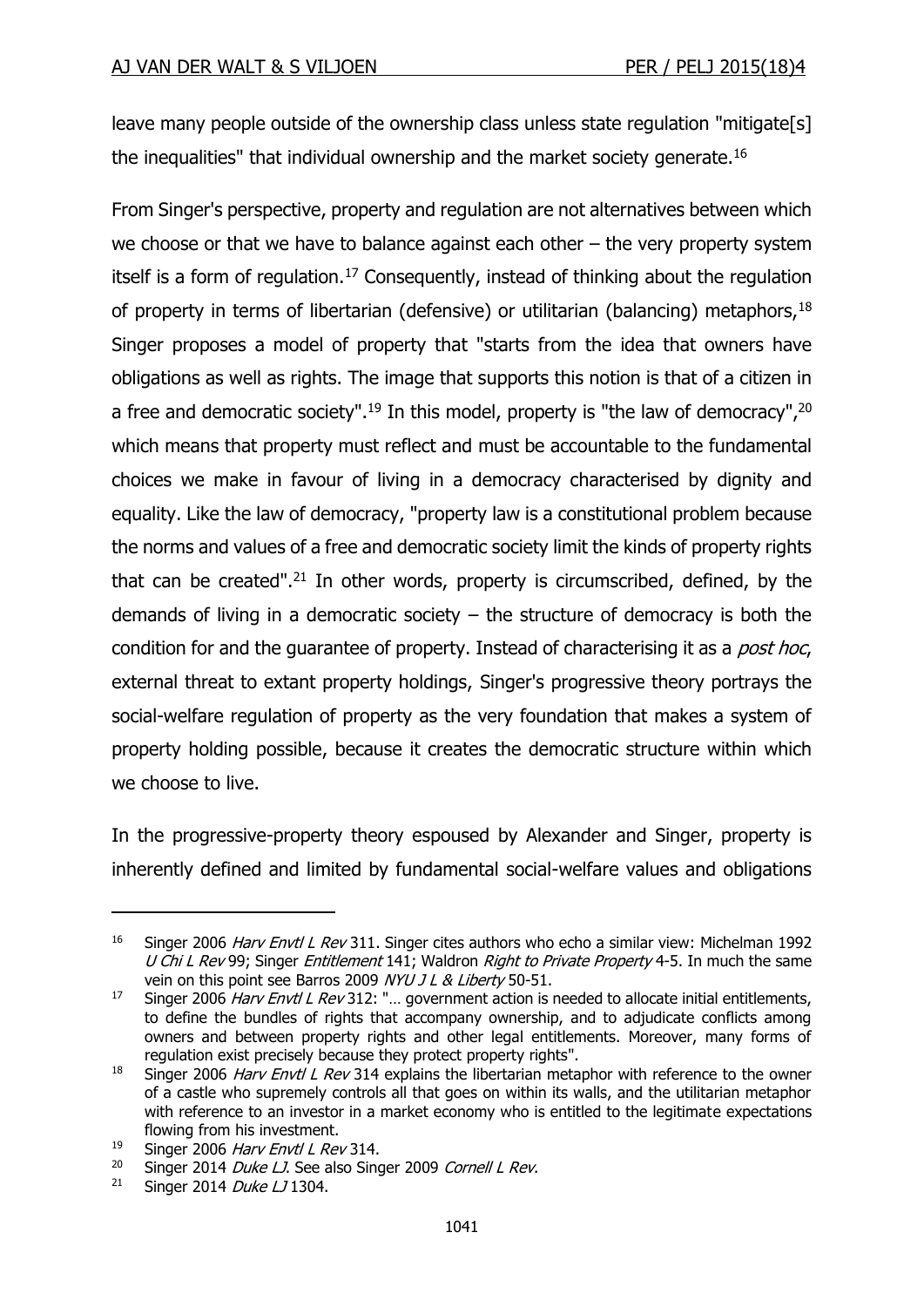that are crucial to social citizenship, to life in a social structure, to a democracy, that makes it possible to live the fully human life-in-society they both value. In their theory, the social obligation that defines and limits property finds expression in governance institutions, structures and strategies; in other words in the state regulation (by the common law or legislation) of the acquisition, use and disposal of property. Stated differently, the regulation of property embodies the intricate web of tensions between property and social welfare to the extent that it expresses the complex interplay between the protection of property as a locus of human flourishing and the entrenchment of the social obligations of property owners as a matter of social citizenship. The relationship between property and social welfare is neither dependence (property is the guardian of social welfare) nor opposition (social welfare threatens the liberty inherent in property), but rather a systemic issue of correctly identifying and assessing the proper place of each in the democratic, constitutional and legal system.

This explanation of the relationship between property and social welfare, inspired by progressive-property theory, rejects the over-simplification of libertarian and rightsbased theory and implies a definitive choice against absolutist approaches to the dilemma of property and regulation. However, it gets more complicated when one considers the role and effect of constitutional or statutory guarantees of property, land rights or housing rights. On the one hand, a constitutional guarantee of property can create (or reinforce) the libertarian impression that the property interest is in the first place about autonomy-enhancing individual liberty, with the concomitant effect that the regulation of property acquires the air of posing a threat against autonomy and personhood. Both Singer and Alexander explicitly include constitutional issues such as eminent domain and regulatory takings in their analysis, so as to preclude exactly that impression. For the sake of argument we will follow their example and simply assume, on the basis of the preceding overview and without further argument, that the mere presence of a property clause in a constitutional bill of rights does not create a presumptive hierarchy in favour of unlimited property and against state regulation of property. Instead, we take for granted Singer's portrayal of property as the law of democracy, with the implication that both the use- and social-welfare regulation of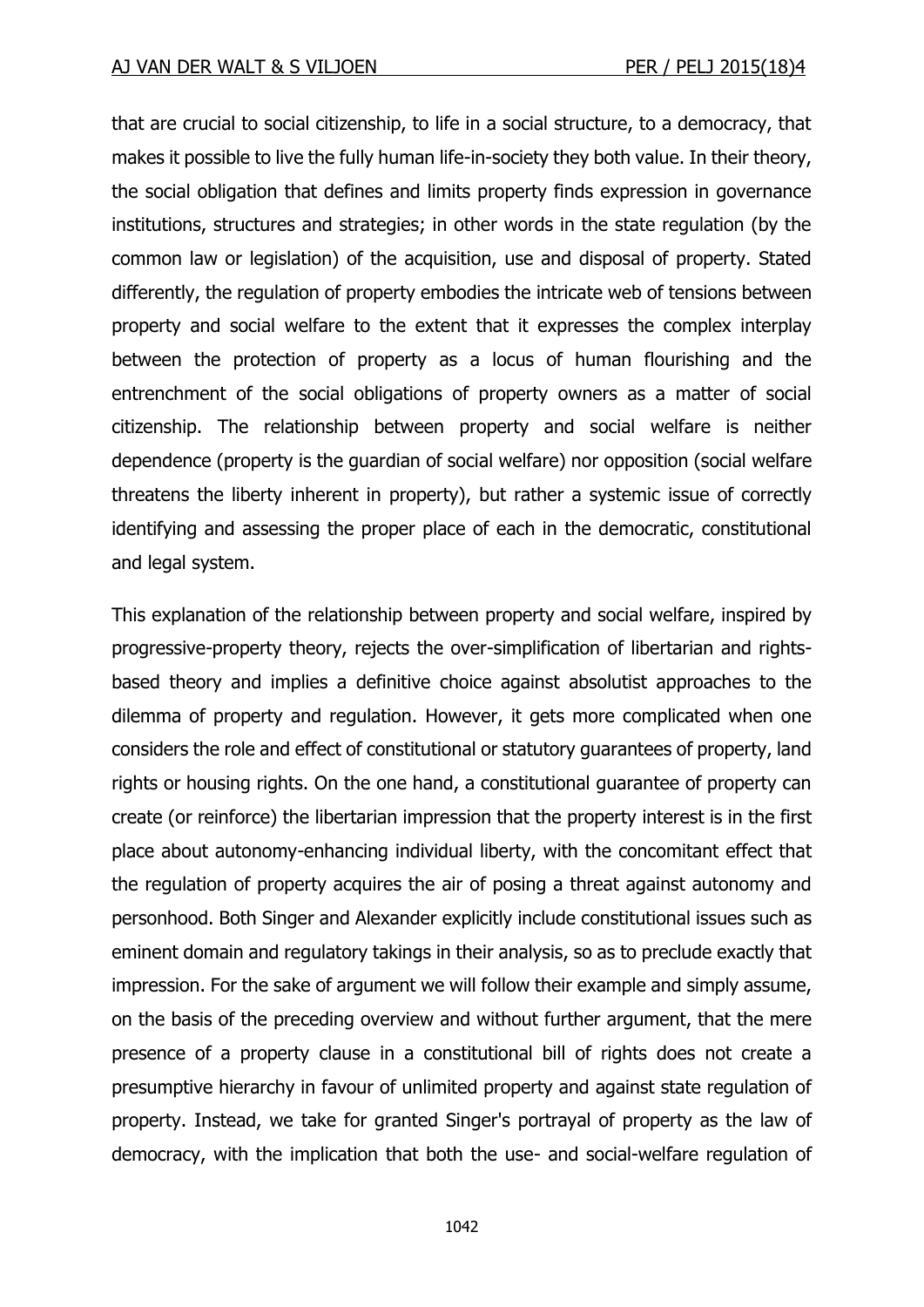extant property rights does not threaten otherwise supposedly unrestricted property holdings but in fact embodies the web of tensions between property and social welfare that both constitutes and circumscribes the possibility of a private property regime embedded in constitutional social structures. We therefore also subscribe to the German Federal Constitutional Court's interpretation of the property clause in the Grundgesetz (GG),<sup>22</sup> according to the question of whether the inclusion of a specific object or right under the protection of article 14 GG would serve the constitutional purpose of creating and protecting a sphere of personal freedom where the individual is enabled (and expected to take responsibility for the effort) to realise and promote the development of her own life and personality, within the social context.<sup>23</sup> As the Court has shown in its developing case law, the property guarantee does not insulate private property against state regulatory action. Instead, it creates and protects a sphere of personal freedom described in the laws that determine the content and limits of property, within which private property holding is both possible and justified in its proper social context, which explicitly includes the promotion of social welfare.<sup>24</sup>

It nevertheless becomes more complicated when social-welfare rights, and especially land rights and housing rights, are either explicitly guaranteed in the bill of rights or linked with the property-and-social-welfare debate, especially in a context where land and other social reforms are high on the constitutional agenda. The constitutional guarantee or strengthening of previously non-existent or under-valued land (and

<sup>&</sup>lt;sup>22</sup> Basic Law for the Federal Republic of Germany (Grundgesetz für die Bundesrepublik Deutschland) 1949.

<sup>&</sup>lt;sup>23</sup> The principle was explained in BVerfGE 51, 193 (*Warenzeichen*) 218.

<sup>&</sup>lt;sup>24</sup> The implications of the Court's view for the relationship between private property and social welfare have been worked out in a wide range of decisions. For the present purposes the decision in BVerfGE 89, 1 (Besitzrecht des Mieters) is particularly important, but the two Kleingarten decisions (BVerfGE 52, 1 (1979); BVerfGE 87, 114 (1992)) are also interesting. After World War II urban landlords (in many cases local authorities or churches) attempted to regain the use of land on which garden allotments had been established during the war, intending to use it for much-needed building and development. The Court argued that the garden allotments were important for lessees who still relied on food grown there for survival. Consequently, the low rentals and anti-eviction measures that applied during World War II were upheld, even where contractual lease periods had run out, as long as the lessees desired to retain the use of the gardens and were willing to pay the nominal rent. When it was argued decades later that the initial reasons for the protection of the lessees of garden allotments were no longer applicable, and after it was demonstrated that only a few lessees still used the gardens to grow food, the Court acknowledged the change in socio-economic circumstances, relaxed the controls on eviction and made it possible to charge reasonable rent, but nevertheless upheld some protection of the lessees because of the new socioeconomic importance that the gardens had acquired in the urban context.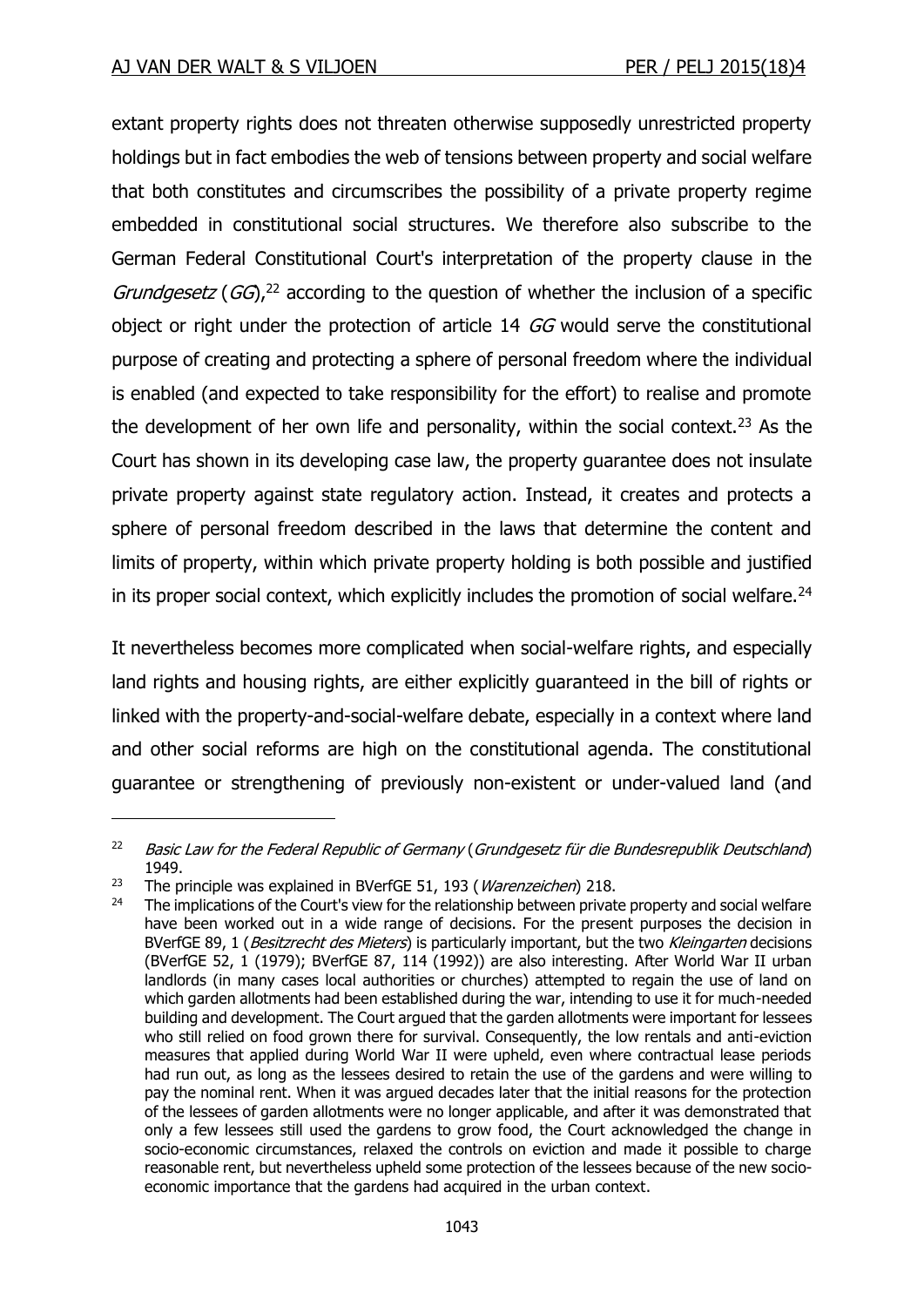housing) rights can paradoxically replicate the absolutism-regulation debate in the context of new (or newly recognised and guaranteed) land and housing rights. Explicitly guaranteeing land and housing rights in the bill of rights also creates the interpretative and strategic problem of sorting out the relationship between the general property guarantee and specific land and housing rights.

Our approach is that a constitutional analysis of land and housing rights granted or upgraded in terms of a constitutionally driven social-welfare programme should not get stuck in the false "property vs social welfare" binary that characterises libertarian and rights-based property theory, nor should it adopt the facile assumption that the constitutional property guarantee is the strongest right and that other rights, such as land and housing rights, should be brought under its protective umbrella. Instead, we propose to discuss land and housing rights in South Africa from a different perspective. Our starting point is that a constitutional text like the South African *Constitution*, which is explicitly transformative in its purpose, structure and individual provisions, must be approached as a deliberate embodiment, in the sense expressed by Alexander and Singer, of a web of transformation-oriented tensions between property and social welfare. To establish the pivot point between property, land rights and social welfare, one has to start with the constitutional text and legislation that has been promulgated to give effect to the relevant social-welfare rights.

In the following section we first consider land rights in the form of land redistribution and improved tenure security in the South African Constitution. Our aim is to illuminate the discrete constitutional nature and status of these rights and to demarcate them from both property in general and housing rights. We also highlight overlaps where the constitutional land rights (both redistribution and tenure security) support or reinforce housing rights.

### **3 Property and land rights in the Constitution**

### **3.1 Introduction**

The most important provisions in the *Constitution* for an analysis of the relationship between property and land rights are section 25 and section 26. Section 25, the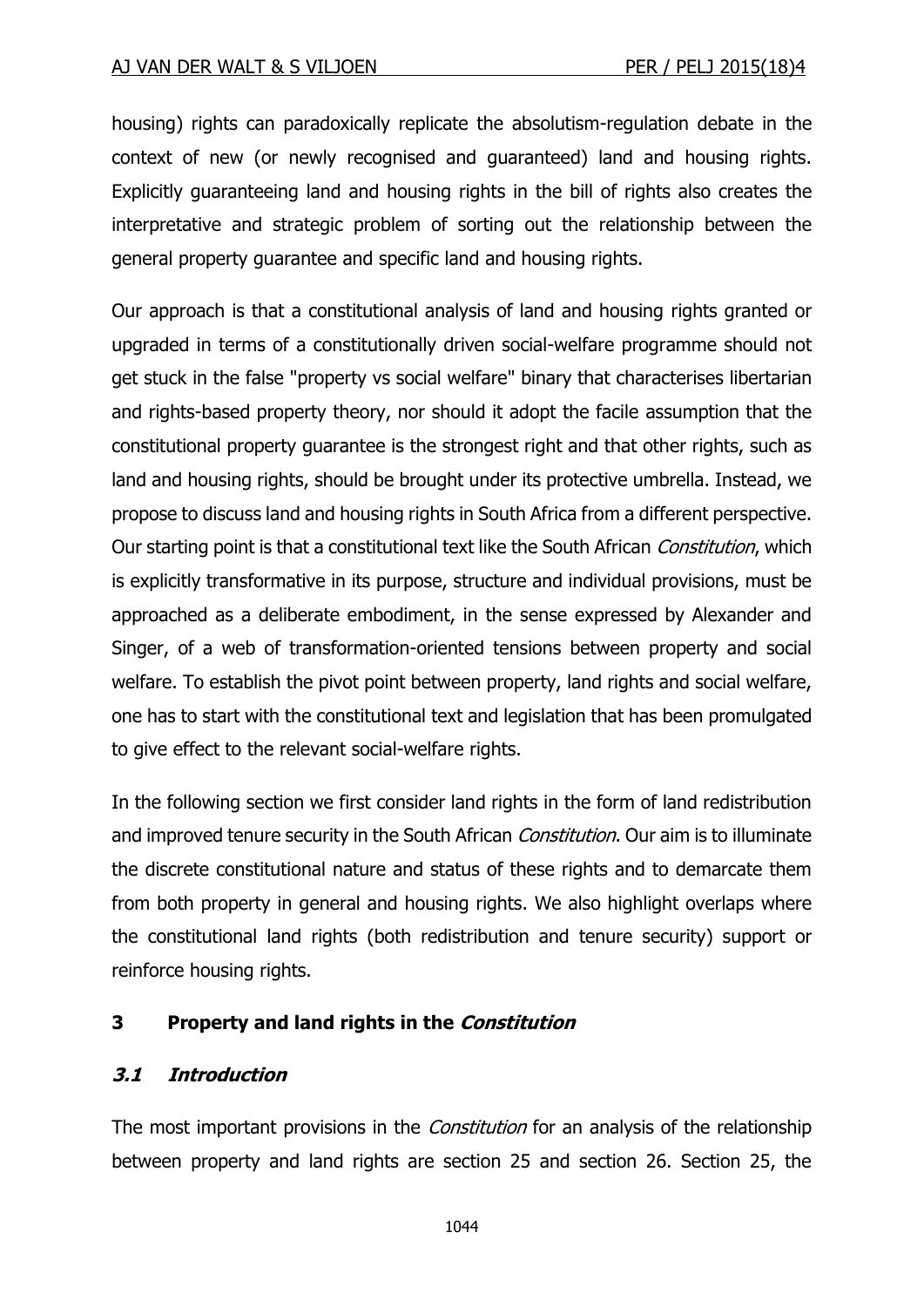property clause, is somewhat unique in its structure. The first three subsections protect extant property rights against unconstitutional state interference in the form of arbitrary deprivation (subsection 25(1)) and uncompensated expropriation (subsections 25(2) and 25(3)). The final five subsections legitimate and promote land and related reforms (subsections 25(5) to 25(9), read with the interpretation provision in subsection  $25(4)$ ).<sup>25</sup> The land-reform provisions in subsections  $25(5)$ -(9) reflect the constitutional assembly's intention that land reform should be an inherent part of the property clause, rather than an external limit placed upon it. Land reform, as it is foreseen in section 25, includes the restitution of land rights that were lost as a result of racial policies and laws under apartheid; $26$  a wider and more general process to

<sup>25</sup> The full text of s 25 of the *Constitution*: **Property** 

-

(a) the current use of the property;

- (c) the market value of the property;
- (d)the extent of direct state investment and subsidy in the acquisition and beneficial capital improvement of the property; and

 $(4)$  For the purposes of this section  $-$ 

(b) property is not limited to land.

(9) Parliament must enact the legislation referred to in subsection (6).

For a discussion of the section see Van der Walt Constitutional Property Law 15-22.

<sup>26</sup> S 25(7) of the *Constitution*.

<sup>25.(1)</sup> No one may be deprived of property except in terms of law of general application, and no law may permit arbitrary deprivation of property.

<sup>(2)</sup> Property may be expropriated only in terms of law of general application

<sup>(</sup>a) for a public purpose or in the public interest; and

<sup>(</sup>b) subject to compensation, the amount of which and the time and manner of payment of which have either been agreed to by those affected or decided or approved by a court.

<sup>(3)</sup> The amount of the compensation and the time and manner of payment must be just and equitable, reflecting an equitable balance between the public interest and the interests of those affected, having regard to all relevant circumstances, including

<sup>(</sup>b) the history of the acquisition and use of the property;

<sup>(</sup>e) the purpose of the expropriation.

<sup>(</sup>a)the public interest includes the nation's commitment to land reform, and to reforms to bring about equitable access to all South Africa's natural resources; and

<sup>(5)</sup> The state must take reasonable legislative and other measures, within its available resources, to foster conditions which enable citizens to gain access to land on an equitable basis.

<sup>(6)</sup> A person or community whose tenure of land is legally insecure as a result of past racially discriminatory laws or practices is entitled, to the extent provided by an Act of Parliament, either to tenure which is legally secure or to comparable redress.

<sup>(7)</sup> A person or community dispossessed of property after 19 June 1913 as a result of past racially discriminatory laws or practices is entitled, to the extent provided by an Act of Parliament, either to restitution of that property or to equitable redress.

<sup>(8)</sup> No provision of this section may impede the state from taking legislative and other measures to achieve land, water and related reform, in order to redress the results of past racial discrimination, provided that any departure from the provisions of this section is in accordance with the provisions of section 36(1).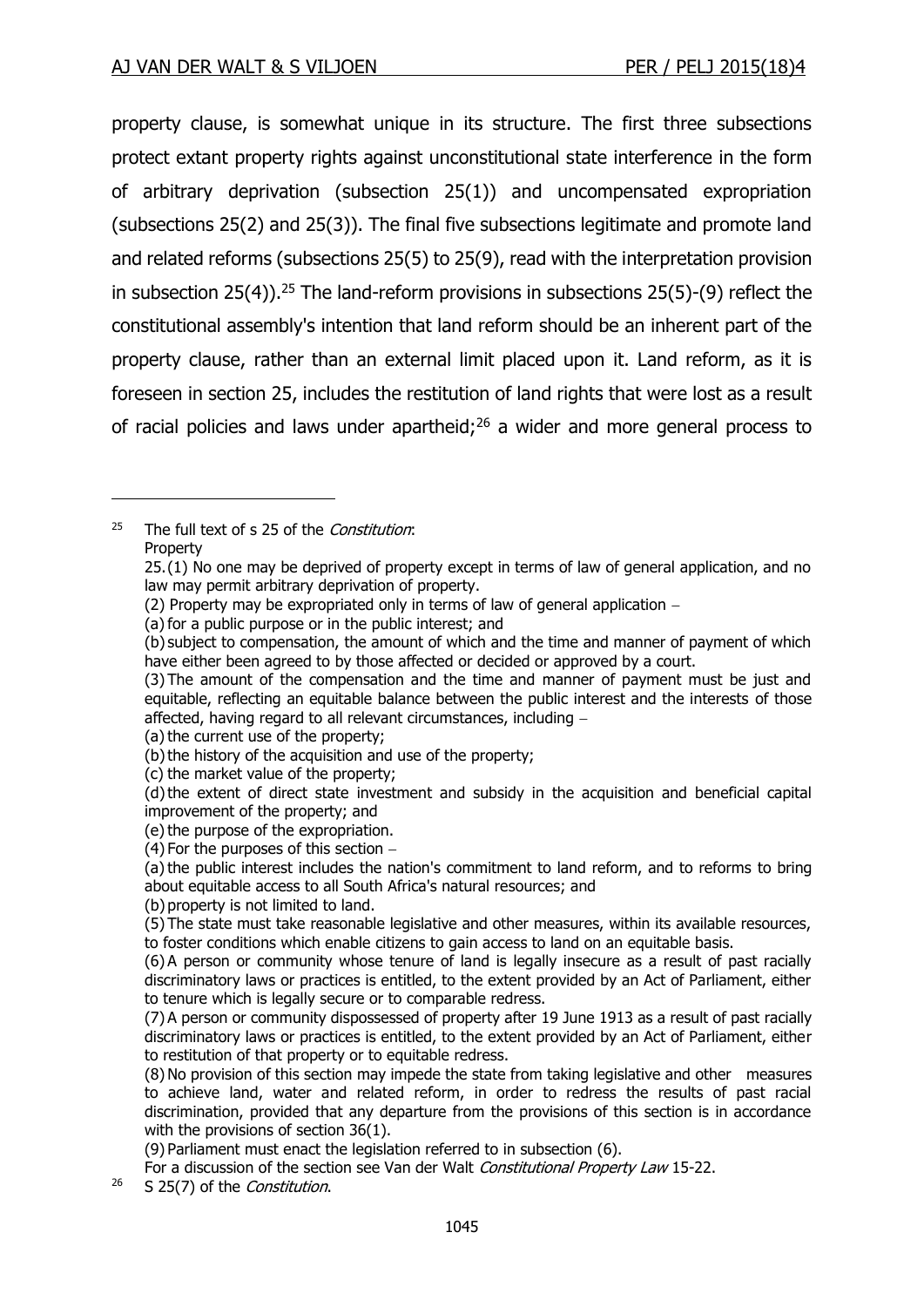promote the redistribution of and equitable access to land;<sup>27</sup> and a process of amending the laws so as to secure land titles and land-use rights that were insecure because of apartheid laws and practices.<sup>28</sup> In all three cases, legislation is required to bring about the changes foreseen in land reform policies.<sup>29</sup> On the surface, these provisions may seem to conflict with or even contradict the protective provisions in subsections 25(1)-(3), in the sense that both regulatory limitations imposed on extant property holdings (for instance to promote the security of tenure of non-owners) and the expropriation of private land (for the purposes of restitution or redistribution) will inevitably affect the security of extant land holdings. The first part of the property clause (subsections 25(1)-(3)), which protects extant property rights, may even seem to conflict with the last part (subsections 25(5)-(9)), which authorises land reform.

However, it is possible to read the section as a coherent whole that embodies a creative, transformation-oriented tension without being contradictory. Such a coherent, non-conflictual approach presupposes purposive interpretation of the section.<sup>30</sup> The Constitutional Court made it clear in *Port Elizabeth Municipality v Various* Occupiers<sup>31</sup> that section 25 should be interpreted as such a coherent whole, within its historical and constitutional context. Seen in this purposive perspective, section 25 fulfils a double function, namely to protect property and also to promote land and related reforms, which means that the two elements of section 25 embody a creative tension rather than a fundamental conflict.

The property clause cannot be interpreted purposively without considering the historical and socio-political context. The *Constitution* promotes legitimate efforts to overcome and repair the injustices of the past, including land and related reforms. In

<sup>&</sup>lt;sup>27</sup> Section 25(5) of the *Constitution*.

 $28$  Section 25(6) of the *Constitution*.

 $29$  A wide range of legislation has been enacted to give effect to the constitutional land reform provisions; see eg the Restitution of Land Rights Act 22 of 1994 (restitution); Land Reform (Labour Tenants) Act 3 of 1996; Communal Property Associations Act 28 of 1996 (redistribution); Extension of Security of Tenure Act 62 of 1997; Prevention of Illegal Eviction from and Unlawful Occupation of Land Act 19 of 1998 (PIE); Interim Protection of Informal Land Rights Act 31 of 1996 (tenure security).

 $30$  Du Plessis "Interpretation" 52-56 provides an overview of case law in which purposive interpretation was adopted and explained.

<sup>&</sup>lt;sup>31</sup> Port Elizabeth Municipality v Various Occupiers 2005 1 SA 217 (CC).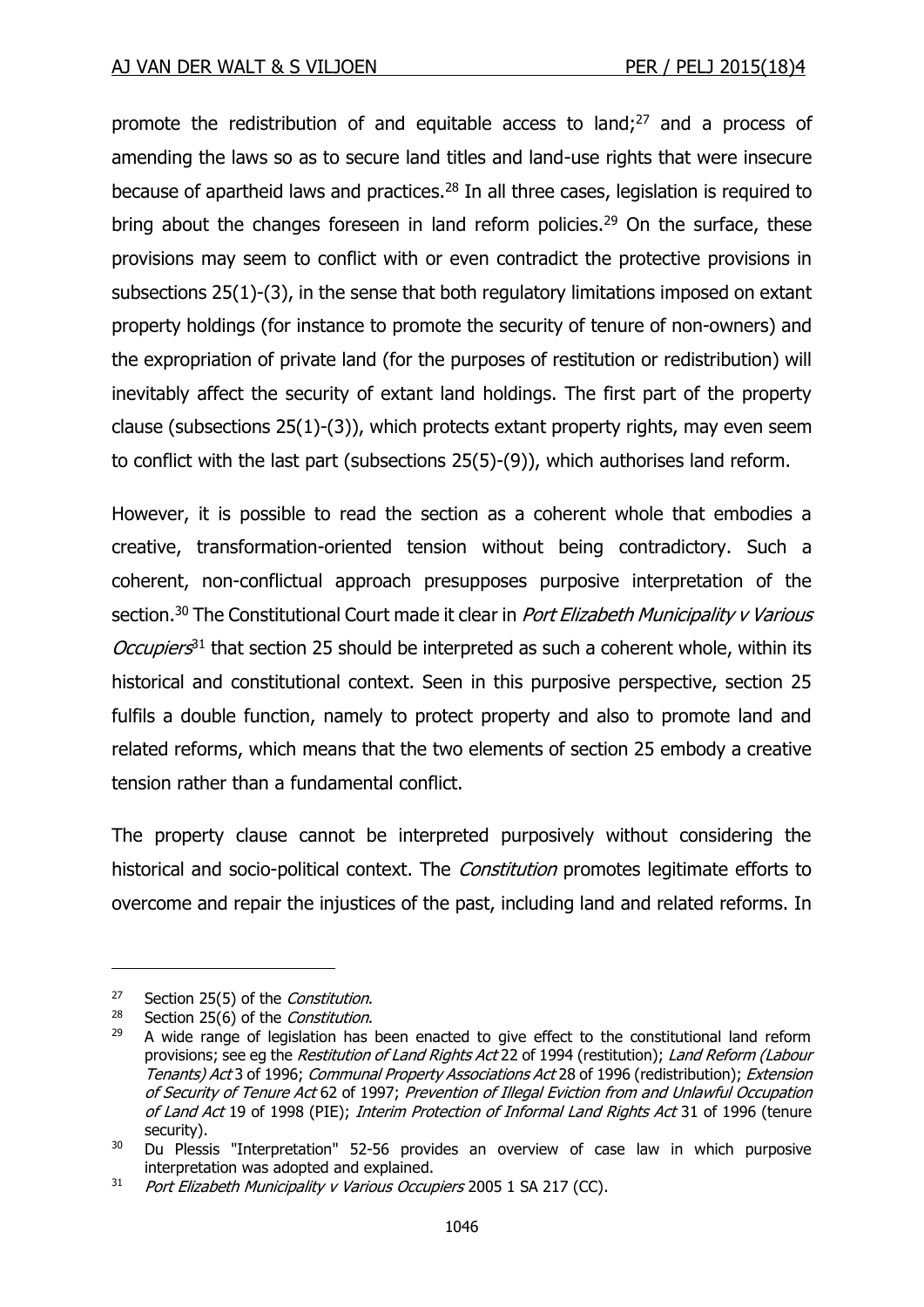this historical and constitutional context, land reform cannot be seen as an extraordinary imposition on property rights that are basically protected by section 25. Extant property holdings are indeed protected against arbitrary deprivation and uncompensated expropriation, but then in the context of "… the need for the orderly opening-up or restoration of secure property rights for those denied access to or deprived of them in the past", with the result that the purpose of section 25 is "… both … protecting existing private property rights as well as serving the public interest ... and ... striking a proportionate balance between these two functions".<sup>32</sup> Regulatory policies and laws aimed at land and other reforms can therefore not be seen as extraordinary, ex post interferences with basically guaranteed extant property holdings simply because they imply that those property holdings are subject to certain limitations. Rather, both the guarantee of the extant rights and the limitations that are imposed by constitutionally-inspired policies and laws must be seen as parts of the same whole.

Section 25 can therefore be interpreted in a way that echoes the progressive-property views of Alexander and Singer, namely that the constitutional protection of property does not contradict or conflict with, but in fact coincides with the promotion of social welfare, at least insofar as social welfare is understood to include land reform. Consequently, legislation enacted to give effect to the land reform provisions in section 25 must be interpreted and applied as part of the intricate web of transformationoriented tensions that section 25 creates and upholds. The courts have decided several times that specific provisions in land reform laws, if interpreted from this constitutional perspective, do not conflict with the protective function of the property clause.<sup>33</sup> To that extent, section 25 can be said to authorise and require a progressive-property approach to the relationship between extant property rights and land reform.

## **3.2 Redistribution and tenure reform**

<sup>&</sup>lt;sup>32</sup> Port Elizabeth Municipality v Various Occupiers 2005 1 SA 217 (CC) paras 15-16.<br><sup>33</sup> See as Transvaal Agricultural Union v Minister of Land Affairs 1997 3 SA 621 (C

See eg Transvaal Agricultural Union v Minister of Land Affairs 1997 2 SA 621 (CC) (ss 11(7) and 11(8) of the Restitution of Land Rights Act 22 of 1994 are not in conflict with s 28 of the Constitution of the Republic of South Africa 200 of 1993); Nhlabathi v Fick 2003 7 BCLR 806 (LCC) (s 6(2)(dA) of the *Extension of Security of Tenure Act* 62 of 1997 is not in conflict with s 25 of the Constitution).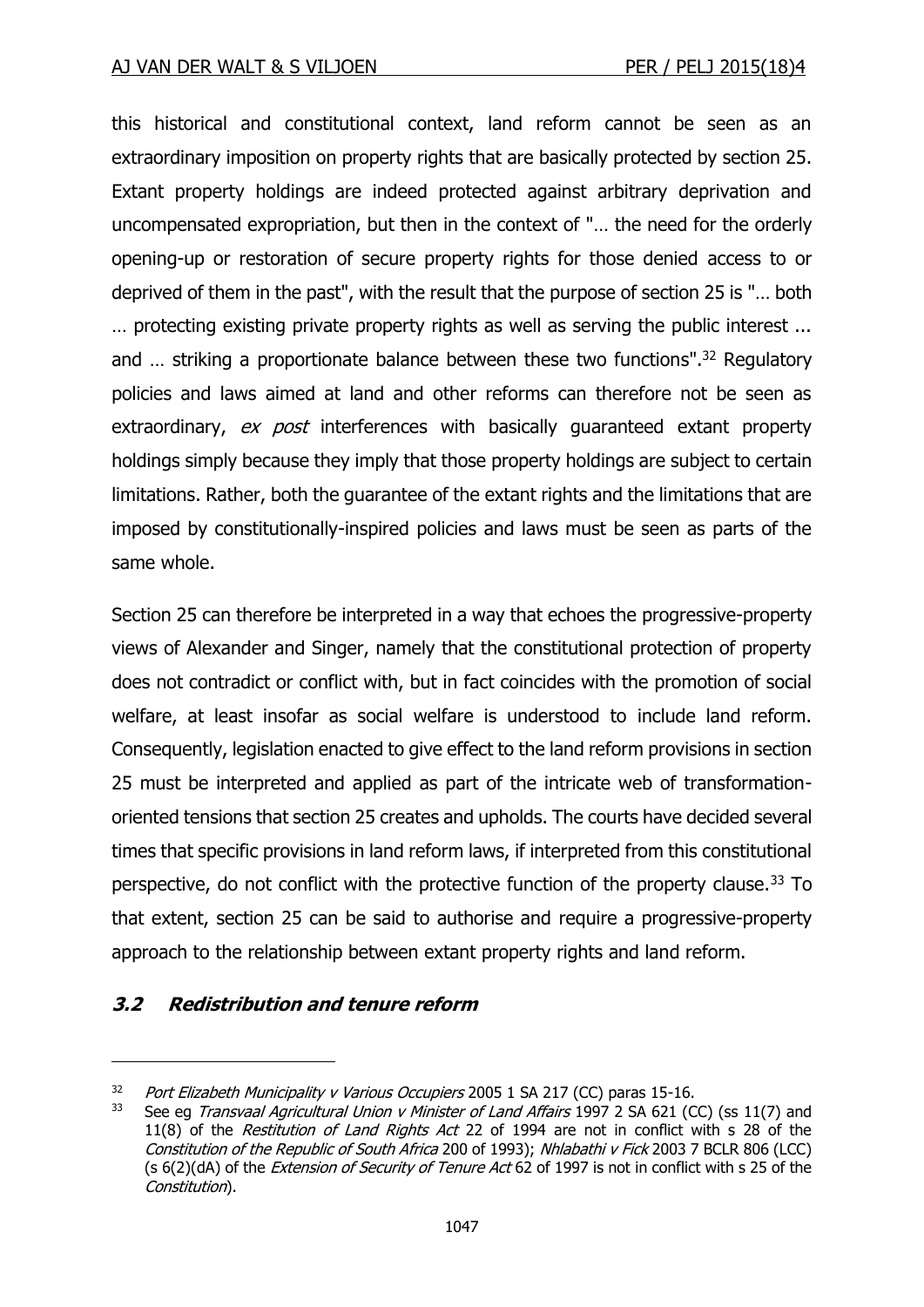From both a global social welfare perspective and the domestic welfare-orientated transformation imperative, the state's obligation to enable citizens to gain access to land on an equitable basis is a central mechanism aimed at assisting previously displaced groups and individuals to establish a place to live and participate in larger social structures.<sup>34</sup> During the early 1990s the pre-1994 government already identified greater access to land as an important social objective, and a number of laws were enacted to serve this purpose.<sup>35</sup> The redistribution strategy was entrenched in section 25(5) of the *Constitution* as part of the land reform programme and has found further support in a number of post-1994 laws. $36$  Redistribution as a land reform strategy targets the poor, $37$  in general, and certain rural dwellers, such as labour tenants and farm workers in particular,  $38$  with the purpose of improving their access to land for residential and productive uses.<sup>39</sup> The constitutional mandate of increased access to property in the form of land for housing or productive uses has an inherent socialwelfare objective, because it is aimed at marginalised individuals and groups. The distribution of this type of property serves the social objective of enabling the

<sup>&</sup>lt;sup>34</sup> Pienaar 2014 TSAR 428 mentions that access to land is important to establish social and economic stability in an everyday livelihood.

 $35$  A number of early laws made provision for greater access to land. The *Distribution and Transfer* of Certain State Land Act 119 of 1993 provided that state land could be transferred to a number of persons with the help of a commissioner and that no administrative fees, including registration fees, were due: ss 2, 4 and 15. The Less Formal Township Establishment Act 113 of 1991 made provision for the enhanced designation of and establishment of townships, for less formal forms of residential settlement. The Act served as an expedited measure to facilitate urgent settlement needs in terms of which the developer of the land could allocate an erf on the land to a person for settlement, while the local authority owned the land (see specifically ss 3 and 8 of the Act). It is noteworthy that neither of these laws specifically regulated the occupation rights of the occupiers, which leads one to assume that they were in fact of an informal kind. The Land Reform: Provision of Land and Assistance Act 126 of 1993 goes one step further and adds that the developer of designated land for settlement purposes may sell or lease a piece of land to any person. In addition, the Minister may provide financial assistance to a prospective buyer or lessee.

 $36$  See for instance the *Development Facilitation Act* 67 of 1995 and the *Extension of Security of* Tenure Act 62 of 1999.

<sup>&</sup>lt;sup>37</sup> Carey Miller and Pope 2000 JAL 181.

<sup>&</sup>lt;sup>38</sup> See specifically the Department of Land Affairs *White Paper*.

Department of Land Affairs White Paper 4.3. It seems that the redistribution strategy is specifically aimed at beneficiaries that reside in rural areas. This is by no means accidental, since the Land Reform Pilot Programme that was released in October 1994 already stipulated that the Reconstruction and Development Programme (RDP) identifies land reform as "the central and driving force of a rural development programme": Department of Land Affairs Land Reform Pilot Programme 1. Nevertheless, this does not mean that the redistribution strategy should find application only in rural areas. See specifically Viljoen (part 1) 2014  $TSAR$  362-367 for the argument that redistribution has an important role to play in both rural and urban areas.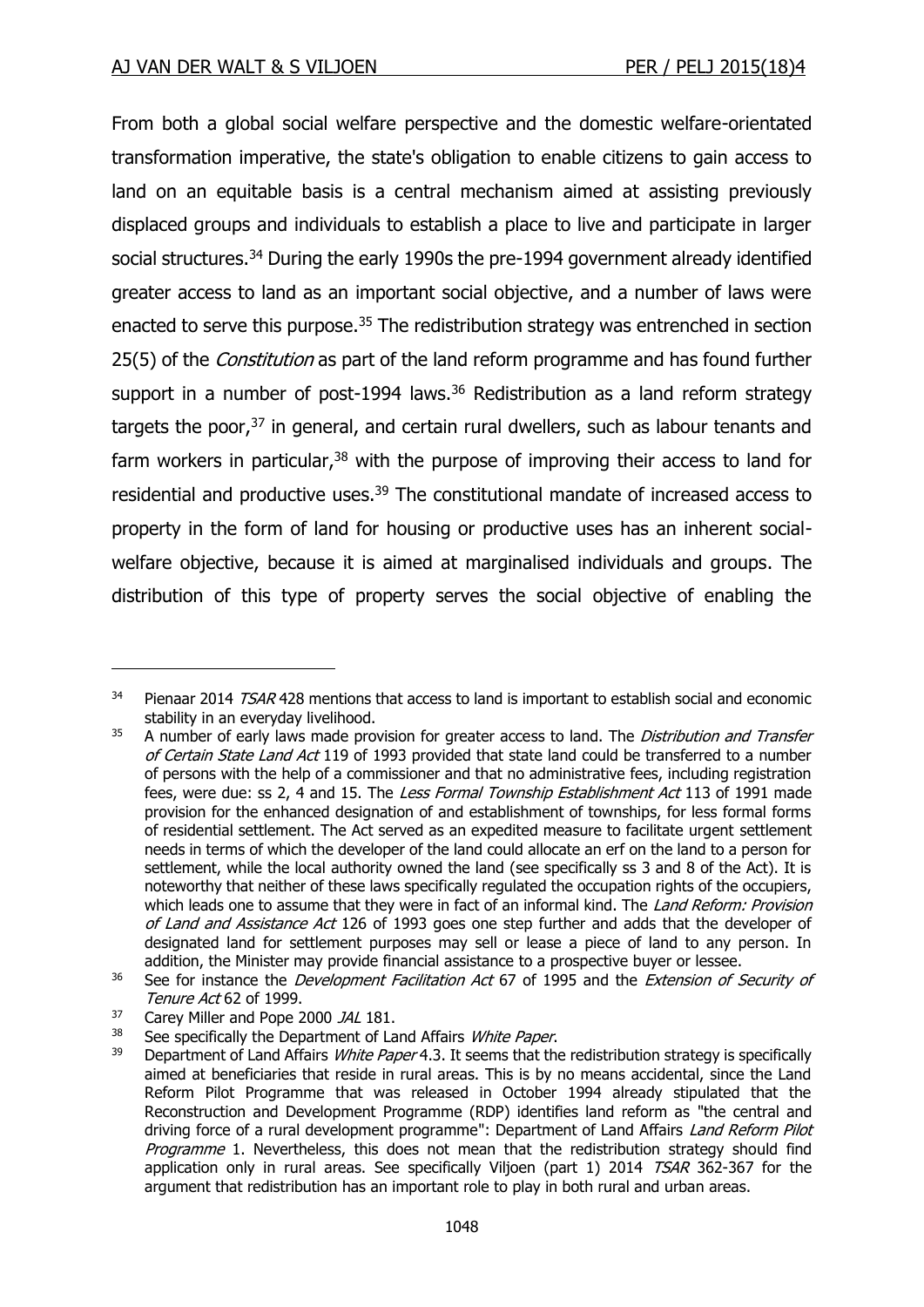previously dispossessed to have a space to live and to flourish as active participants in society.<sup>40</sup>

An integral aspect of this strategy is the manner in which the property for this social objective should be obtained by the state and subsequently redistributed. The property clause explicitly stipulates that the public interest requirement for a valid expropriation includes the nation's commitment to redistribution, $41$  which conveys a clear message regarding the link between the extinction of specific extant property holdings and their transfer to land-reform beneficiaries under the auspices of the landreform commitment to redistributive justice. The institution of private property has a central role to play in both the political agenda of redistributive justice  $-$  in the sense of taking from those that have and giving to the have-nots – and the idealistic socioeconomic purpose it fulfills in redistributing wealth and ensuring stability for the sake of human flourishing. In this sense the institution of private property is viewed as a mechanism that can correct wrongs of the past. However, the mere acquisition of private property does not necessarily guarantee greater social welfare, since households' actual needs, seen in their proper context, might go well beyond the acquisition of private property.<sup>42</sup>

<sup>&</sup>lt;sup>40</sup> This redistribution mandate was crafted against the backdrop of the entrenched notion of marketbased negotiation and settlement, which resulted in the willing-buyer-willing-seller principle: Pienaar 2014 TSAR 429. Also see Viljoen (Part 1) 2014 TSAR 360-362 for a discussion of this policy and the effects that it has had over a number of years.

<sup>&</sup>lt;sup>41</sup> Section 25(4)(a) of the *Constitution*. Redistribution is essentially based on "willing buyer, willing seller" arrangements, while the role of the state is restricted to assisting the landless with the purchasing of land without being the purchaser or the owner. Instead, the state takes on an administrative role as the facilitator in land acquisitions – generally making land acquisition grants available and therefore financing the planning process: Department of Land Affairs White Paper 4.3. Even though this approach might have had some success, it does not meet the target that the government has set for its redistribution strategy: Carey Miller and Pope 2000 JAL 182.

 $^{42}$  Part of the ANC's initial housing policy was to introduce and develop a variety of tenure forms that would provide access to housing and grant secure tenure, but individual ownership has been the main form of tenure delivered in urban areas: Royston "Security of Urban Tenure" 176. Conversely, the 1994 White Paper on housing stated that "[o]ne of the most significant and short-term interventions required of the Government will be to provide the widest range of options for the rapid attainment of secure tenure": Department of Housing White Paper 3.2.2). The most complete form of such tenure is private ownership, which is why this is the main form of tenure delivered until now. The perception that ownership is the most important and valuable property right (as a right and a question of redress) has prevented a variety of tenure options from being developed and delivered in urban areas: Royston "Security of Urban Tenure" 176-177. It might seem that home ownership is the principal form of tenure for marginalised households, but ownership does not necessarily suit the needs of poor urban occupiers: Watson and McCarthy 1997 *Habitat* International 51-52. The authors state that globally, home ownership is not necessarily the best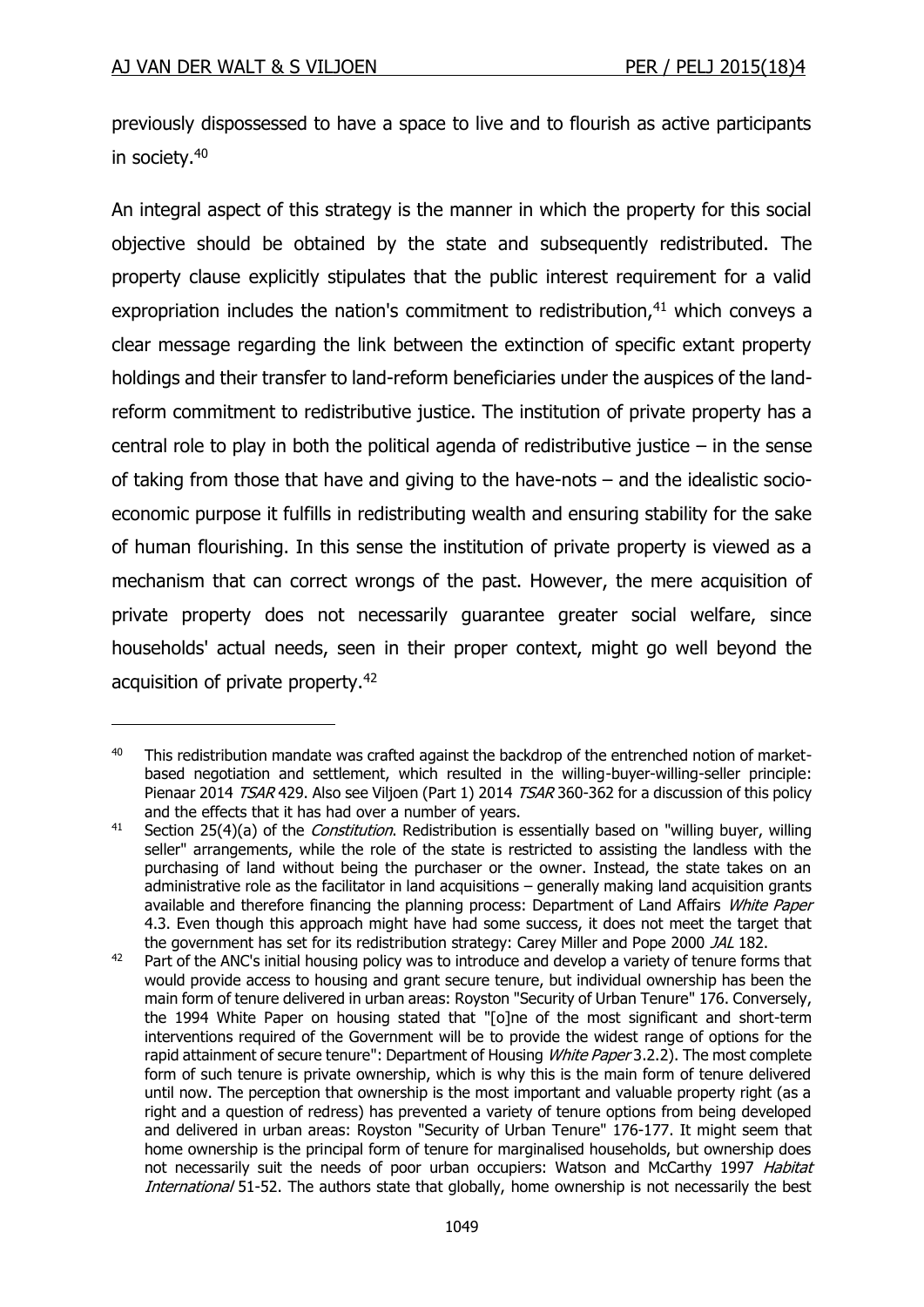The link between the provision of access to land and the broader land-reform objective of tenure security requires a purposive interpretation of the land-reform laws, going beyond the formalism of assuming that the current insecurity of tenure is simply a hangover of apartheid land law.<sup>43</sup> Improved access to land would be incomplete and perhaps even futile unless it were accompanied by security of tenure. It is true that weak public-law occupation rights already characterised the apartheid era and that a lack of tenure security assisted the apartheid government in promoting its policies of spatial segregation and oppression, $44$  but that does not mean that newly created land rights would automatically be more secure – land-reform laws have to include positive steps to ensure tenure security. Tenure security enables individuals to live without fear of eviction and homelessness. It is central to the establishment of a place to live with a sense of stability where the individual can connect with her community and create societal relationships that are vital to the well-lived life – that is, a life lived with dignity.<sup>45</sup> In this light, the constitutional mandate to promote tenure reform must be

tenure option amongst poor urban dwellers. There is a preference among at least some of the urban poor to rent accommodation instead of acquiring ownership: Pienaar 2002 SAPL 361. More recently the legislature has introduced a greater variety of tenure forms, but these often lack legally secure tenure. See for instance a discussion of the social housing sector in Maass 2013 SAJHR 585-587. Also see Pienaar 2014 TSAR 438, where she suggests that a rights-based approach is effective only if the context in which it must function is taken into consideration. A structured approach that is well supervised by the state is therefore crucial to the success of such an approach.

 $43$  Section 25(6) of the *Constitution* seems to suggest that there must be a direct link between occupiers' current insecurity and past racist laws. Nevertheless, it has generally been accepted that s 25(6) applies to all previously disadvantaged persons who currently occupy land with insecure tenure, because their tenure insecurity is either a direct or indirect consequence of the apartheid laws: Budlender "Constitutional Protection of Property Rights"; Alexander Global Debate 291.

<sup>&</sup>lt;sup>44</sup> The principle aim of the apartheid government was to segregate all the racial groups in South Africa and in order to give effect to this ideal it enacted a range of laws that affected the property rights, and specifically the land rights, of most racial groups, albeit unequally. During the apartheid era the legislature developed and extended a number of civil-law property principles to suit the needs of the affluent white minority who required new property law constructions and more secure property rights. Nevertheless, the civil-law tradition essentially remains scientifically neutral, objective and complacent: Van der Walt 1995 SAJHR 203. In terms of apartheid laws, existing black owners and tenants were deprived of their private law rights, while the property rights that they were awarded in the public sphere could be defined as insecure lease rights: Van der Walt 1995 SAJHR 187.

<sup>&</sup>lt;sup>45</sup> The connection between poverty and tenure status is categorical, since tenure status is one of the core elements in the poverty cycle. Insecurity of tenure exacerbates poverty, which is why numerous governments have repeatedly responded to local housing shortages by implementing both welfare orientated housing policies that aim to make available affordable and secure housing options and legislation that will protect weak property/housing interests: Durand-Lasserve and Royston "International Trends" 7; Van der Walt "Housing Rights" 58. The importance of secure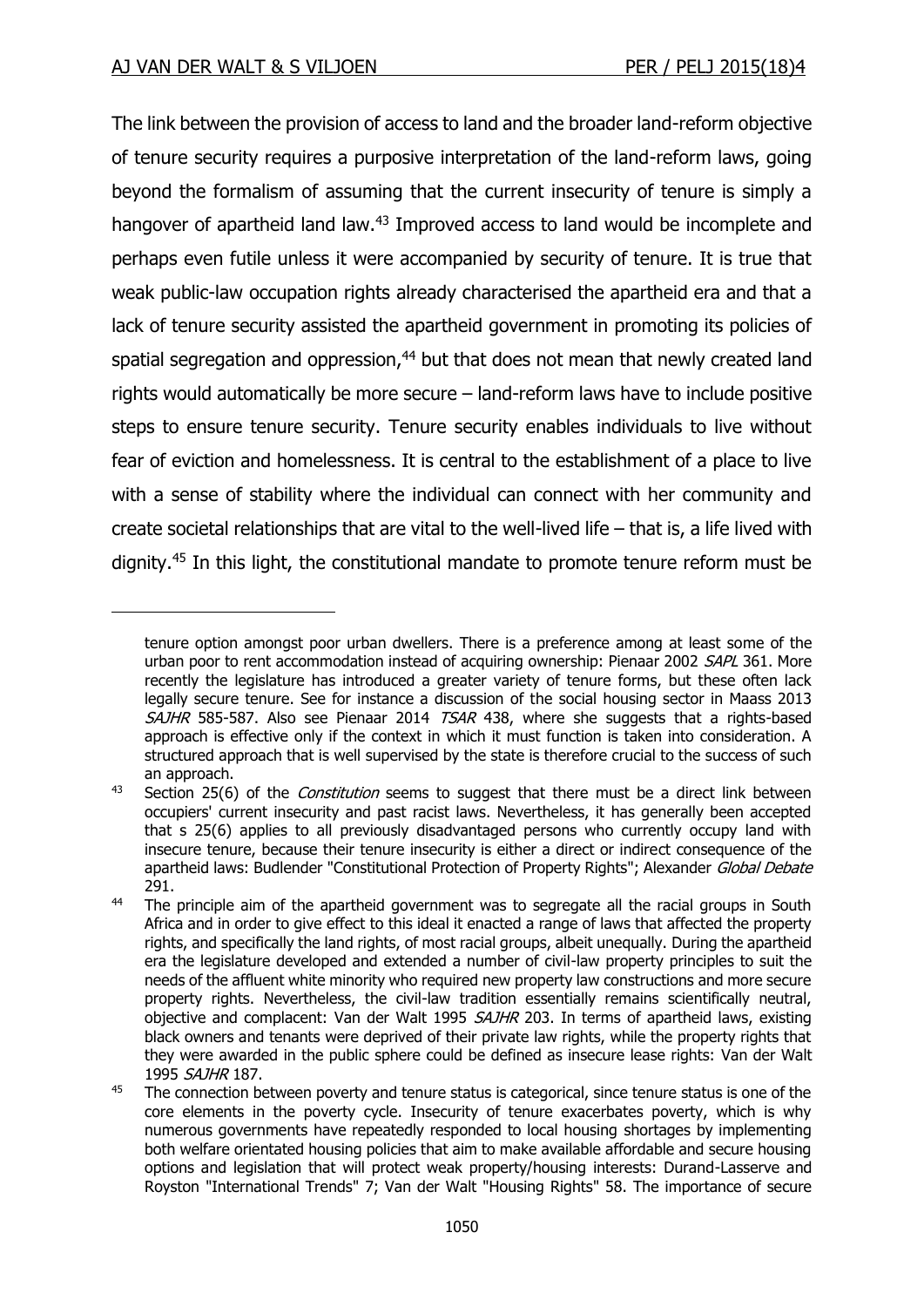interpreted widely and purposively to the extent that it should influence the rights associated with the provision of greater access to both land and housing.<sup>46</sup> However, ensuring tenure security for both old and new land rights will very likely require the imposition of limitations on extant land holdings, at least to the extent that tenure security will detract from landowners' entitlement to dispose of their land and to exclude or evict non-owners. A holistic approach to the land reform provisions, the housing guarantee and the protective provisions of the property clause is therefore required.

A number of pre-1994 and post-1994 laws have been enacted to give effect to the constitutional obligation to improve tenure reform, $47$  but the application of these laws is arguably limited since they seem to apply to current holders of land only.<sup>48</sup> The laws

tenure has also been reiterated in a number of contexts. In the international framework, the International Covenant on Economic, Social and Cultural Rights (1966) (ICESCR) is an important international instrument to consider when considering the provision of land and housing, because a 11(1) of the ICESCR recognises a right to an adequate standard of living, including housing. The right to adequate housing as ensured in a 11(1) is defined in General Comment 4 of the ICESCR. In General Comment 4, the Committee on Economic, Social and Cultural Rights (CESCR) states that the right to adequate housing should not be interpreted narrowly as merely a "roof over one's head", but that it should rather be seen as the right to occupy property with security: United Nations Committee on Economic, Social and Cultural Rights The Right to Adequate Housing CESCR General Comment 4 UN Doc E/1992/23 (1991) para 7. Later in this paragraph the committee also refers to the Commission on Human Settlements and the Global Strategy for Shelter to the Year 2000, where it was stated that adequate shelter includes adequate security. Also see United Nations Commission on Human Settlements Global Strategy for Shelter to the Year 2000 A/RES/1988/181 (1988) for the Global Strategy for Shelter report. The CESCR also states that the "adequacy" of a housing condition depends on various factors, although there are "certain aspects of the right that must be taken into account … in any particular context": United Nations Committee on Economic, Social and Cultural Rights The Right to Adequate Housing CESCR General Comment 4 UN Doc E/1992/23 (1991) para 8. One of these aspects is the legal security of tenure, stipulated in para 8(a) of General Comment 4. This paragraph states that any type of tenure should ensure a degree of security of tenure.

<sup>&</sup>lt;sup>46</sup> The way in which the mandate of tenure reform should essentially influence the delivery of housing options will be discussed in greater detail later in this article.

 $47$  For pre-1994 laws see for instance the *Conversion of Certain Rights into Leasehold or Ownership* Act 81 of 1988 and the *Upgrading of Land Tenure Rights Act* 112 of 1991. Both of these laws were essentially aimed at strengthening weak public-law rights by converting licences and permits into either ownership or some registered form of tenure. The state was empowered to upgrade the rights. The laws were not intended to extend to newly established occupation rights – that is occupation taken in terms of the new constitutional dispensation. For post-1994 laws see for instance the Interim Protection of Informal Land Rights Act 31 of 1996 and the Land Reform (Labour Tenants) Act 3 of 1996.

<sup>&</sup>lt;sup>48</sup> Section 2(4) of the *Conversion of Certain Rights into Leasehold or Ownership Act* 81 of 1988 makes it clear that the Act targets existing holders of either licences, permits or other informal occupation rights, while s 2 of the *Upgrading of Land Tenure Rights Act* 112 of 1991 is also phrased in a manner to suggest that the tenure rights, which it aims to upgrade to either leasehold or ownership, must have been granted in the past  $-$  that is, during the apartheid era. The *Interim*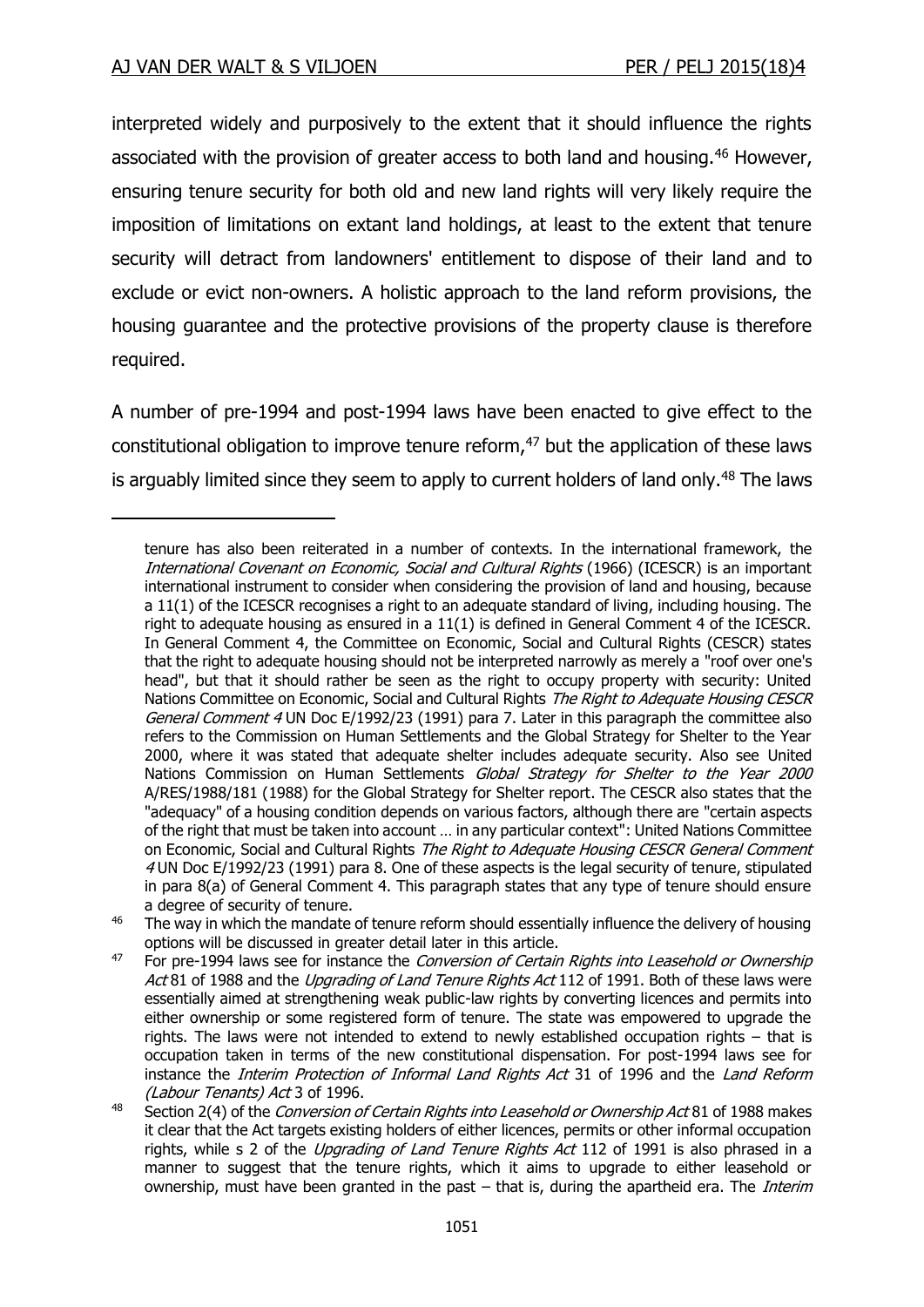are seemingly structured to provide legally secure tenure to previously disadvantaged groups who currently hold land with insecure tenure, which shows that the programme has a limited, backward-looking, restoration-type character.<sup>49</sup> The importance of secure tenure raises the question of whether or not the programme can and should be extended beyond current land users to include future land holdings, which would have a direct impact on the content and status of new land rights awarded in line with section 25(5) and section 26(1) of the Constitution.<sup>50</sup>

To summarise: the socio-economic right to housing and the land-reform objective of greater access to land are requisites for social welfare in the constitutional context, but these objectives may be empty if access to housing and land is provided on an ad *hoc*, informal basis that does not include secure tenure.<sup>51</sup> A structured approach by the state is required both to eradicate extant forms of legally insecure tenure and to ensure that the socio-economically vulnerable are in future provided with secure land rights. The latter objective might involve the systemic optimisation of private property rights for either a specific person or a group of newly entitled individuals.<sup>52</sup> One should

Protection of Informal Land Rights Act 31 of 1996 is inherently limited to temporarily protect existing weak land rights. S 3 of the Land Reform (Labour Tenants) Act 3 of 1996 explicitly only provides tenure protection for persons who were labour tenants on 2 June 1995. A person who becomes a labour tenant after this period can in principle not claim the tenure protection that the Act provides for.

 $49$  Even though restorative justice is essentially aimed at historical redress, the land reform programme must be viewed as a mechanism also to indicate how new land holdings should look and how they should be different from the past. In this sense tenure security must be employed in future land holdings. Pienaar 2014 TSAR 437 also states that "... the material provisions aimed at tenure reform, redistribution and restitution were intrinsically restricted and short-sighted. The latter defect particularly embodied a lack of synergy with other connected and related issues that impacted on land generally. It furthermore lacked a constitutional foundation that was clearly needed to prevent anything slightly resembling apartheid from happening again".

 $50$  The provision of access to land/housing in urban areas without tenure security is dealt with later in this article. See specifically Pienaar 2014 TSAR 439-440 for existing problems with the redistribution programme, amongst others the shift of the target group from the poorest of the poor to more wealthy beneficiaries; the demand-led approach; and complexities regarding the grant system. Overall, there has also been more emphasis on the provision of leases, but the security of these leases has not been properly debated.

 $51$  See for instance Durand-Lasserve 2006 *Global Urban Development* 2-3 for an explanation regarding the global importance of secure tenure and how this objective fits in with a social-welfare commitment towards the eradication of poverty.

 $52$  There are a number of private property rights that could be granted for this purpose, namely ownership, limited real rights (including registered long-term leases or servitudes of either personal use or habitation) or personal rights that are statutorily protected.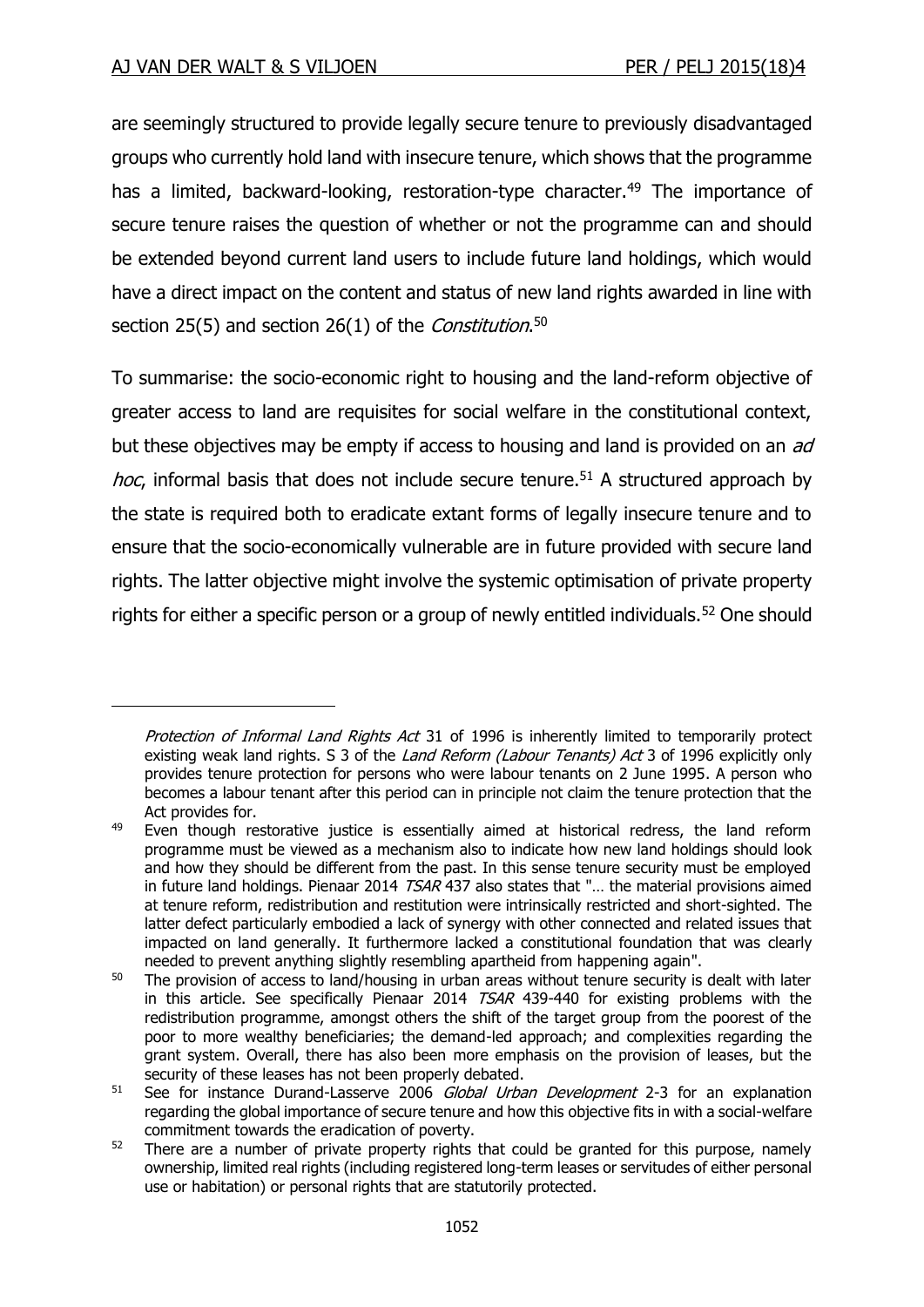not underestimate the power of the common law land-use rights,<sup>53</sup> but at the same time one should not be hesitant to introduce new statutory rights that provide greater security than was traditionally associated with their common-law counterparts.<sup>54</sup> The legislature has a wide discretion to promulgate and amend laws for this important social-welfare purpose.<sup>55</sup>

The redistribution of land and the gradual strengthening of legally insecure tenure rights are social-welfare objectives that are crucial to the transformative purpose of the *Constitution*, which will in some instances result in extant property holdings being either limited or taken away from the haves and redistributed to the have-nots.<sup>56</sup> In a

- $54$  Regardless of the domination of ownership over other interests in land and its resistance against statutory intervention, "… governments routinely use (and have always used) legislation to amend or regulate the hierarchical domination of property ownership in response to social, economic and political circumstances and requirements. One significant example of such intervention is the embodiment of anti-eviction policies in legislation": Van der Walt Property in the Margins 78. The systemic strengthening of tenure rights for vulnerable individuals or groups is easily attainable through properly enacted laws. Previous landlord-tenant laws adopted in both South Africa and England show how the introduction of statutory tenancies has provided strong tenure protection for tenants during housing shortages. The ease with which the state can ensure immediate tenure protection becomes evident when considering these laws and the effect they have had over lengthy periods of time. See specifically Maass 2012 PELJ.
- $55$  See specifically ss 25(6), 25(8) and 25(9) of the *Constitution*.
- 56 Section 25(2) of the *Constitution* allows the state to expropriate private property, provided that the expropriation is authorised in terms of law of general application, the expropriation is for a public purpose or in the public interest, and compensation is paid. The amount of compensation should essentially be influenced by the factors mentioned in s 25(3) of the *Constitution*, which should also result in an equitable balance being struck between the public interest and the interests of those affected. S 25(5) provides clear constitutional authority for land reform, including a mandate for the state to "… take reasonable legislative and other measures, within its available

<sup>53</sup> The idea that private property rights can have presumptive power over public interests was developed by Underkuffler. She proposes a distinction between the common conception of property and the operative conception of property. According to the former, individual property interests, held by legal rights holders, are presumptively superior to competing public interests. Private property rights can be limited by the public interest, provided that the limitations are justified, since property rights have presumptive power: Underkuffler *Idea of Property* 44-46. In terms of the operative conception of property, change is considered an integral part of the very concept of property. Property rights therefore change according to and in line with general social needs: Underkuffler *Idea of Property* 48-49. Accordingly, the tensions that evolve between individual rights and society at large are part of the very meaning of property: Underkuffler *Idea* of Property 53-54. Underkuffler argues that "[i]t is the nature of the interests and the values that they assert – not the identities or numbers of the holders – that should determine normative (and presumptive) power": Underkuffler *Idea of Property* 97. The operative concept of property clearly makes more sense in a society that has a redistribution mandate, since extant property rights are affected throughout the process – change is already part of our concept of property, especially with regard to land. This does not mean that private property rights have no power. Our claim is not that private property has presumptive power (or that it should), but rather that private property doctrine can be utilised to provide beneficiaries of the land reform programme to hold secure property rights – this can be in the form of ownership, long-term leases etc.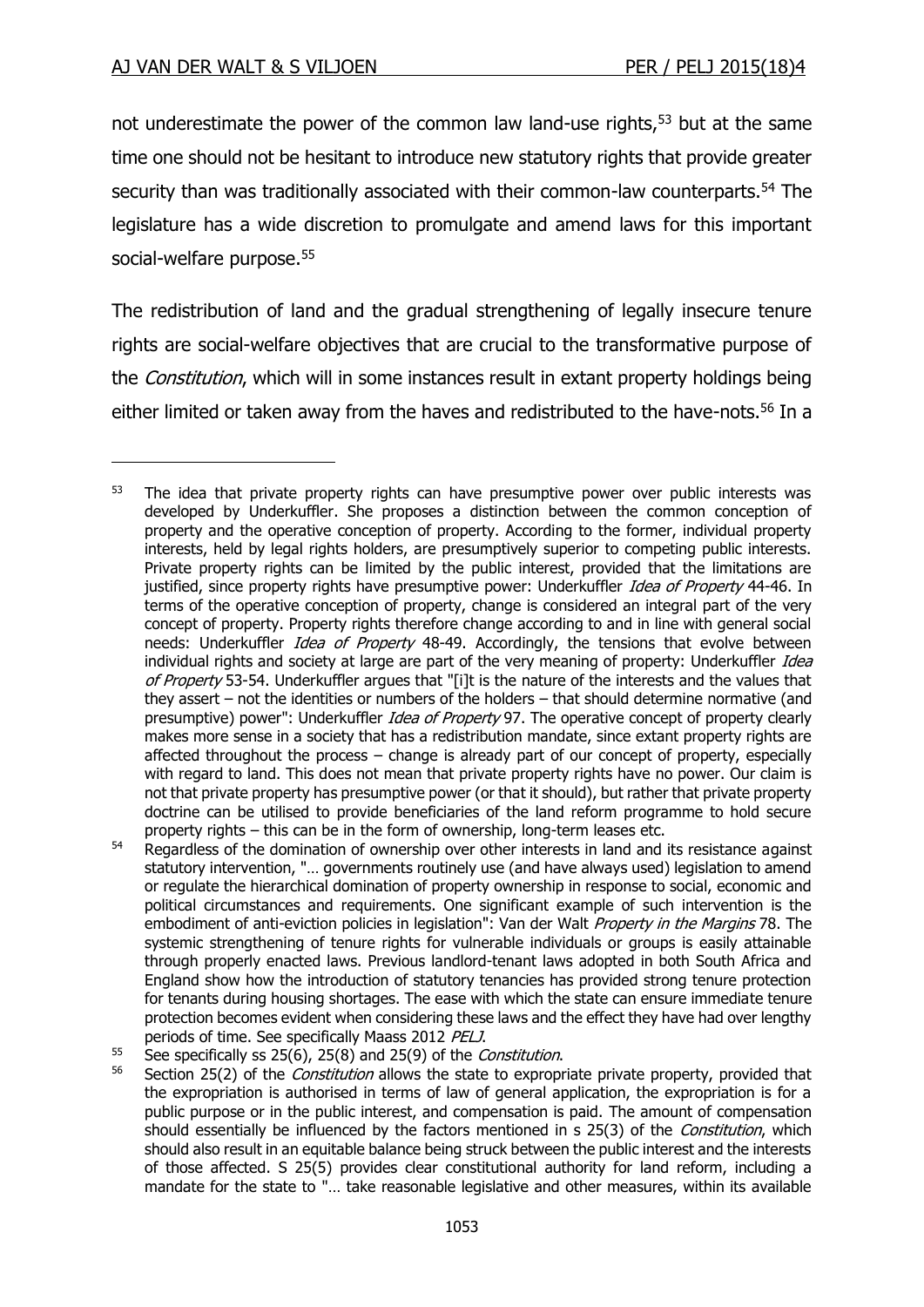number of instances private property has been regulated for land-reform purposes in such a way that the social-welfare objective is prioritised and given effect to, after which the guarantee that nobody may be deprived of private property arbitrarily is considered – that is, if the latter question comes up at all.<sup>57</sup> In the majority of redistribution and tenure-reform cases the constitutional protection of private property simply does not feature, because the land-reform objectives are clearly authorised in terms of legislation and are ostensibly non-arbitrary in the light of the overall significant social-welfare purpose they serve  $-$  the  $FNB$  arbitrariness test would simply show that there is sufficient reason for the limitations.<sup>58</sup> Using the state's power of expropriation for land-reform objectives is also widely accepted as a justifiable state action that serves a valid public purpose, and provided that just and equitable compensation is paid this kind of expropriation should be constitutionally unassailable as a strategy to promote the access-to-land and access-to-housing objectives.<sup>59</sup>

resources, to foster conditions which enable citizens to gain access to land on an equitable basis". It is therefore clear that the Bill of Rights gives priority to the land reform programme and any measure that is either intended to give effect to the equitable redistribution of land or aimed at redressing past injustices should in principle be regarded as important and given the appropriate priority: Van Wyk 2005 Stell LR 473-474. In 2006 the Minister of Land Affairs acknowledged the slow progress of land reform and it was indicated that two million hectares of land had to be redistributed annually to meet its 24.6 million hectares target by 2014. The Minister of Public Works has also indicated that expropriations should be used to accelerate land reform in a just manner: Pienaar, Du Plessis and Olivier 2007 SAPL. Nevertheless, the slow rate of the redistribution programme has led to calls for a more far-reaching approach in terms of which land owned by the white minority should be more rapidly distributed to the black majority. It seems that the government is considering a number of mechanisms to increase the redistribution of land, including expropriation, a land tax, a restriction on the ownership of land and the purchasing of private land: Pienaar, Du Plessis and Olivier 2006 SAPL 199. In 2013, President Zuma confirmed in his State of the Nation address that the government will do away with the "willing buyer, willing seller" policy and revert to the "just and equitable" principle to determine compensation for expropriations: Sapa 2013 http://www.fin24.com/Economy/Willing-buyer-seller-principle-to-go-20130214.

<sup>57</sup> See for instance the structure of the court's analysis in *Nhlabathi v Fick* 2003 7 BCLR 806 (LCC). Also see Pienaar, Du Plessis and Olivier 2012 SAPL for a complete survey of recent case law regarding land reform matters. It is striking to note the number of cases that deal with both the land restitution programme and evictions in terms of the *Extension of Security of Tenure Act* 62 of 1997 (ESTA), which was initially promulgated to ensure better tenure protection for farm workers. Case law regarding evictions in terms of ESTA generally deals with the interpretation of the Act and the factual circumstances of the evictees' tenure. The limitation of the landowners' property rights is not dealt with since the justification for such limitation is simply not at issue.

 $58$  See for instance Khumalo v Potgieter 1999 ZALCC 68 (17 December 1999), where neither the purpose nor the effect of the *Land Reform (Labour Tenants) Act* 3 of 1996 was disputed, despite the fact that it allows for the transfer of private property from a landowner to a labour tenant. The only issue in the case was the adequate amount of compensation that had to be paid to the landowner.

<sup>&</sup>lt;sup>59</sup> See for instance *Khumalo v Potgieter* 1999 ZALCC 68 (17 December 1999). Limited cases have dealt with the state's power to expropriate land for redistribution and tenure reform purposes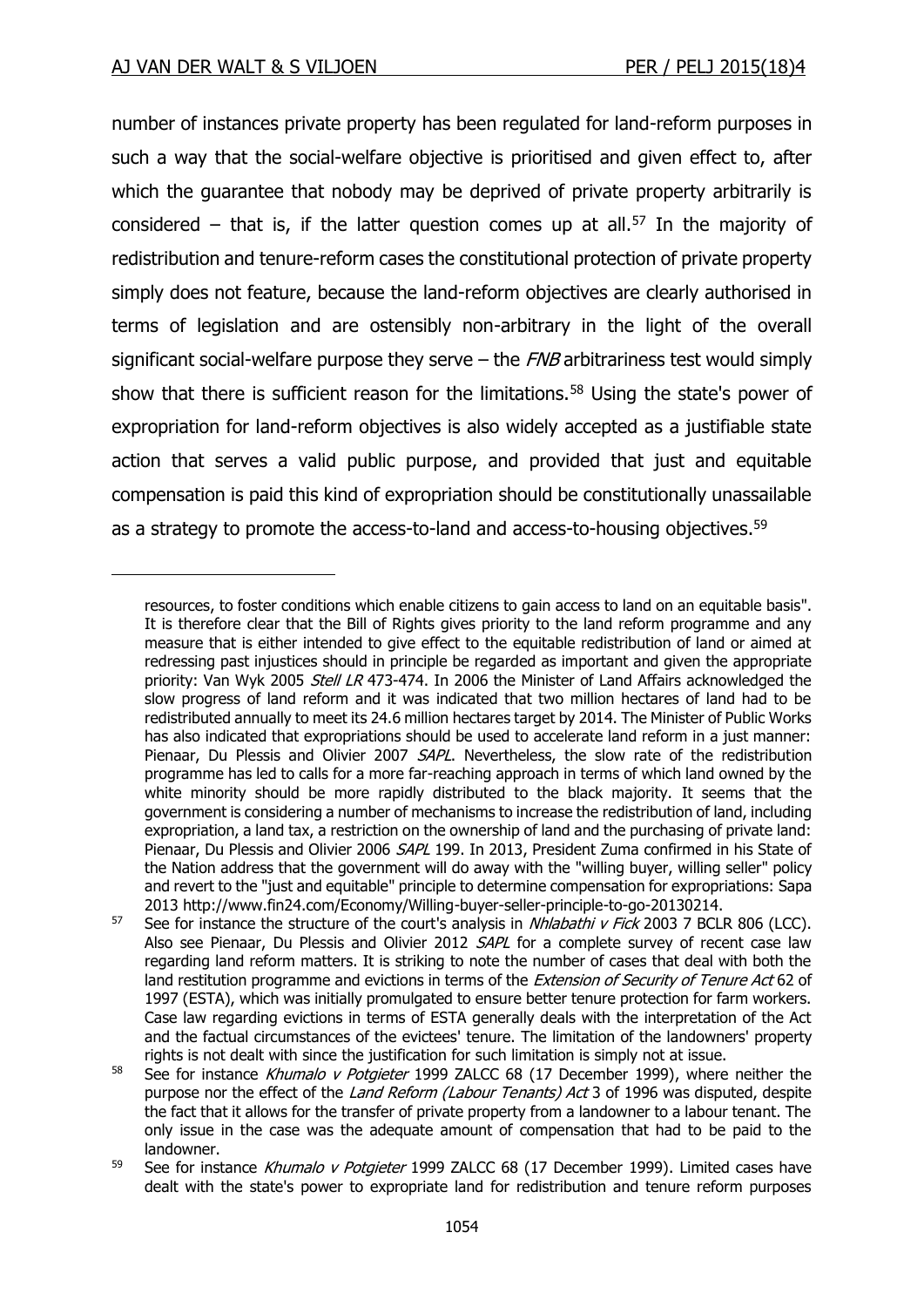Private ownership of land is inherently limited, especially in South African law, since the limits of ownership are defined by the social-welfare value of land and by the constitutional land-reform imperatives. The limitations imposed on ownership by the constitutional land-reform obligation are crucial to the beneficiaries' social citizenship. The social obligations of landowners find expression in the laws that give effect to the constitutional redistribution and tenure-reform objectives. The social-welfare purpose of these laws is clear and it is generally accepted that this purpose, embodied in the constitutional land-reform obligations, justifies expropriatory and regulatory state actions that will impose limitations on private ownership. In this sense, the section 25 guarantee of property rights serves a subsidiary role since the land-reform objectives are prioritised in terms of the regulatory framework. The purpose and effect of the property guarantee in section 25 is not to insulate extant property holdings from state actions that will limit property for the sake of land-reform objectives, but to ensure that the limitations that are in fact imposed on extant property holdings in the process of promoting land-reform objectives are not arbitrary or disproportionate. To that extent, the systemic unity between property on the one hand and access-to-land and access-to-housing rights on the other consists of the proper space that each of these rights occupies in the single system of law under the *Constitution*: constitutionally mandated and authorised land rights and housing rights are not to be treated as ex post restrictions that are imposed on what is perceived as ex ante unrestricted ownership – and that must therefore be justified – but as discrete constitutional rights, just like property, that exist and need to be protected in terms of the overall democratic and constitutional principles that make up the system of law and society we choose to live in.

simply because the state has not expropriated a significant number of properties for these purposes. The issue in case law that concerns expropriations for restitution purposes is usually the determination of the amount of compensation – landowners are simply not attacking the justification of this important restorative justice objective. See for instance the discussion in Pienaar, Du Plessis and Olivier 2012 SAPL for some idea of the issues raised in restitution case law.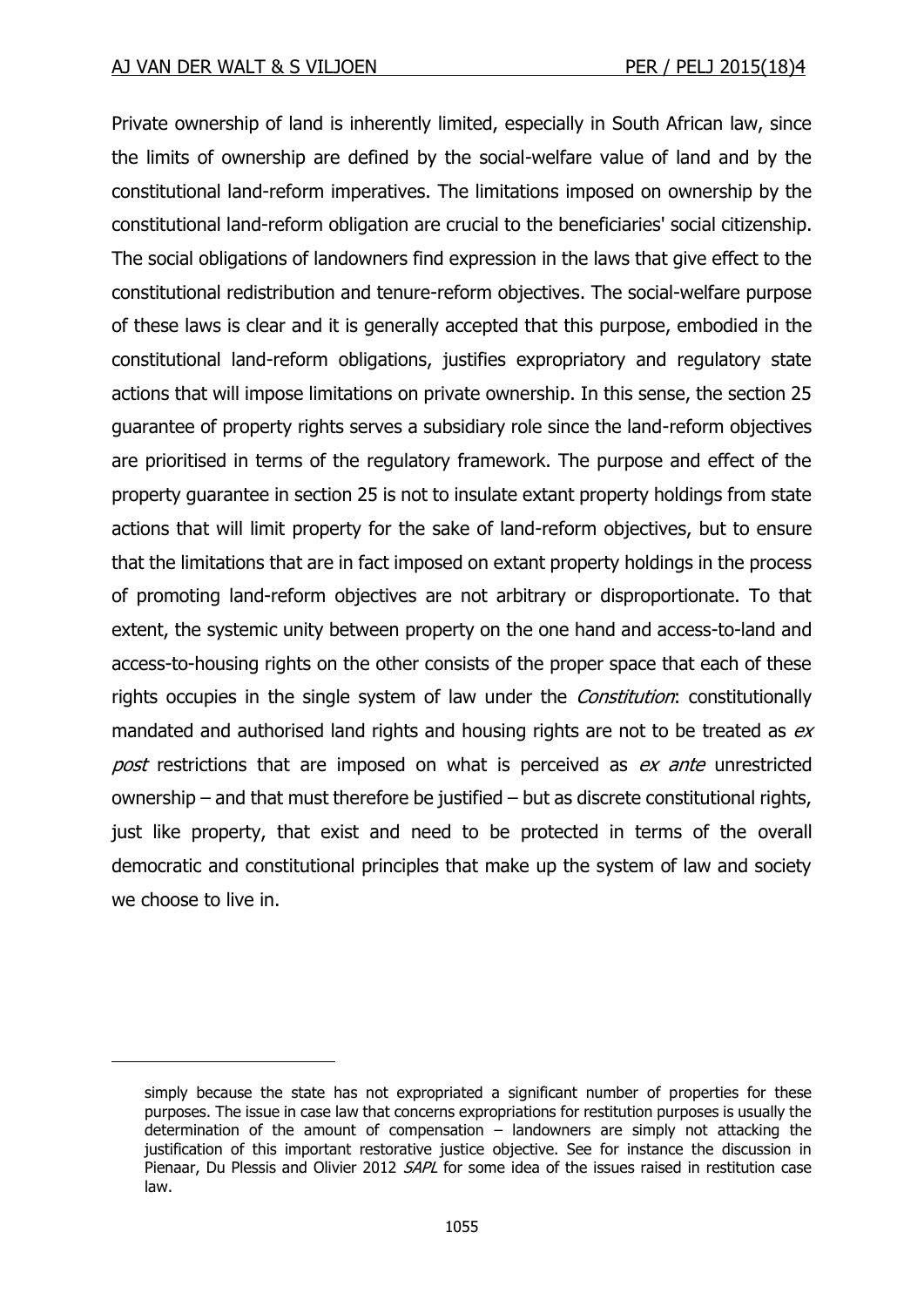## **4 Property and housing rights in the Constitution**

## **4.1 Introduction**

-

Some authors have argued that some property is necessary for persons to exercise their individual autonomy, since property provides a platform where self-realisation can take place, which arguably justifies the extension (redistribution) of property.<sup>60</sup> According to Alexander, the purpose of property law is to promote "human flourishing" for both owners and non-owners, $61$  since "[e]very person is entitled, as a matter of human dignity, to flourish".<sup>62</sup> In addition, Alexander argues, "[t]he home is the central locus for developing and experiencing all, or nearly all, of the capabilities necessary for human flourishing".<sup>63</sup> Peñalver explains that a person cannot flourish if she is denied some physical space where she can exercise essential activities.<sup>64</sup> According to this theory, access to a home and the ability to occupy it for substantial periods of residential stability (tenure security) are therefore essential to human flourishing.

 $61$  Peñalver 2008-2009 Cornell L Rev 828.

 $60$  Foster and Bonilla 2011-2012 *Fordham L Rev*. Prolific academic arguments have also been raised against the idea that the "home" deserves greater protection than other forms of property. Stern 2008-2009 Mich L Rev argues that psychological primacy of the home is in fact misplaced since there is no empirical evidence that supports this theory. Empirical research rather shows that social relations are vital for human flourishing. At 1110 Stern argues that "contrary to claims in the property scholarship, the home is not a primary construct of self and identity, residential dislocation does not typically harm mental health, and the relationship between homeownership and selfesteem is equivocal. Moreover, in contrast to the object focus of personhood theory, an enormous body of empirical work establishes that social interactions and ties – not possessions – are the bedrocks of psychological thriving". In addition, the idea that the on-going control of property is important for self-realisation is misconstrued since evidence shows that dynamism is in fact vital for self-growth and identity development. Relocation has been found to offer an opportunity for the development of new skills and the possibility of self-growth: Stern 2008-2009 Mich L Rev 1114. Schnably 1992-1993 *Stan L Rev* critiques the ideal of human flourishing – founded on society's consensual values – on the basis that there is no such consensus, specifically regarding the normative value attached to the home. Schnably argues that the home as a property interest does not deserve greater protection simply because it constitutes someone's home, since the normative values attached to the home are based on an assumed consensus that does not exist. The home is often also "a place of domination and resistance, conflict and discord, as it is the centre of a 'healthy life'": Schnably 1992-1993 Stan L Rev 367.

<sup>62</sup> Alexander and Peñalver 2009 Theo Inq L 140-141. On the other hand, Rose 1995-1996 Notre Dame L Rev 329-330 argues that despite libertarian arguments for property as essential for personal autonomy, property is generally perceived as an economic right since it generates wealth. This right is not central to the political core of the government, while political rights, such as the right to vote, are.

 $^{63}$  Alexander 2009 Cornell L Rev 816.

Peñalver 2008-2009 Cornell L Rev 880. Owners have an obligation to assist those without such a space. This would at least be the case if there were a general sense of obligation to promote human flourishing in society.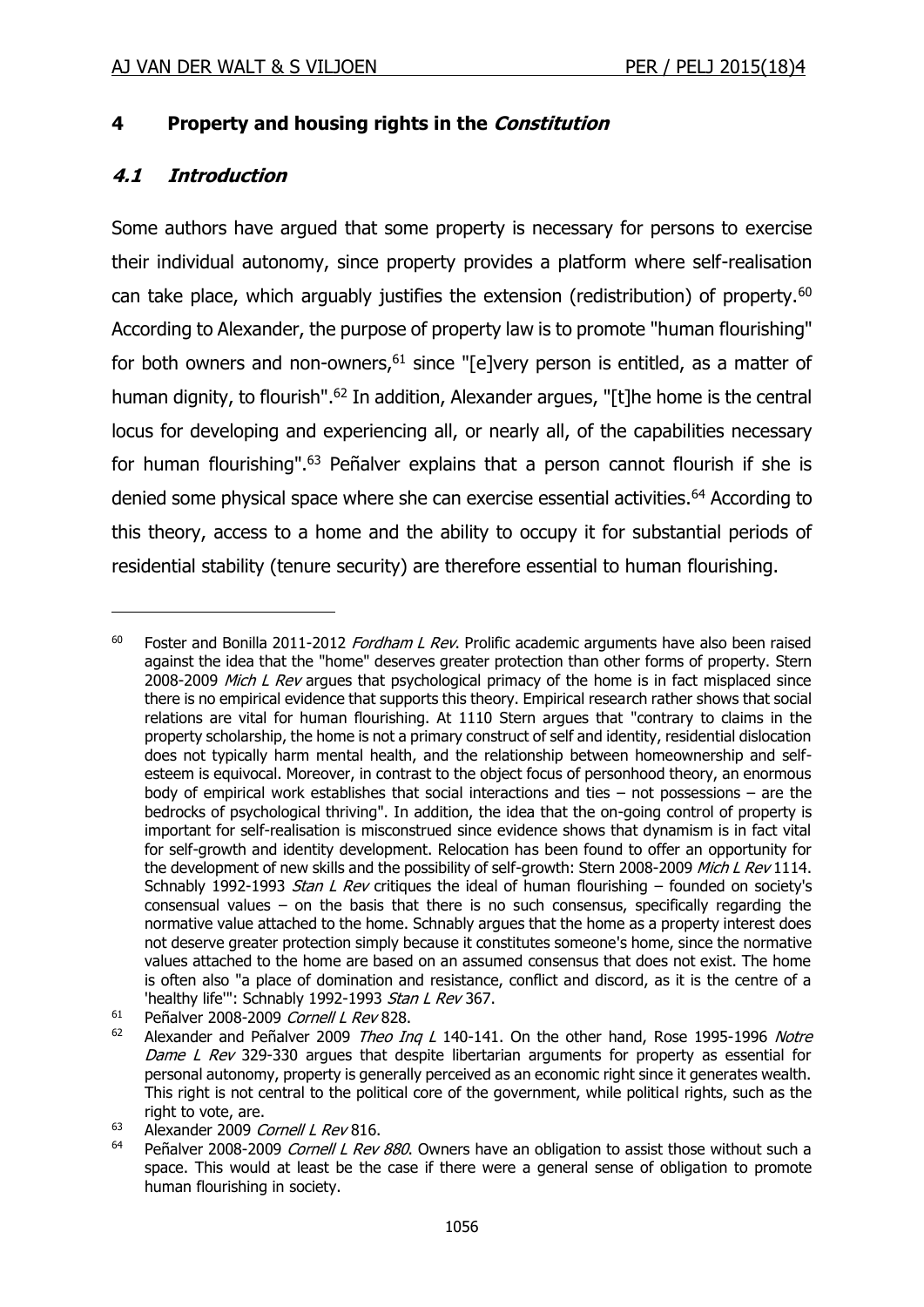Radin also argues that in some circumstances an occupier's non-commercial personal use of her home carries more weight, on a moral basis, than the owner's commercial interest in reclaiming the property.<sup>65</sup> "Personal" property is "bound up" with a person's personhood, because self-investment in the object has taken place.<sup>66</sup> On the other hand, "fungible" property is held for purely commercial reasons and is exchangeable.<sup>67</sup> According to Radin's theory, there is an important connection between personal property and the individual, since this type of property not only contributes to the holder's self-development, but also enables her to participate in society as a fulfilled person. In the housing framework, the occupier's home<sup>68</sup> is a form of personal property because of the occupier's self-investment in it. The preservation of this interest becomes "… a priority claim over curtailment of merely fungible interests of others". <sup>69</sup> As a result, the residential occupiers' personal interest in a home necessitates more stringent legal protection than the landowner's interest, because personal property is deemed more important by social consensus.<sup>70</sup>

The theoretical arguments raised by Alexander, Peñalver and Radin regarding the increased protection of "home" rights, on the basis that they are socially important because they enable the holder to flourish, do not resonate with the South African courts' approach to property and housing matters, at least not as far as the role of section 25 is concerned. It is simply not the purpose of the South African property clause to enable human beings to flourish – the clause simply protects holders of

 $65$  Radin 1986 *Philosophy and Public Affairs* 360. The function of property for both private landowners and tenants is similar in German landlord-tenant disputes.

<sup>&</sup>lt;sup>66</sup> The notion of property's being bound up with the holder was initially introduced by Radin in an earlier article where she extensively analysed the relationship between property and personhood: Radin 1981-1982 Stan L Rev. At 959 the author argues that the strength of a person's relationship with a specific object could be measured by the pain that person would suffer once the object is lost.

 $67$  Radin 1986 *Philosophy and Public Affairs* 362. Personal property has a unique value for the specific individual and can therefore not be replaced with another object without incurring some moral loss for the person. "The notion that external objects can become bound up with personhood reflects a philosophical view of personhood." Radin also mentions that the distinction between personal and fungible property should actually function on a continuum, because self-investment in property is a matter of degree. The extent to which self-investment takes place also depends on the individual's subjective feelings: Radin 1986 Philosophy and Public Affairs 363.

<sup>&</sup>lt;sup>68</sup> Also see Fox *Conceptualising Home* 25-27 for a similar argument.

<sup>&</sup>lt;sup>69</sup> Radin 1986 *Philosophy and Public Affairs* 365.<br><sup>70</sup> Badin 1981-1982 *Stan L Bey* 978-979 Badin re

Radin 1981-1982 Stan L Rev 978-979. Radin refers to her theory as a non-utilitarian moral theory, because certain claims are better protected based on their moral value: Radin 1981-1982 Stan L Rev 985.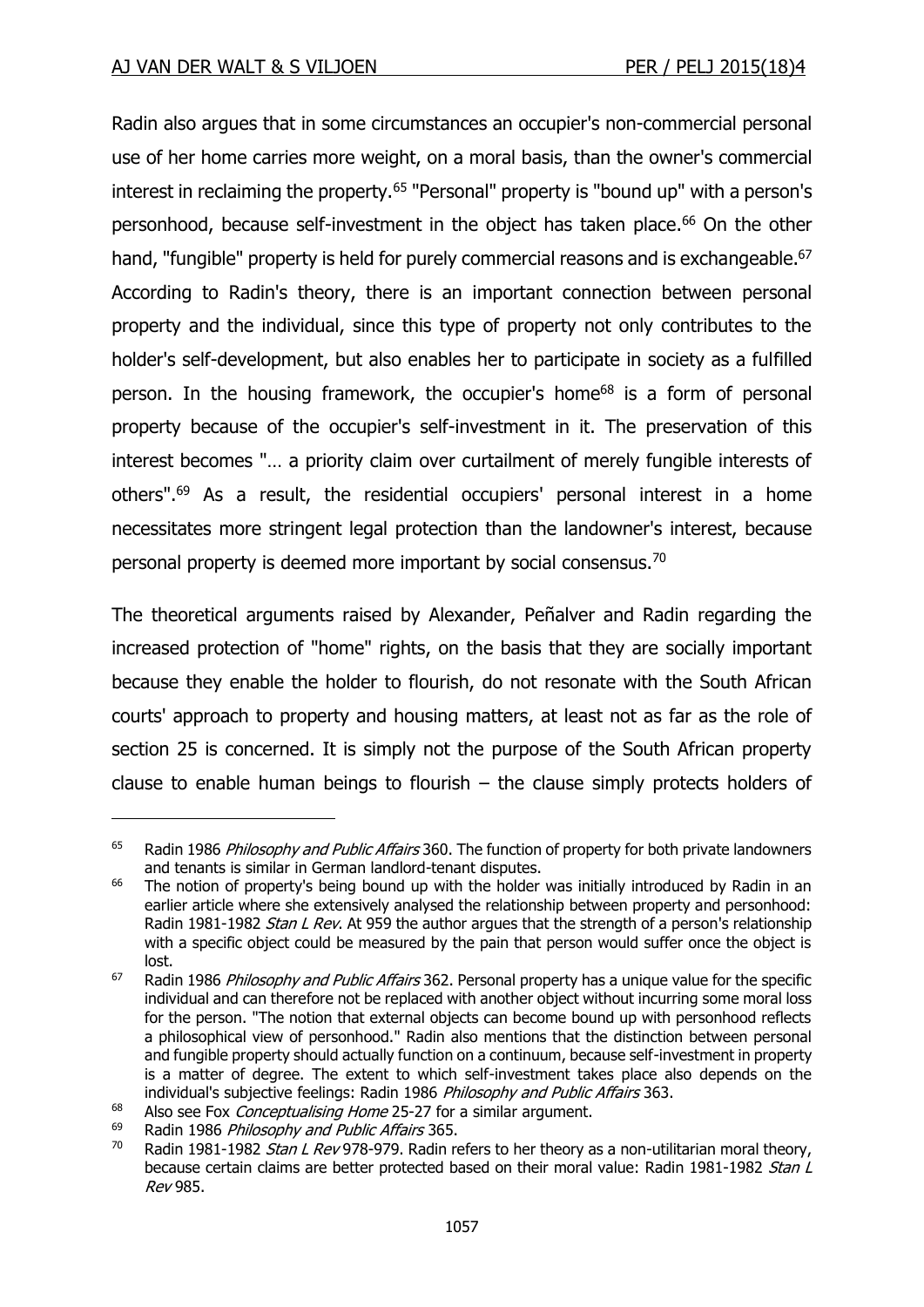extant property interests against arbitrary state interference, which means that it is often considered subsidiary to more important constitutional (and even societal) rights, interests and considerations. This does not mean that the home interest is not important or that the *Constitution* does not recognise it, though. The South African Constitutional Court has held that "… human dignity, freedom and equality, the foundational values of our society, are denied those who have no food, clothing or shelter<sup>"71</sup> and has generally established the principle that the courts have a duty to address situations of homelessness, because it goes "… to the core of a person's life and dignity".<sup>72</sup> However, the home interest is not recognised or protected as a property interest. In this property context the courts have explicitly rejected the notion that the "home" deserves greater protection than other rights or societal values.<sup>73</sup> A property interest will therefore not receive a heightened level of protection on the basis that it constitutes a person's home.

While the home interest is not protected as a special kind of property, it is explicitly recognised and protected as part of the right to housing. The South African housing provision is essentially welfare-orientated in the sense that it is directed at the most vulnerable to ensure that they are not rendered homeless and that they are eventually provided with adequate housing. Of course, the protection of extant housing rights forms part of this social-welfare purpose, but insofar as the core housing right is shaped in the form of an access-to-housing right it is limited to the marginalised and it is not absolute. Furthermore, insofar as the housing right assumes the form of the right not to be evicted from an existing home it again finds its roots in the right of

<sup>&</sup>lt;sup>71</sup> Government of the Republic of South Africa v Grootboom 2001 1 SA 46 (CC) para 23.

 $72$  Sachs 2000 SMU L Rev 1388.

<sup>73</sup> In Lester v Ndlambe Municipality 2014 1 All SA 402 (SCA) para 17 the Court decided that s 26(3) of the *Constitution* must be interpreted against the backdrop of  $s$  26(1). Evictees can therefore rely on protection in terms of s 26(3) only if they are socio-economically weak and might be rendered homeless as a result of the eviction order. As in *Lester*, the protection of one's home does not necessarily carry a greater value than other societal concerns, such as the state's duty to uphold the law and seek a demolition order in a case where building works are clearly illegal. Anything to the contrary would amount to an infringement of the legality principle and condone a criminal offence: Lester v Ndlambe Municipality 2014 1 All SA 402 (SCA) para 27. Even though the facts were vastly different, a similar outcome was reached in the recent case of Malan  $v$  City of Cape Town 2014 6 SA 315 (CC). The majority held that an elderly woman's home interest should not necessarily be prioritised as more important than a City's "zero-tolerance approach to drug dealing being conducted at any of its rental housing units": Malan v City of Cape Town 2014 6 SA 315 (CC) para 57.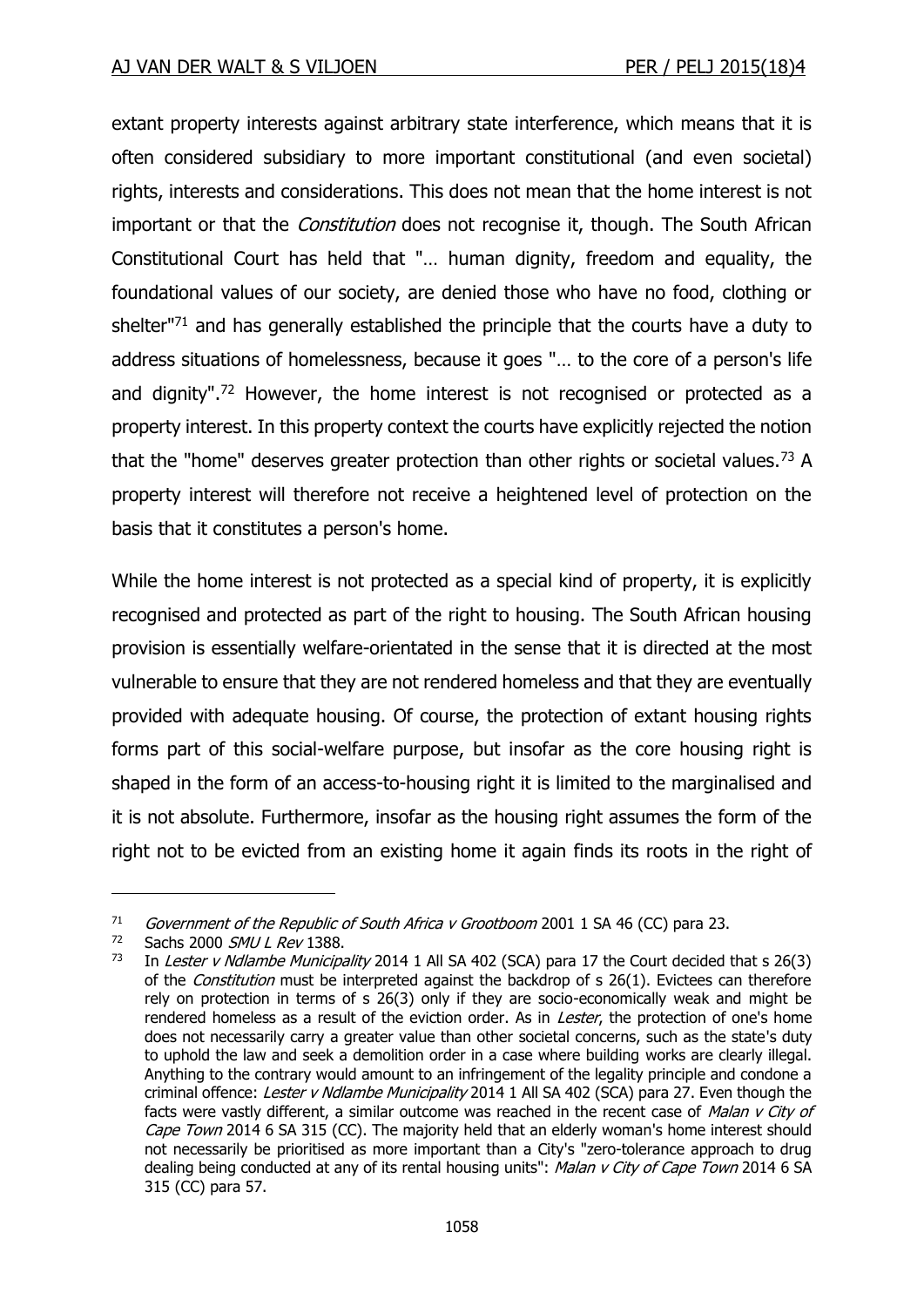access to housing and not in the property clause. For the most part, this second aspect of the housing right will feature in a clash with property rights and not as a property right. These qualifications are integral to any dispute between sections 25 and 26.

In constitutions that do not include a provision in the bill of rights that explicitly protects non-owner housing rights, it has become customary to protect the housing rights of non-owners via the general property clause. The best example is German law, where the Federal Constitutional Court has developed an extensive case law that recognises the protection of residential tenants particularly, whose housing rights are set out in legislation as property in terms of the general property clause in Article 14. Since World War II the German legislature has promulgated legislation to protect residential tenants against cancellation and eviction. In the case law dealing with this legislation, a central issue was to decide how closely the courts could scrutinise a landlord's reasons for cancelling a lease on the basis of requiring the property for her own use. In 1989 the Federal Constitutional Court recognised that tenant-protection laws place considerable limitations on the ownership of rental property but argued that an interpretation of these laws that takes no account of the landlord's wish to use her property for her own purposes would be in conflict with the constitutional guarantee of ownership in article 14  $GG^{74}$  In other words, the courts must exercise their discretion to decide whether the landlord's needs are reasonable with restraint, so as not to interfere with the owner's fundamental right to take responsibility for her own life. At the same time, the tenant is not without protection either; in 1993 the Court indicated that the mere declared intention of the landlord to use the property for her own purposes was insufficient to justify cancellation and that the courts must inquire whether that intention is reasonable and feasible. In the process, the Court (controversially) cast the rights of tenants as a constitutional property interest that can under certain conditions withstand the owner's property right.<sup>75</sup> In other words, casting the housing rights of tenants (tenure security) as property was a necessary step in ensuring the constitutional status of those rights.

<sup>74</sup> BVerfGE 79, 292 (Eigenbedarfskündigung) 304-305.

<sup>75</sup> BVerfGE 89, 1 (Besitzrecht des Mieters) 9-10.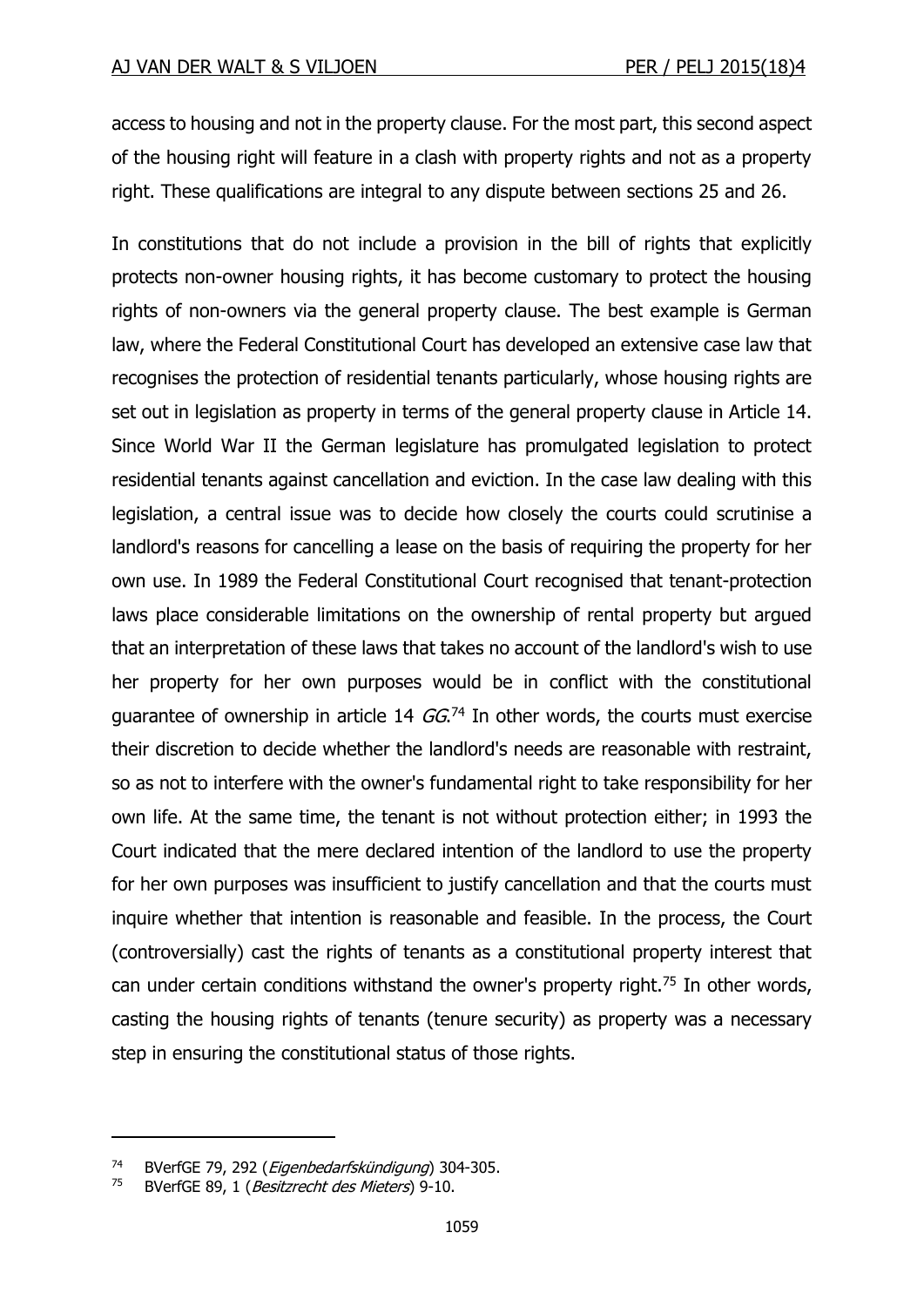In South African law it is not necessary to promote social welfare in the form of either access to housing or the protection of existing housing rights via the property clause, since both those rights are protected explicitly in section 26 of the *Constitution*.<sup>76</sup> We do not exclude the possibility that it might be necessary or strategically advantageous, in a particular case, to rely on section 25 to strengthen the access to housing rights of a particular group or person, but in principle doing so is unnecessary. Generally speaking, conflicts about housing rights should be decided in terms of section 26 (and legislation enacted in terms of it) and not in terms of section 25.<sup>77</sup> When residential occupiers of land or tenants rely on section 26 for the protection of their housing rights, it is to be expected that the landowner might rely on section 25 to oppose their housing-right claims. That could of course create the same kind of binary confrontation between property (section 25) and social welfare (section 26) that we referred to earlier. It is therefore necessary, given a constitutional text that protects both property and housing rights explicitly, to sort out the relationship between section 25 rights and section 26 rights.

## **4.2 The constitutional matrix: the Port Elizabeth Municipality decision**

In Port Elizabeth Municipality v Various Occupiers<sup>78</sup> the Constitutional Court explained the constitutional approach to conflicting land rights with reference to the historical context of discriminatory land law. The court noted that the process starts even before section 25 property rights are considered at all:

<sup>76</sup> The full text of s 26 of the *Constitution*: Housing

-

26. (1) Everyone has the right to have access to adequate housing.

<sup>(2)</sup> The state must take reasonable legislative and other measures, within its available resources, to achieve the progressive realisation of this right.

<sup>(3)</sup> No one may be evicted from their home, or have their home demolished, without an order of court made after considering all the relevant circumstances. No legislation may permit arbitrary evictions.

 $77$  This is also in accordance with the subsidiarity principle developed in the case law of the Constitutional Court: a litigant who avers that a right protected by the *Constitution* has been infringed must rely on legislation specifically enacted to protect that right and may not rely on the constitutional provision directly when bringing action to protect the right. See South African National Defence Union v Minister of Defence 2007 5 SA 400 (CC) paras 51-52; Van der Walt 2008 CCR 100-103; Van der Walt Property and Constitution 36.

<sup>&</sup>lt;sup>78</sup> Port Elizabeth Municipality v Various Occupiers 2005 1 SA 217 (CC) paras 8-23.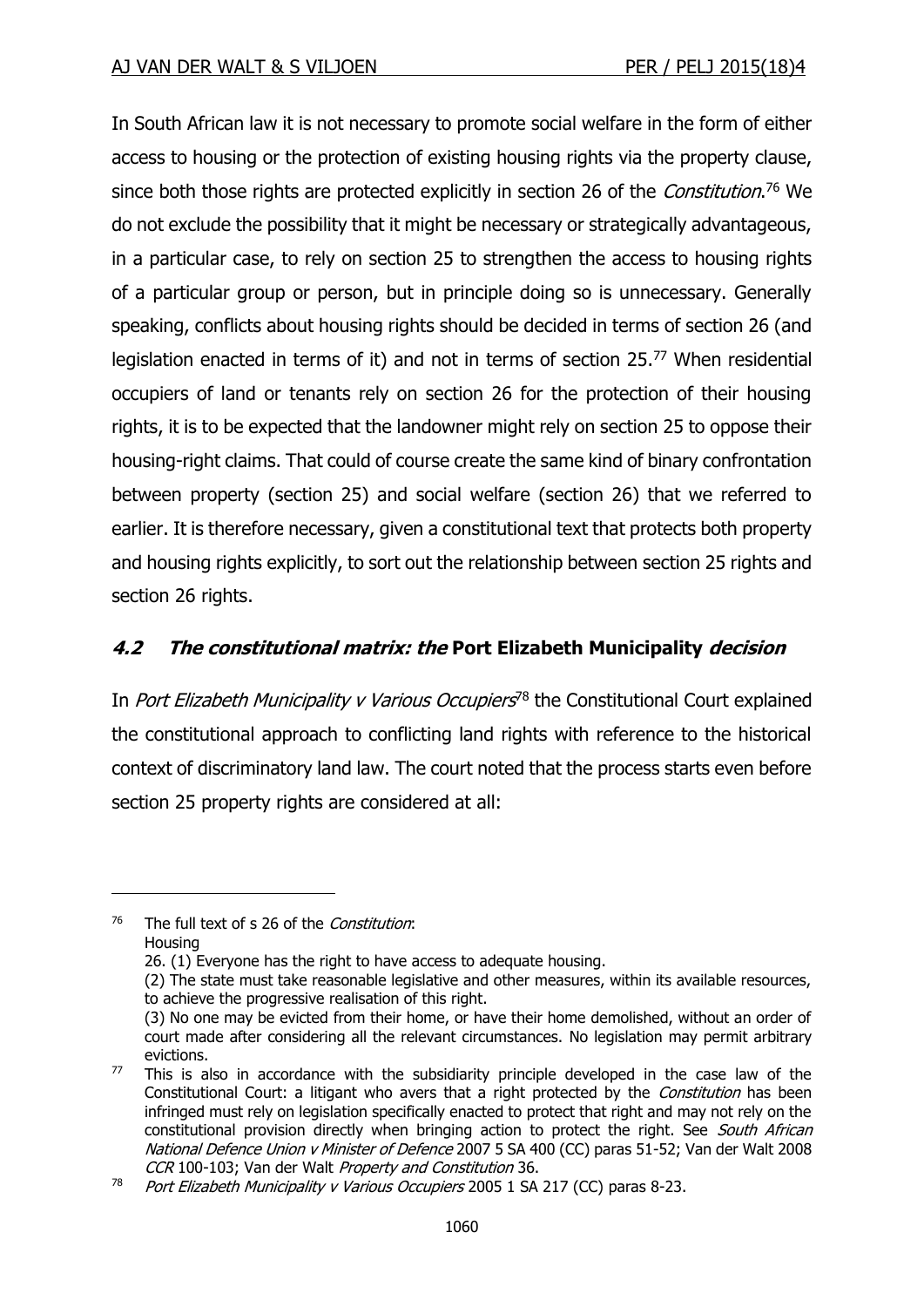[T]he starting and ending point of the analysis [to interpret section 25] must be to affirm the values of human dignity, equality and freedom.<sup>79</sup>

Section 25(1), protecting existing property rights against arbitrary deprivation, guarantees property against the arbitrary state deprivation that was the norm in racist apartheid laws, but at the same time the enforcement of privileged property rights was a core aspect of apartheid inequality and oppression, and therefore fundamental rights such as equality and human dignity must be secured before property rights are even considered.

In the court's view, the *Constitution* imposes new obligations on the courts concerning rights relating to property that were not previously recognised by the common law:

[The *Constitution*] counterposes to the normal ownership rights of possession, use and occupation, a new and equally relevant right not arbitrarily to be deprived of a home. The expectations that normally go with title could clash head-on with the genuine despair of people in dire need of accommodation. The judicial function in these circumstances is not to establish a hierarchical arrangement between the different interests involved, privileging in an abstract and mechanical way the rights of ownership over the right not to be dispossessed of a home, or *vice versa*. Rather, it is to balance out and reconcile the opposed claims in as just a manner as possible, taking account of all the interests involved and the specific factors relevant in each particular case.<sup>80</sup>

This passage is a highly significant and useful statement of the Constitutional Court's view of the "constitutional matrix" within which constitutional and statutory provisions relating to property and housing rights have to be interpreted and within which the interpretation of legislation should take place. Firstly, the granting of an eviction order is no longer mechanically ensured by proof of the common law requirements  $-$  in line with section 26(3), an eviction order can be granted only if eviction is justifiable in view of all the circumstances. Secondly, the consideration of an eviction order in view of the circumstances amounts to a balancing exercise in which the rights of the landowner are considered against the interests of the occupiers, even when the latter's interests cannot be described as property rights in the traditional mould. Thirdly, this balancing exercise takes place against the background of the history of eviction in the apartheid era and its lasting and enduring effects on the distribution of land and access

<sup>&</sup>lt;sup>79</sup> Port Elizabeth Municipality y Various Occupiers 2005 1 SA 217 (CC) para 15.

<sup>80</sup> Port Elizabeth Municipality v Various Occupiers 2005 1 SA 217 (CC) para 23.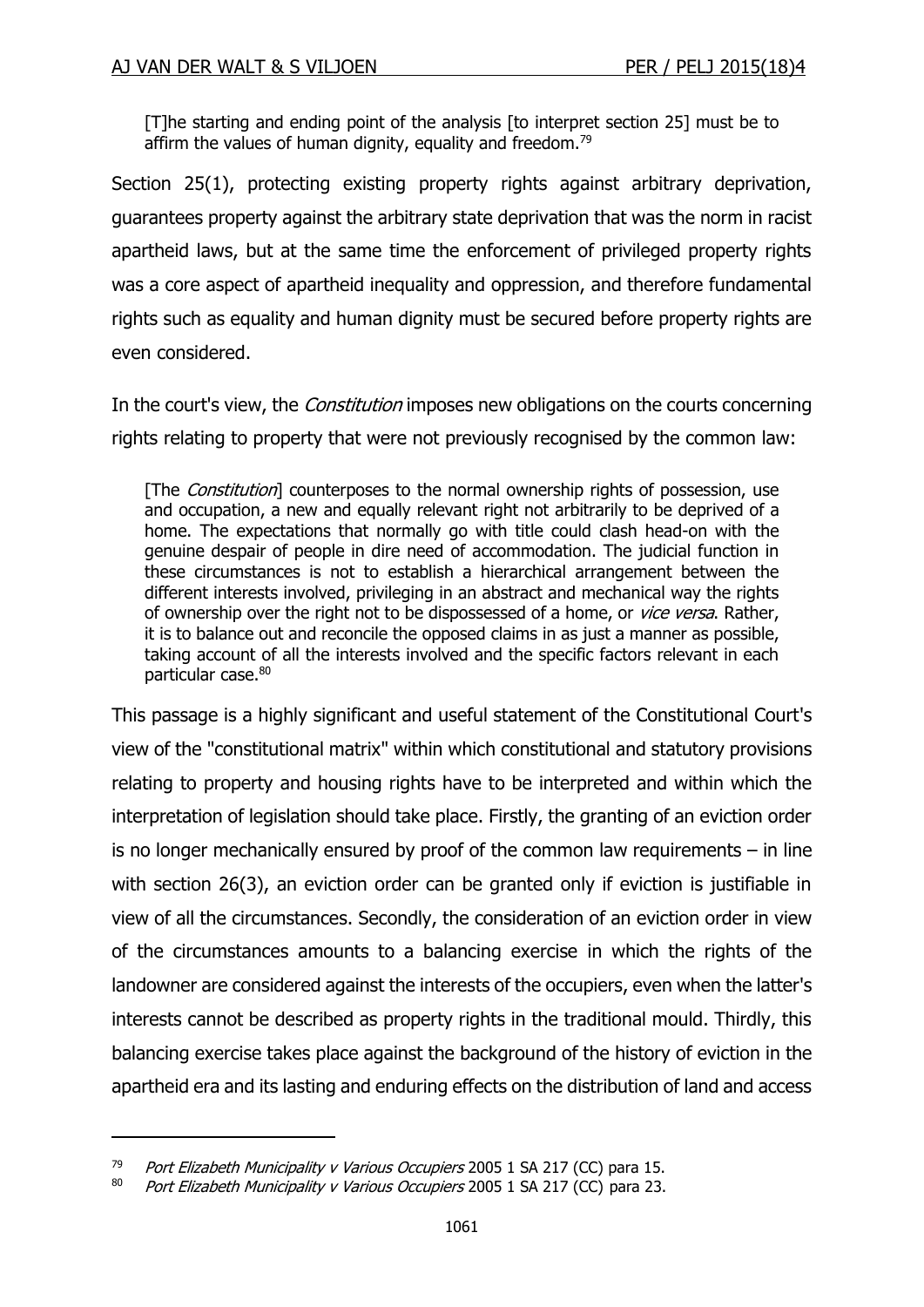to housing today. Furthermore, the contextualised approach presupposes that the personal circumstances of the evictees and the practical effect that an eviction order would have for them must be considered when deciding whether such an order would be justified. Within this matrix, property rights do not simply and abstractly trump weaker or no-right interests in property, as they were assumed to do in the logic of traditional property law. To that extent, Port Elizabeth Municipality indicates that the content and status of housing rights under the Constitution are not determined either from the vantage point of property or in direct opposition to property; instead, the constitutional analysis must assume the format of determining the proper space for each right in the single system of law created under the *Constitution*. The primary indicator of the space that housing rights occupy is section 26, not section 25.

Following up on the decision in *Port Elizabeth Municipality*, conflicts between section 26 housing rights and section 25 property rights should not be adjudicated as a hierarchical ordering of the two competing rights either, since the owner's property rights would generally trump housing interests in a traditional, hierarchical approach. According to the approach set out in *Port Elizabeth Municipality*, the new approach should be to "weigh up" the access-to-housing interests of the affected persons and the property rights of the landowner to establish what the effect on the former inhabitant would be if the right were terminated, and what the effect on the landowner would be if it were not terminated, in both cases taking into consideration the historical, social and individual context. Since infringements against access to housing rights and legal rules that bring about homelessness always involve the section 10 right to human dignity, this weighing-up process has to take dignity into consideration as well. $81$  However, the equality and human dignity aspects that accompany eviction cases, especially if the evictees are members of a marginalised and under-privileged

<sup>&</sup>lt;sup>81</sup> See Liebenberg Socio-economic Rights ch 6; Muller Impact of Section 26 75-93 and sources cited there. The most important cases cited by Muller are Government of the Republic of South Africa v Grootboom 2001 1 SA 46 (CC) paras 23, 83; Jaftha v Schoeman; Van Rooyen v Stoltz 2005 2 SA 140 (CC) para 29; Port Elizabeth Municipality v Various Occupiers 2005 1 SA 217 (CC) paras 12, 15, 18, 41-42; Occupiers of 51 Olivia Road, Berea Township and 197 Main Street, Johannesburg v City of Johannesburg 2008 3 SA 208 (CC) para 16; Residents of Joe Slovo Community, Western Cape v Thubelisha Homes 2010 3 SA 454 (CC) paras 75, 119, 173, 218, 231, 329, 406; Machele <sup>v</sup> Mailula 2010 2 SA 257 (CC) para 29. Also see Chaskalson 2000 SAJHR; Sachs 2003 Current Legal Problems; and Liebenberg 2005 SAJHR.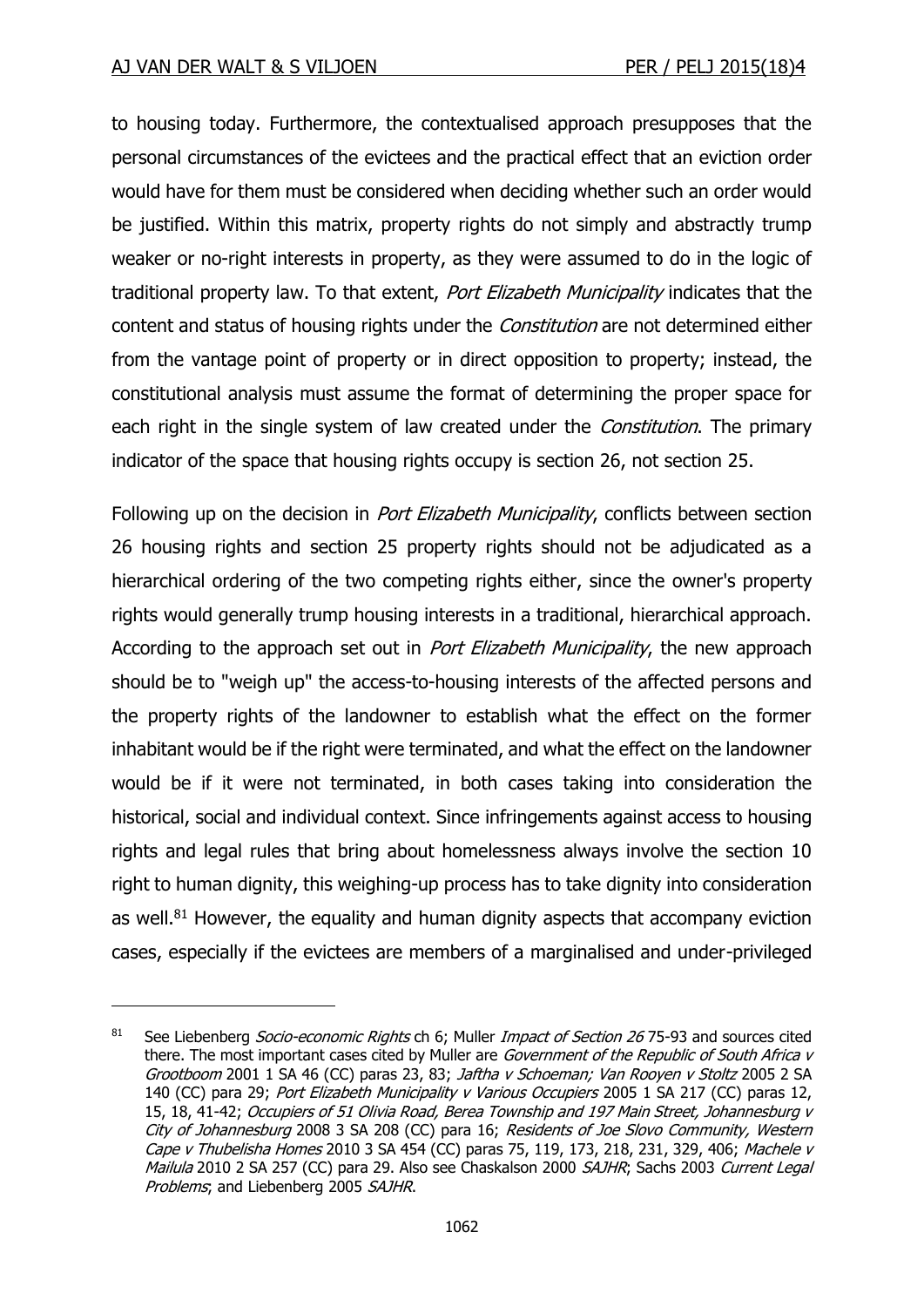group, generally require the section 26 rights to be considered first, before the section 25 rights are decided.<sup>82</sup> In view of the introductory remarks to this section, a utilitarian weighing-up of section 25 rights and section 26 interests might be just as undesirable as a libertarian confrontation between the two. If what appears to be the correct interpretation of the common law or of legislation would have the effect of rendering homeless someone who currently has or previously had access to housing, regardless of how inadequate that accommodation might have been and how unlawful or weak the access was, the resulting *prima facie* conflict with section 26(3) might be said to require a different approach that starts out with section 26 analysis and that will (if at all) proceed to section 25 analysis only once the section 26 rights have been secured.

The *Port Elizabeth Municipality* decision indicates that the section 26(1) access to housing interest of even unlawful occupiers, who enjoy no rights in terms of the common law, is relevant to the weighing up process involved in a section 26 analysis. That implies that any weighing-up of their housing interests against the landowner's property right would be self-defeating. It is therefore possible that the contextual assessment of all rights and interests that the *Port Elizabeth Municipality* decision foresees, in view of the contextual and legislative matrix within which housing rights and obligations are regulated under the guidance of section 26 and the rest of the bill of rights, requires the section 26 analysis to be undertaken and completed first. The nature and purpose of a section 26 analysis would be to establish whether or not the infringement of section 26 access-to-housing or anti-eviction rights that would result from the proposed interpretation of the relevant common law or legislation would be justified, in view of section 36(1) of the *Constitution*, considering the matrix of constitutional and other legal provisions in the broad social and historical context sketched out in *Port Elizabeth Municipality*. If the infringement of section 26 rights implied by the proposed interpretation cannot be justified, it is unconstitutional and then a different interpretation, development of the common law or a statutory amendment might be required to ensure that the section 26 right is given effect to. Once an interpretation of the common law or an interpretation of the legislation has

<sup>82</sup> Van der Walt 2013  $SALJ$  proposes a similar argument relating to the development of a commonlaw principle in the area of the personal servitude of habitation.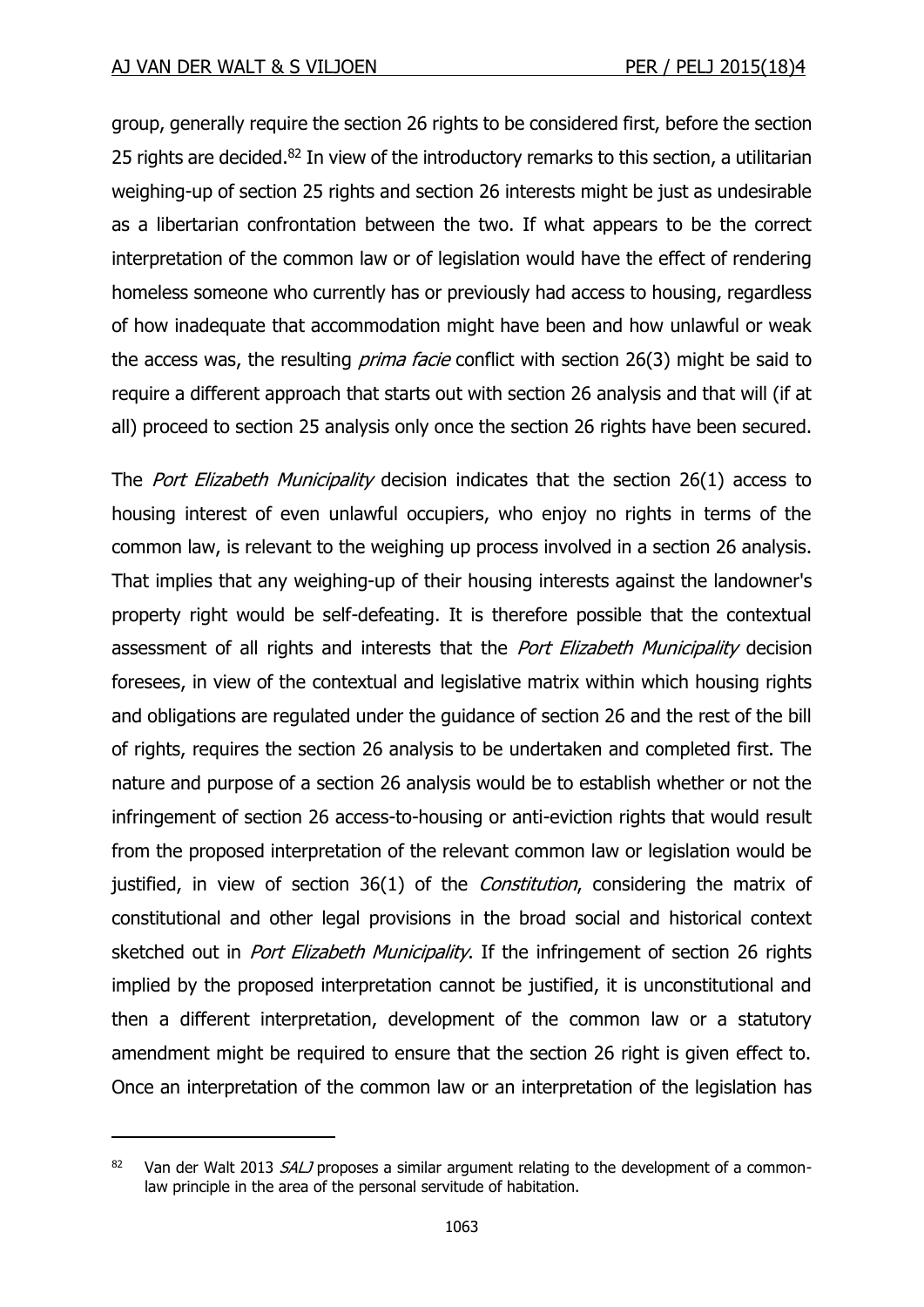been settled to avoid conflict with section 26, the relevant interpretation or development that secures the protection of the section 26 rights might involve an infringement of the landowner's section 25 rights, which might then require  $ex$  post section 25 analysis.

According to the methodology for deciding section 25 disputes that was laid down in the  $FNB$  decision,  $83$  section 25 analysis would generally focus on the question of whether the deprivation of property resulting from the enforcement of section 26 rights was arbitrary in the sense that the deprivation is procedurally unfair $84$  or, substantively, if there is insufficient reason for it, judging from a complexity of contextual relationships. $85$  In *FNB* the Court identified the relationship between the means employed and the ends sought to be achieved; the relationship between the affected property holder and the property; the connection between the affected property holder and the reason for the deprivation; the extent of the deprivation; and the nature of the affected property as factors to be considered in this respect. Since decisions such as *Port Elizabeth Municipality* and others suggest very strongly that the procedurally fair enforcement of section 26 rights will generally not result in the arbitrary deprivation of property, the ex post section 25 analysis is generally not even required.

## **4.3 The protection of housing rights in anti-eviction strategies**

Port Elizabeth Municipality is an interesting case that not only explains the historical and social context regarding conflicts between property and other land rights, but also establishes the possibility that unlawful occupiers can remain on private land against

<sup>83</sup> First National Bank of SA Ltd t/a Wesbank v Commissioner, South African Revenue Service; First National Bank of SA Ltd t/a Wesbank v Minister of Finance 2002 4 SA 768 (CC). For a general discussion see Van der Walt Constitutional Property Law 194ff.

 $84$  First National Bank of SA Ltd t/a Wesbank v Commissioner, South African Revenue Service; First National Bank of SA Ltd t/a Wesbank v Minister of Finance 2002 4 SA 768 (CC) para 100. Neither the FNB decision nor subsequent decisions explain what procedural arbitrariness entails. Logically, this category can refer only to deprivation brought about directly by legislation and not involving any administrative action; see Van der Walt Constitutional Property Law 264-270; Van der Walt 2012 Stell LR.

<sup>85</sup> First National Bank of SA Ltd t/a Wesbank v Commissioner, South African Revenue Service; First National Bank of SA Ltd t/a Wesbank v Minister of Finance 2002 4 SA 768 (CC) para 100; see further Van der Walt Constitutional Property Law 245-264.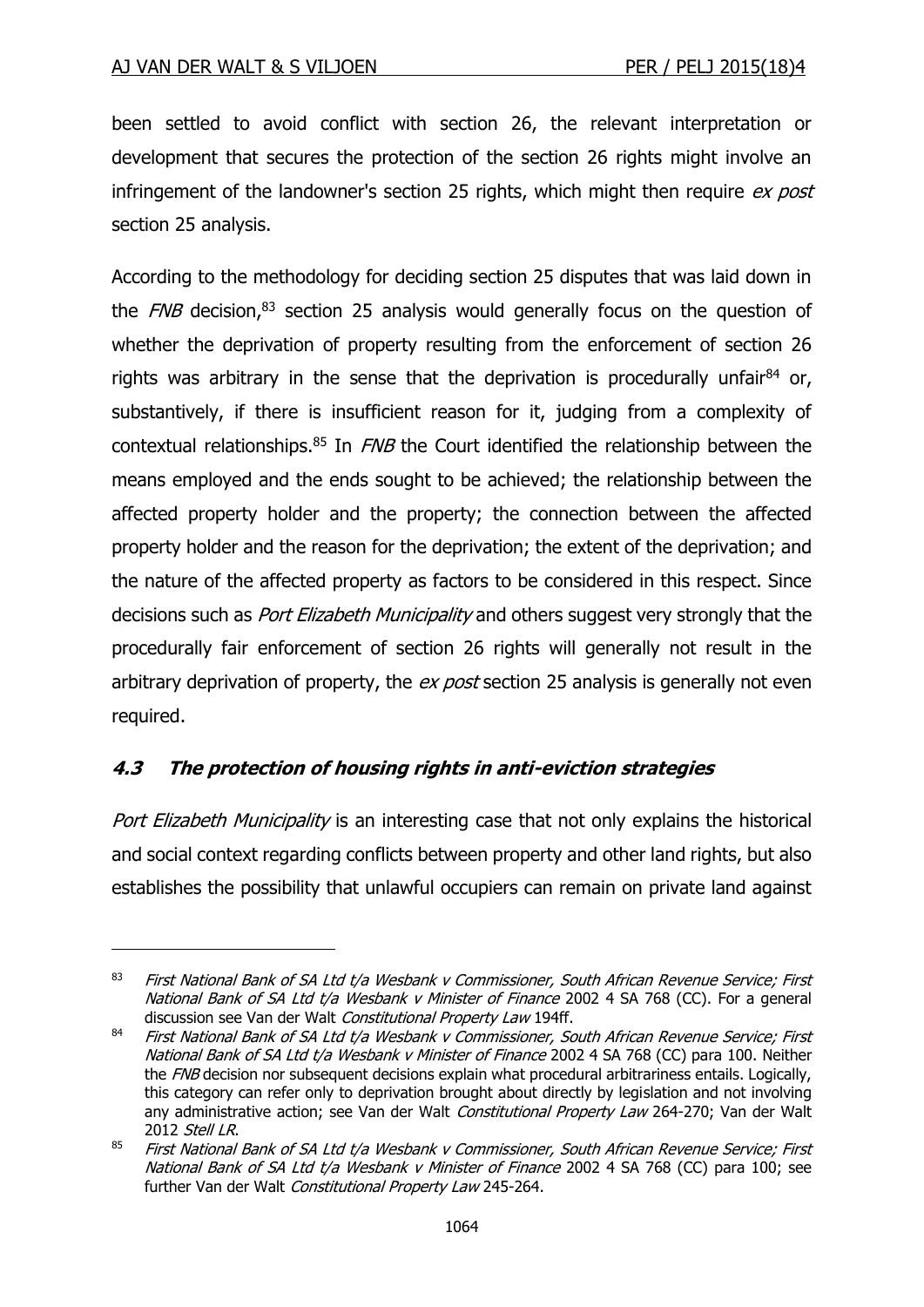the will of the landowner, in exceptional instances even for an indefinite period of time.<sup>86</sup> In the light of the specific circumstances of the case, the Court sanctioned the continued unlawful occupation of the land and the concomitant deprivation of the landowner's property.<sup>87</sup> In this case the deprivation was justified on the basis of the length of the prior occupation; the fact that neither the Municipality nor the owner required the land for any specific use; the Municipality's failure to engage with the occupiers; and the small size of the group, who also appeared to be genuinely in need.<sup>88</sup> The factual analysis turned on the position of the occupiers and their constitutional needs, which really pushed the effect of the protection of the section 26 right on the landowner's property into the background.<sup>89</sup> In the end the Court therefore refrained from undertaking a proper section 25 analysis as had been foreseen in *FNB*.<sup>90</sup>

A similar outcome was reached in Modder East Squatters v Modderklip Boerdery (Pty) Ltd, President of the Republic of South Africa v Modderklip Boerdery (Pty) Ltd,<sup>91</sup> where a private landowner had obtained an eviction order against thousands of unlawful occupiers, which was essentially unenforceable because of the number of occupiers that would have had to be evicted. $92$  The court acknowledged both the occupiers' section 26 right of access to adequate housing and the section 25 right of the

<sup>&</sup>lt;sup>86</sup> Port Elizabeth Municipality v Various Occupiers 2005 1 SA 217 (CC) paras 59-61.<br><sup>87</sup> The owner was effectively deprived of his right to use and dispose of his prope

The owner was effectively deprived of his right to use and dispose of his property. In fact, the owner had no prospect of evicting the occupiers, absent the state's involvement in finding suitable alternative accommodation for the evictees. The Court made no order in this regard and one would have to assume that the state would had no further incentive to assist the owner and relocate the occupiers to more apt housing. In consequence the owner would probably be stuck with having a number of unlawful occupiers on his land for an indeterminate period of time, while the state escaped its duty in terms of s 26(2).

<sup>&</sup>lt;sup>88</sup> Port Elizabeth Municipality v Various Occupiers 2005 1 SA 217 (CC) para 59.<br><sup>89</sup> See specifically *Port Elizabeth Municipality v Various Occupiers* 2005 1 SA 21.

See specifically *Port Elizabeth Municipality y Various Occupiers* 2005 1 SA 217 (CC) paras 24-59.

<sup>90</sup> The purpose of this article is not to investigate whether the deprivation might have amounted to an arbitrary deprivation of property, but rather to show that the protection of the right to housing was prioritised. The protection of private property is therefore subsidiary and can therefore probably be infringed upon if the FNB analysis is not properly conducted by the courts.

<sup>&</sup>lt;sup>91</sup> Modder East Squatters v Modderklip Boerdery (Pty) Ltd, President of the Republic of South Africa v Modderklip Boerdery (Pty) Ltd 2004 3 All SA 169 (SCA).

 $92$  Modder East Squatters v Modderklip Boerdery (Pty) Ltd, President of the Republic of South Africa v Modderklip Boerdery (Pty) Ltd 2004 3 All SA 169 (SCA) paras 7 and 9. A deposit of R1.8m was required to cover the costs of a firm which the sheriff intended to engage to assist with the execution of the eviction order. This amount was higher than the value of the land unlawfully occupied (para 4).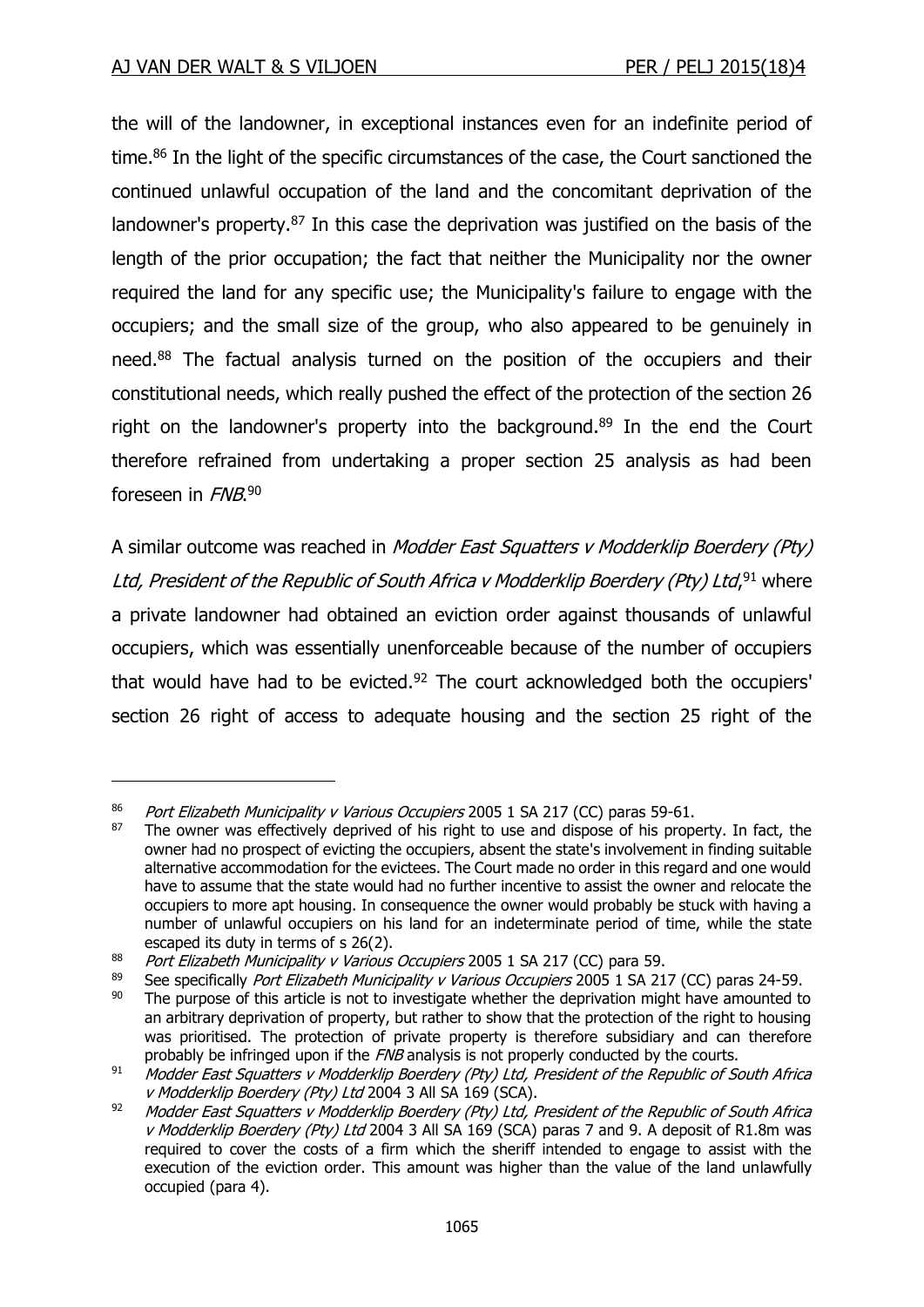landowner not to be deprived of property in an arbitrary manner and held that both rights had been infringed by the state's failure to ensure that alternative land was available to the unlawful occupiers.<sup>93</sup> The Supreme Court of Appeal decided that the occupiers could remain on the land until alternative land was made available by the state. The only appropriate relief for Modderklip, who had to endure the prolonged and possibly indeterminate presence of the occupiers on its land while alternative land was found, was constitutional damages, based on the fact that Modderklip's private property rights had been infringed because it could not enforce its eviction order.<sup>94</sup> The basis for the compensation award was explained differently in the Constitutional Court, namely that the state's failure to act justified the payment of compensation.<sup>95</sup> As in Port Elizabeth Municipality, a proper section 25 analysis was not undertaken to determine whether the continued unlawful occupation of land would amount to an arbitrary deprivation of property.<sup>96</sup> In the Supreme Court of Appeal the Court indirectly assumed that it did, while the Constitutional Court made no such finding.<sup>97</sup> However, the fact that it was impossible in practice to relocate the unlawful occupiers had the effect that Modderklip was effectively deprived of its land to the extent that it could neither use it nor dispose of it.<sup>98</sup> It could perhaps be argued that the result of not enforcing the eviction order in this case was a complete transfer of property, justified by the social-welfare purpose of protecting a vulnerable group against eviction, relocation and possible homelessness, in return for which the landowner was

<sup>93</sup> Modder East Squatters v Modderklip Boerdery (Pty) Ltd, President of the Republic of South Africa v Modderklip Boerdery (Pty) Ltd 2004 3 All SA 169 (SCA) paras 35 and 52. The Court construed the failure to protect and give effect to the occupiers' s 26 right as a direct consequence of the failure to protect Modderklip's s 25 right: Van der Walt 2005 SAJHR 159.

<sup>94</sup> Modder East Squatters v Modderklip Boerdery (Pty) Ltd, President of the Republic of South Africa v Modderklip Boerdery (Pty) Ltd 2004 3 All SA 169 (SCA) para 43.

<sup>&</sup>lt;sup>95</sup> President of the Republic of South Africa v Modderklip Boerdery (Pty) Ltd 2005 5 SA 3 (CC) para 48. The Constitutional Court focused on the s 34 right of access to the courts (with sufficient enforcement procedures) rather than the infringement of ss 25 and 26 as justification for the payment of compensation: Van der Walt 2005 SAJHR 156.

<sup>96</sup> See specifically Strydom and Viljoen 2014 PELJ for the argument that the deprivation in Modderklip was probably arbitrary.

<sup>&</sup>lt;sup>97</sup> The Court decided that it was unnecessary to deal with the question of whether Modderklip's s 25 right was infringed: President of the Republic of South Africa v Modderklip Boerdery (Pty) Ltd 2005 5 SA 3 (CC) para 26.

<sup>&</sup>lt;sup>98</sup> The state was also not interested in purchasing the property, despite the fact that the landowner was willing to part with it: Modder East Squatters v Modderklip Boerdery (Pty) Ltd, President of the Republic of South Africa v Modderklip Boerdery (Pty) Ltd 2004 3 All SA 169 (SCA) para 37.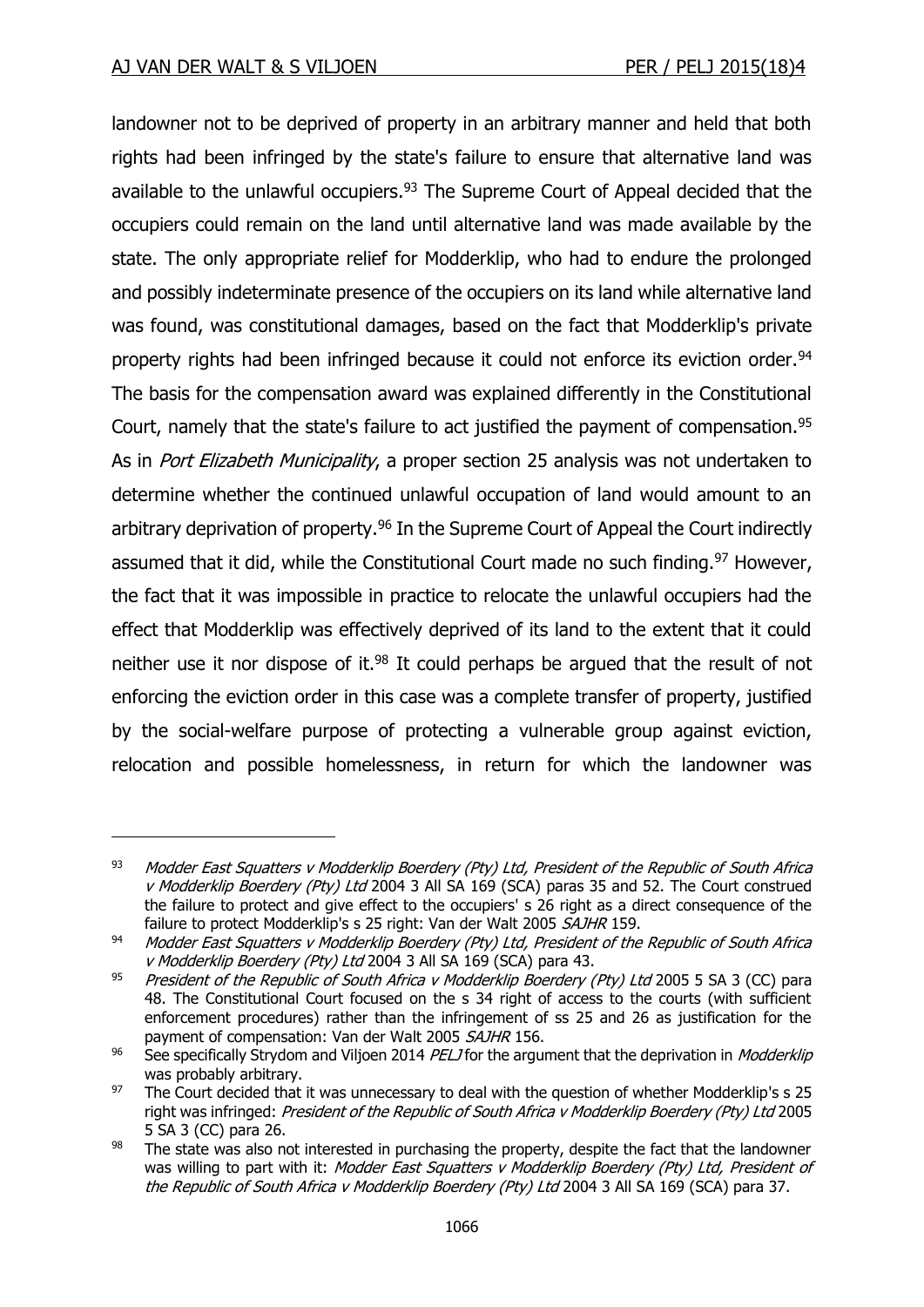compensated. However, this is not what either the Supreme Court of Appeal or the Constitutional Court saw as the justification for depriving Modderklip of its land.

Subsequent Supreme Court of Appeal and Constitutional Court cases addressed the issue of the continued unlawful occupation of private land from the perspective that suspended eviction orders should be granted to allow the state to provide marginalised occupiers with suitable alternative accommodation if the eviction was likely to render them homeless.<sup>99</sup> This development is directed only at households that are unable to acquire alternative accommodation because of their socio-economic vulnerability. Evictees who can acquire low-cost housing will therefore not be accommodated on the basis of this principle, which shows that it serves as a "safety net" for the poorest of the poor. The notion of suspended eviction orders is a welcome innovation for private landowners, since it indicates that unlawful occupiers will eventually be evicted.<sup>100</sup> Private landowners are simply required to tolerate the presence of the

<sup>&</sup>lt;sup>99</sup> In *Sailing Oueen Investments v The Occupants La Colleen Court* 2008 6 BCLR 666 (W), the court held for the first time that the interests of the occupiers, the private landowner and the state would be protected if the state was joined, because the state has a duty to provide the evicted occupiers with adequate housing: Sailing Queen Investments v The Occupants La Colleen Court 2008 6 BCLR 666 (W) para 18. The development of suspended eviction orders was held to be justifiable since it would generally not be just and equitable, and would therefore in contravention of ss 4(6) and 4(7) of PIE, to grant an eviction order where the effect would be to render the occupiers homeless: The Occupiers, Shulana Court, 11 Hendon Road, Yeoville, Johannesburg v Steele 2010 9 BCLR 911 (SCA) paras 14, 16 and 18. In *City of Johannesburg Metropolitan Municipality v Blue Moonlight* Properties 39 (Pty) Ltd 2012 2 SA 104 (CC), the Constitutional Court decided that regardless of who the evictor is, once the possibility of homelessness exists as a result of an eviction order the situation can be categorised as an emergency and the state should provide emergency accommodation: City of Johannesburg Metropolitan Municipality v Blue Moonlight Properties 39 (Pty) Ltd 2012 2 SA 104 (CC) para 92. See City of Johannesburg v Rand Properties (Pty) Ltd 2007 6 SA 417 (SCA) para 46 for a contradictory statement by the Supreme Court of Appeal. The Court in City of Johannesburg v Changing Tides 74 (Pty) Ltd 2012 6 SA 294 (SCA) emphasised that the need to housing can be defined as an emergency if the occupiers would be rendered homeless in consequence of the eviction order (para 15). The s 26 obligations of the government are, however, not linked with the initial question of whether or not the eviction order would be just and equitable. The needs of the occupiers, and specifically the availability of alternative accommodation, can have an influence on the date of the eviction order, but will weigh very little when considering whether the eviction order should be granted or not. The Court decided that the eviction should be carried out without delay and that the City should provide temporary alternative accommodation to the evictees on the sheriff's schedule: City of Johannesburg v Changing Tides 74 (Pty) Ltd 2012 6 SA 294 (SCA) paras 14, 18 and 56-58.

<sup>&</sup>lt;sup>100</sup> See specifically *City of Johannesburg Metropolitan Municipality v Blue Moonlight Properties 39 (Pty)* Ltd 2012 2 SA 104 (CC) para 40, where the Constitutional Court made it clear that "[i]t could reasonably be expected that when land is purchased for commercial purposes the owner, who is aware of the presence of occupiers over a long time, must consider the possibility of having to endure the occupation for some time. Of course a property owner cannot be expected to provide free housing for the homeless on its property for an indefinite period. But in certain circumstances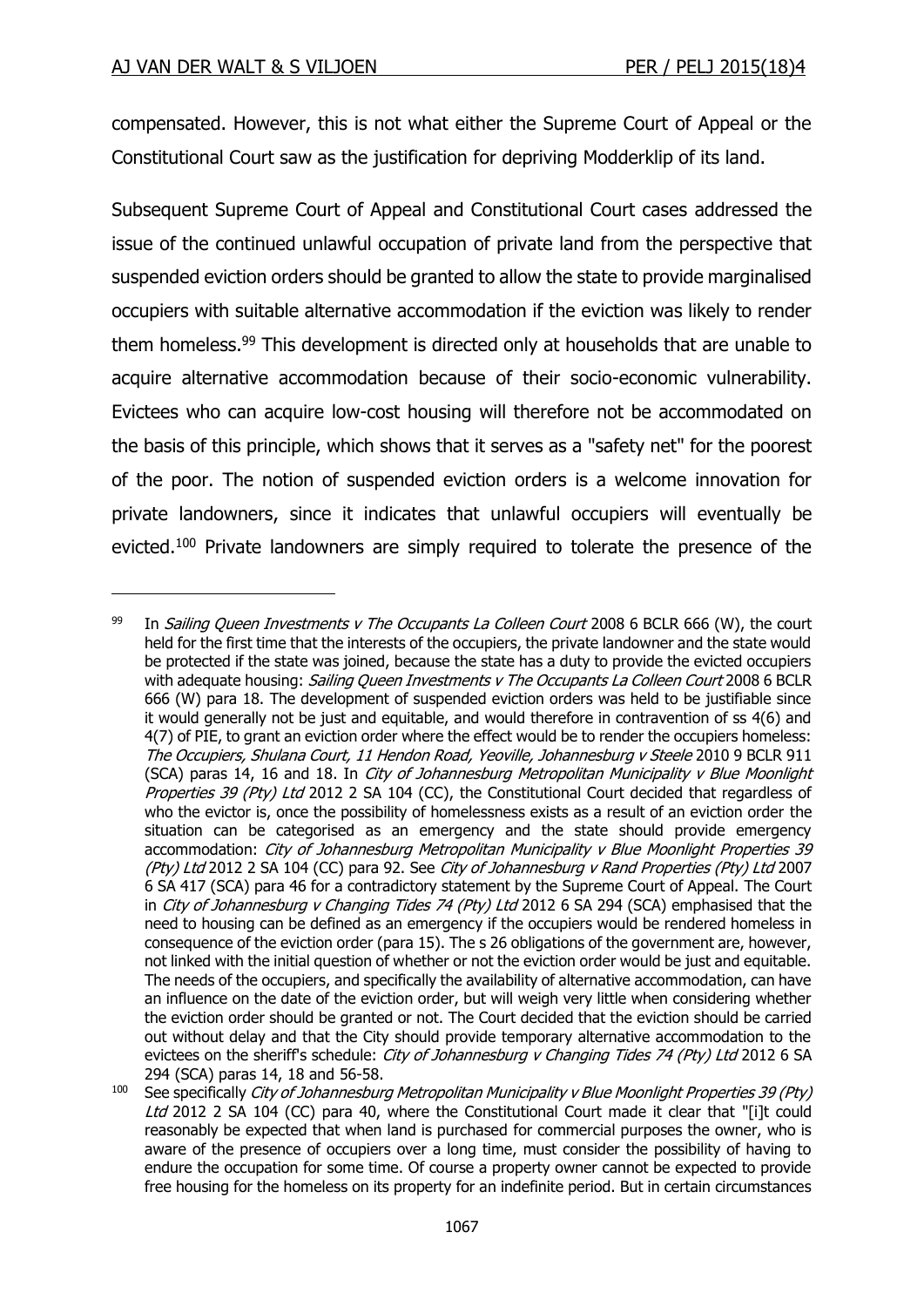occupiers for a limited period of time while the state finds suitable alternative accommodation for the evictees.<sup>101</sup> It seems that the courts now implicitly accept that any deprivation of the landowner's property that goes beyond a temporary delay in executing the eviction order will be unjustifiable since the obligation to provide housing to the socio-economically weak rests on the state, $102$  while private owners' property entitlements should generally not be limited to a greater extent than is necessary for the state to fulfill its obligations. $103$ 

an owner may have to be somewhat patient, and accept that the right to occupation may be temporarily restricted, as Blue Moonlight's situation in this case has already illustrated. An owner's right to use and enjoy property at common law can be limited in the process of the justice and equity enquiry mandated by PIE".

 $101$  S 26(2) of the *Constitution* states that it is the obligation of the state to give effect to s 26(1) of the Constitution. The obligation of the state is interpreted narrowly to mean that the local authority should make alternative emergency housing available on an interim basis. In addition, the landowner's identity, previous use of the property, future plans with regard to the property and relationship with the occupiers are irrelevant, because the courts will disregard these factors when there is an emergency situation and place the obligation to prevent an increase in homelessness squarely on the local authority. In *City of Johannesburg v Changing Tides 74 (Pty) Ltd* 2012 6 SA 294 (SCA) it was decided that the question of whether alternative accommodation should be made available must be distinguished from the question of whether it would be just and equitable to grant the eviction order. The question concerning the justification of the eviction order must be separated from the obligation to provide housing, because these matters have implications for different role-players.

<sup>&</sup>lt;sup>102</sup> In *Blue Moonlight*, the Court emphasised that in some instances, especially where the owner was aware of the presence of unlawful occupiers when it bought the building, private landowners might have to tolerate the temporary presence of such occupiers, but this does not mean that owners should provide free housing for an indefinite period: City of Johannesburg Metropolitan Municipality v Blue Moonlight Properties 39 (Pty) Ltd 2012 2 SA 104 (CC) paras 34, 35 and 39-40. This was decided without any real engagement with the social obligations of the landowner as enacted in s 25 of the *Constitution*. In *Changing Tides* the court decided that private owners might in some instances have to be patient when their usual ownership entitlements, including the right to use and dispose, are restricted temporarily to accommodate the pressing needs of the occupiers. The needs of the occupiers can have an influence on the date of the eviction order, but not the question of whether the eviction order should be granted or not: City of Johannesburg v Changing Tides 74 (Pty) Ltd 2012 6 SA 294 (SCA) para 18.

 $103$  This judicial development is not in line with the dictum of Sachs J in *Port Elizabeth Municipality*, namely that "the Constitution imposes new obligations on the courts concerning rights relating to property not previously recognised by the common law. It counterposes to the normal ownership rights of possession, use and occupation, a new and equally relevant right not arbitrarily to be deprived of a home … The judicial function in these circumstances is not to establish a hierarchical arrangement between the different interests involved, privileging in an abstract and mechanical way the rights of ownership over the right not to be dispossessed of a home, or vice versa. Rather it is to balance out and reconcile the opposed claims in as just a manner as possible taking account of all the interests involved and the specific factors relevant in each particular case": Port Elizabeth Municipality v Various Occupiers 2005 1 SA 217 (CC) para 23. The general decision that the occupiers should be evicted and relocated is also in conflict with the decision in *Jaftha v Schoeman;* Van Rooyen v Stoltz 2005 2 SA 140 (CC) that any measure which deprives an occupier of existing access to housing limits the s 26(1) right. It follows that such an approach should generally not be followed by the courts.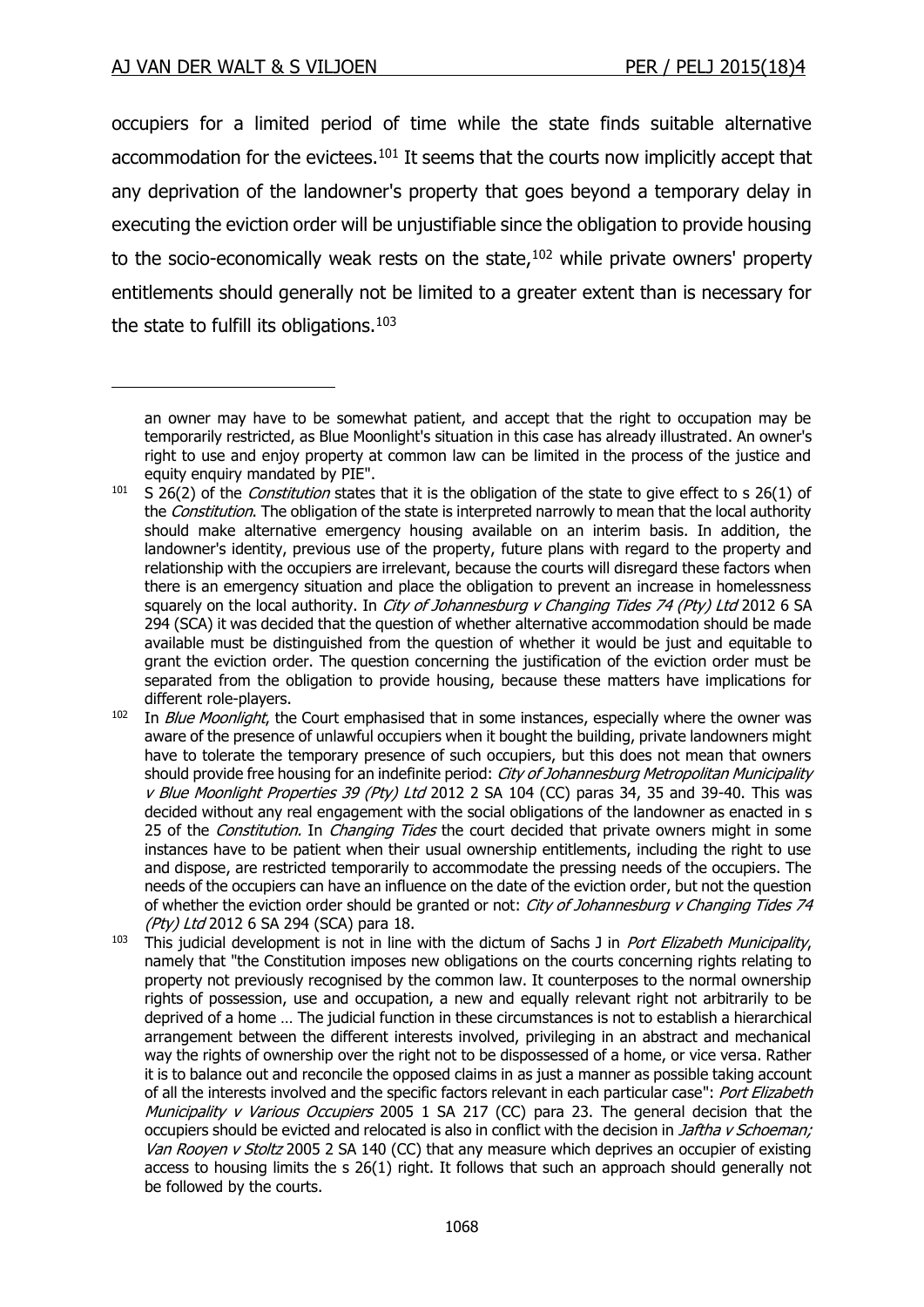The judicial development of a general duty to tolerate a delay in the execution of an eviction order, justified by state protection of the housing rights of vulnerable individuals and groups in terms of the state's duty to address homelessness, has now progressed to the point where it is generally accepted that the resulting interim deprivation of landowners' entitlement to use their land is a non-arbitrary deprivation of property, even without indulging in the case-by-case *FNB*-type analysis that one might expect.<sup>104</sup> An argument that such a deprivation is arbitrary has simply not been raised since it is most unlikely to succeed in the majority of cases.<sup>105</sup> The approach of the courts has been to prioritise the struggle against increased homelessness and the provision of access to housing, while the effect of these constitutional obligations on private landowners' property rights is generally so obviously constitutionally justified that an actual  $ex$  post section 25(1) analysis might be avoided in all but the most exceptional circumstances. At least in the anti-eviction context, the protection of private property is clearly a subsidiary constitutional consideration in eviction cases that deal with the housing needs of the poorest of the poor.<sup>106</sup> The priority is to ensure that nobody is evicted from her home arbitrarily; once that objective has been secured the role of the property guarantee is merely to ensure that the ensuing deprivation of affected landowners' property was not arbitrary either.

 $104$  See specifically *City of Johannesburg Metropolitan Municipality v Blue Moonlight Properties 39 (Pty)* Ltd 2012 2 SA 104 (CC) para 40.

 $105$  A temporary deprivation of landowners' entitlement to use is most likely non-arbitrary in consideration of the socio-economic importance of the deprivation, namely to enable the state to find suitable alternative accommodation, and the factors listed in FNB, which require that there must be a relationship between the means employed and the ends sought to be achieved (a temporary restriction of the owner's use right to allow the state to find suitable alternative accommodation); the relationship between the affected property holder and the property (the majority of cases concerned private landowners of inner-city buildings that were unlawfully occupied); the connection between the affected property holder and the reason for the deprivation (private owners of inner-city buildings nowadays face the possibility that they might have to tolerate unlawful occupiers for interim periods of time, especially if they bought low-cost buildings that were already being unlawfully occupied); the extent of the deprivation; and the nature of the affected property.

 $106$  See for instance City of Johannesburg Metropolitan Municipality v Blue Moonlight Properties 39 (Pty) Ltd 2012 2 SA 104 (CC) paras 37, 97 and 100, where the Court considered the landowner's property rights from the viewpoint of the occupiers' right to housing. The Court basically concluded that ownership can be limited in order to give effect to other constitutional rights, provided that the deprivation is both authorised in terms of law of general application and is non-arbitrary. The exact impact of the deprivation and a contextual analysis thereof was simply not scrutinised.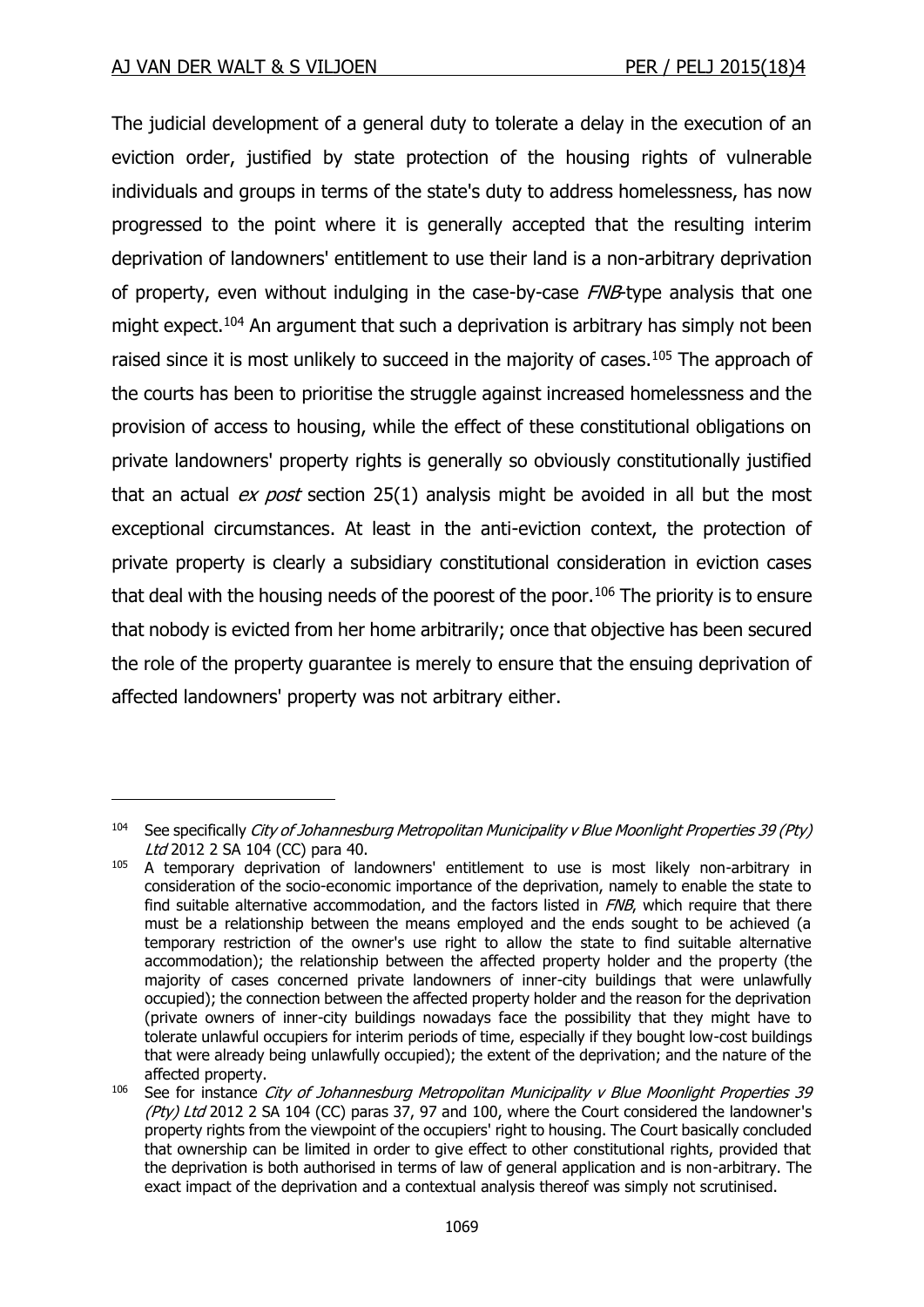Even though the eviction jurisprudence generally allows interim deprivations of property for the purposes of section 26, these interferences with private property occur on an *ad hoc* basis in consequence of households' pure desperation. Deprivations of this kind are authorised in terms of the anti-eviction procedures set out in PIE, which is intended to ensure that the evictions are non-arbitrary and therefore carried out in a just and equitable manner.<sup>107</sup> These interferences with private property are therefore not planned as part of a structured state approach to the housing crisis – they simply occur along the way as a consequence of efforts to curb homelessness.

## **4.4 Further support for housing rights in section 25**

The effect of the argument in this part of the paper is that access-to-housing rights and the protection of existing housing rights generally depend on section 26, further bolstered by section 10, and not section 25. In the preceding sections we argued one half of that main point, namely that associating housing rights (both in the form of tenure security and anti-eviction strategies) with section 26 rather than section 25 does not mean that extant property holdings are insulated against the promotion and protection of housing rights. We argued, with reference to the constitutional text and case law, that section 26, further bolstered by other rights such as dignity, is a strong constitutional foundation for the promotion of housing rights and that it is not hampered by any perceived structural or hierarchical weakness vis-à-vis property.

In this section, we want to comment on the second part of the argument, namely that the inclusion of an explicit housing right in the bill of rights means that the promotion and protection of housing rights do not depend on the constitutional property guarantee. Of course, this does not mean that section 25 cannot be utilised by the state or by parties in a strategic manner to strengthen housing rights. Our argument is aimed at a broader constitutional point, namely that section 26 should be seen and

<sup>&</sup>lt;sup>107</sup> See specifically *City of Johannesburg Metropolitan Municipality v Blue Moonlight Properties 39 (Pty)* Ltd 2012 2 SA 104 (CC) para 37, where the Court stated that "[u]nlawful occupation results in a deprivation of property under s 25(1). Deprivation might however pass constitutional muster by virtue of being mandated by law of general application and if not arbitrary. Therefore PIE allows for eviction of unlawful occupiers only when it is just and equitable".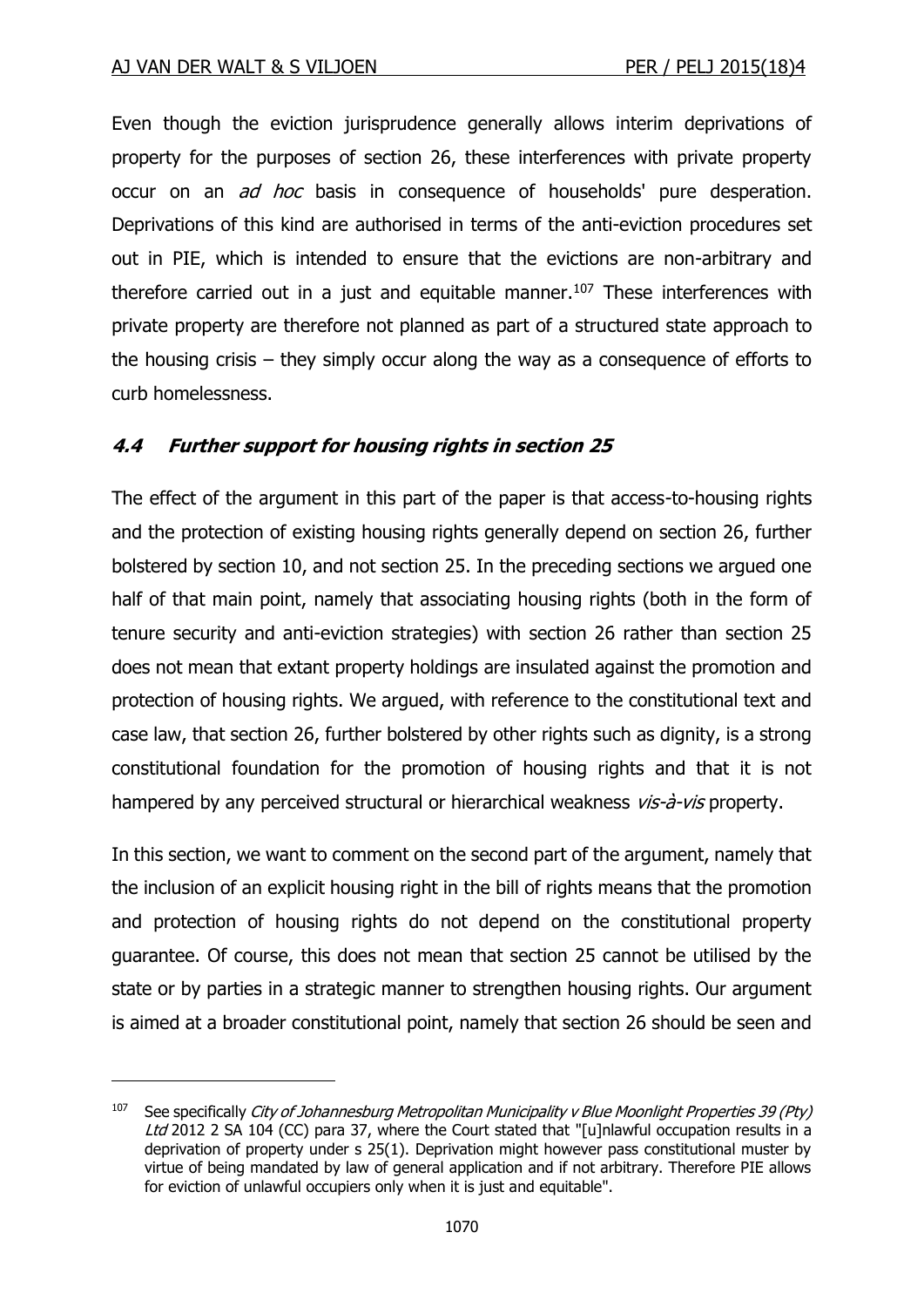developed as the primary constitutional foundation of housing rights. It is true that in certain cases, depending on the circumstances of the landowner and the occupiers, private landowners might be obliged to carry a burden that goes some way towards providing non-owners with what very much looks like property rights. However, the role of the courts in this regard is limited, since they can suspend or refuse eviction orders, but they are generally not empowered to create legally secure tenure rights for unlawful occupiers beyond the structures that are foreseen in the applicable legislation. There is simply no statutory authorisation for the courts to create, alter or strengthen marginalised occupiers' tenure status of their own volition. It is the duty of the state to accommodate unlawful occupiers on a permanent basis, and it is the state that has the power to legislate and implement programmes to that effect. To that extent, we argue that there is very limited reason or scope, if any, for promoting or strengthening housing rights via the property framework of section 25.

Having said that, it is true that several subsections of section 25 provide the state with the duty and the authority to make and implement laws that will directly or indirectly promote or strengthen housing rights. We provide several examples in the paragraphs that follow. However, the fact that these strategies are anchored in section 25 and that they promote housing rights does not have any bearing on our central argument, since the strategies involved arise from the land-reform subsections of the property clause (section 25(4)-(9)) as opposed to the property-securing subsections (section 25(1)-(3)). The examples below therefore do not undermine our argument that housing rights are primarily rooted and should be promoted and protected on the basis of section 26. They merely demonstrate the broader fact that the housing right in section 26 finds further support in the land-reform provisions in section 25(4)-(9).

One of the ways in which the state can intervene and ensure permanent housing solutions for the vulnerable on the basis of section 25 strategies is through its power to expropriate property. The power to expropriate is of course anchored in section 25(2), but for the present purposes the crucial link is the use of that power for landreform and housing purposes as set out in section 25(4)-(9). Municipalities are, for instance, statutorily authorised to expropriate property for housing purposes, in line

1071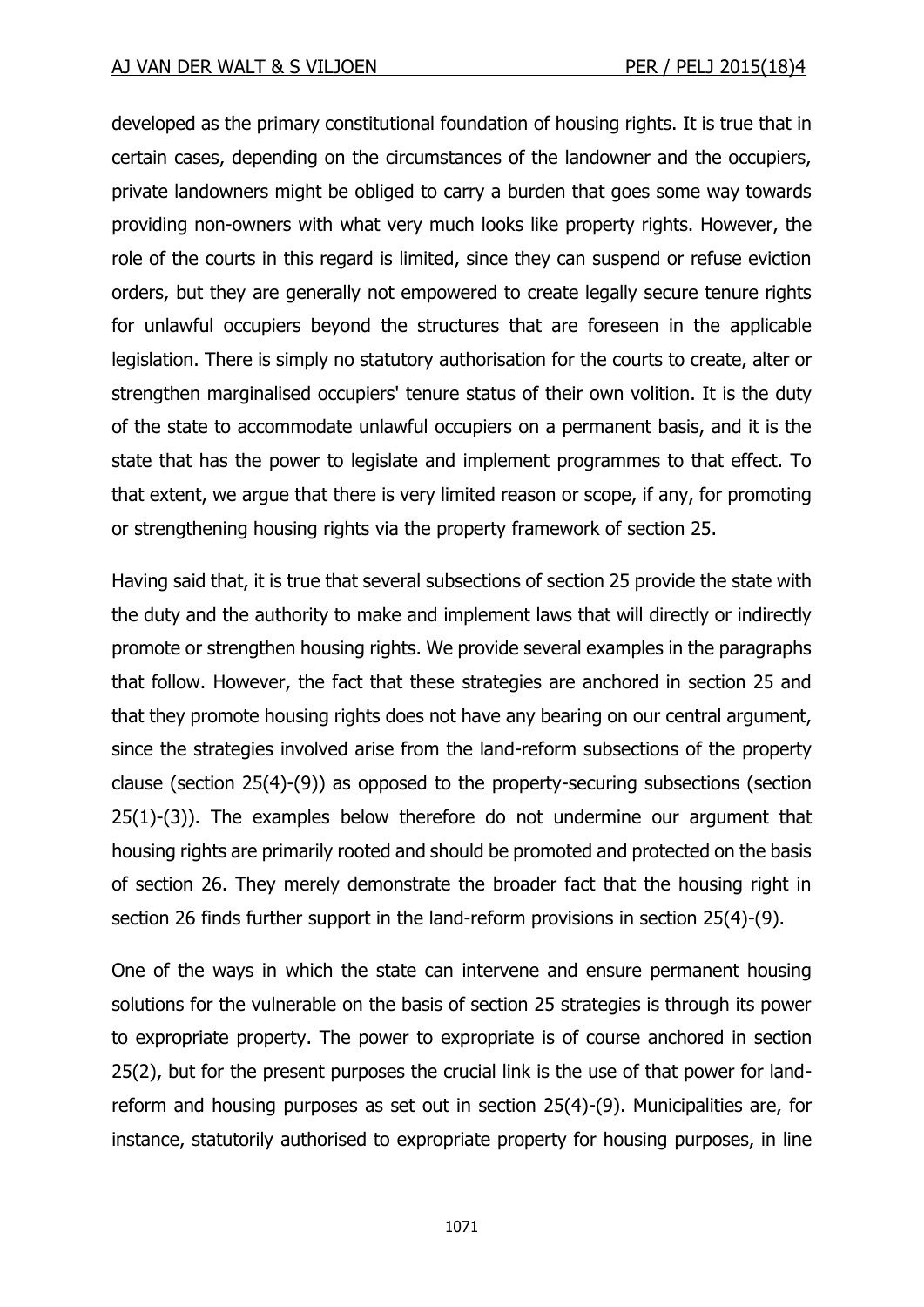with the state's redistribution mandate. $108$  Consequently, the state can compulsorily acquire property as a landowner and use it to provide accommodation (even to previously unlawful occupiers). The occupiers' tenure of the land would thereby effectively be transformed from unlawful and insecure occupation to lawful and secure rights.<sup>109</sup> Moreover, in a case where a large number of unlawful occupiers reside on private land (or even in a privately-owned building) the power of expropriation could be used to circumvent the eviction and relocation of those occupiers and allow them to continue occupying their homes, albeit with legally secure tenure.<sup>110</sup> Such an approach would avoid the grave disruptions, high costs and time-consuming processes of finding suitable alternative accommodation. A housing strategy of this nature is directly authorised by section 25, which sets out both the constitutional authority and requirements for expropriation (section 25(2)-(3)) and the obligation to provide equitable access to land (section 25(5)).

In the alternative, the state can accommodate the homeless in emergency situations by using its power of expropriation to temporarily expropriate landowners' use rights, since such a temporary expropriation might be more cost-effective and less cumbersome than expropriating the land permanently.<sup>111</sup> A variety of different types

<sup>&</sup>lt;sup>108</sup> The *Housing Act* 107 of 1997 makes provision for a municipality to expropriate land by notice in the *Provincial Gazette* if it is required for the purposes of a housing development. S 9(3) requires that the state must a) be unable to purchase the land from the owner after reasonable negotiations; b) have obtained permission from the MEC before placing the notice in the *Provincial* Gazette; and c) publish a notice within six months after the MEC granted permission. S 25 also requires that expropriations must be in the public interest and that just compensation should be paid. Both the state's redistribution programme, which falls under the wider umbrella of the constitutional commitment to land reform, and the progressive provision of access to adequate housing – included in the Bill of Rights as a socio-economic right – are undoubtedly in the public interest: Viljoen (Part 1) 2014 TSAR 360-362. Also see s 6 of the Housing Development Agency Act 23 of 2008, in terms of which the Minister may expropriate land for the development of human settlements.

 $109$  An option for the state would therefore be to expropriate the property and thereafter transfer it to a Social Housing Institution which would be able to manage the property and make rental housing options available to the previously unlawful occupiers. Accordingly, the occupiers' tenure status would be transformed from being unlawful to being legally secure, provided that the rental agreements ensure secure tenure. For more detail on the state's social housing initiative see Maass 2013 SAJHR.

 $110$  An outright expropriation of property would evidently have been a logical choice in a case such as Modderklip, where the eviction of thousands of unlawful occupiers was impossible.

<sup>&</sup>lt;sup>111</sup> The *Expropriation Act* 63 of 1975 generally empowers the Minister of Public Works to "... expropriate any property for public purposes or take the right to use temporarily any property for public purposes." S 12 of the Act, which regulates the basis on which compensation should be determined, makes a distinction between the expropriation of an owner's property and the taking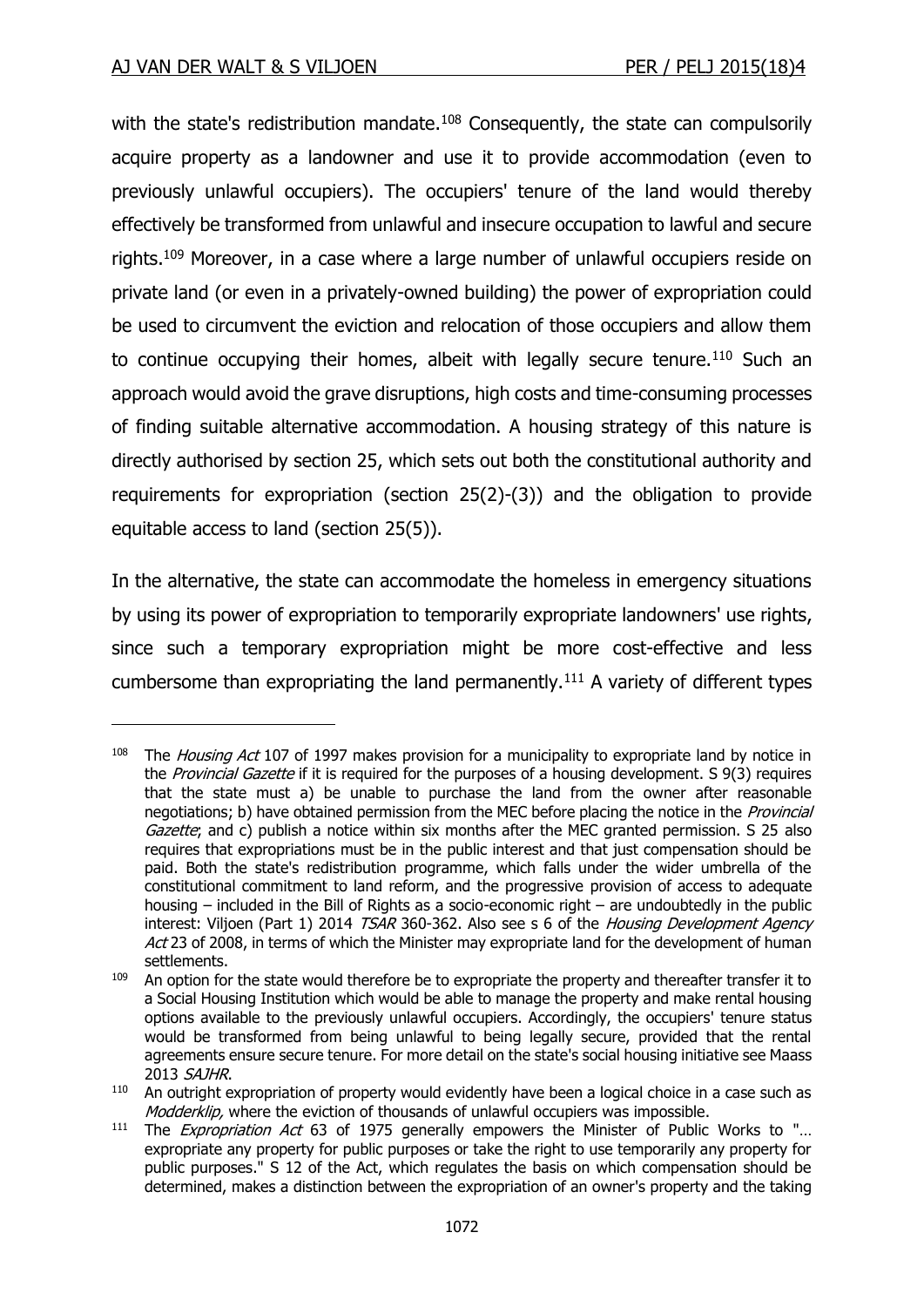of property can be identified and put to use for this purpose, including vacant innercity buildings that are either habitable or in need of very little repair; already unlawfully occupied land or buildings; and portions of newly developed residential properties that are well-located in the inner cities. $112$  Expropriations of this kind can provide muchneeded tenure security to the beneficiaries, even if the accommodation is provided on a temporary basis, while it is established whether the property is suitable for a permanent solution or whether more suitable alternative land is available. Again, section 25(2)-(3) and 25(5) provides the framework that justifies and authorises this strategy. Unfortunately, the possibility of using the state's power of expropriation to create temporary (or even permanent) access to land and housing for the socioeconomically weak has not received the consideration one might expect. The important connection between sections 25(2)-(4) and 25(5) and between sections  $25(2)-(4)$  and  $26(1)-(2)$  has simply not yet been analysed by the state to create pragmatic solutions to the housing crisis, despite the fact that existing expropriation and housing legislation makes provision for a number of ways in which the state can go about its obligations to provide greater access to land and housing.

## **5 Conclusions**

-

Overall, the constitutional obligation to provide more equitable access to land and housing and to protect housing rights against arbitrary termination should enjoy more theoretical and doctrinal attention from property scholars and the state must also be more proactive in the development of these rights as discrete constitutional categories. In Port Elizabeth Municipality Sachs J noted the following:

The Constitution recognises that land rights and the right of access to housing … are closely intertwined. The stronger the right to land, the greater the prospect of a secure home.<sup>113</sup>

of a right to use property. In the case of the latter, the amount of compensation for the expropriation shall not exceed "… an amount to make good any actual financial loss caused by the expropriation or the taking of the right". See specifically Viljoen (Part 1) 2014 TSAR 366-367, 371-376; Viljoen (Part 2) 2014 7SAR 528-533.

<sup>112</sup> Viljoen (Part 1) 2014 TSAR 367.

 $113$  However, one should acknowledge that the s 26(1) right includes an obligation on the state, in terms of s 26(2), to also make provision for services, including water and sewage: Van Wyk 2005 Stell LR 469. This right might therefore seem to be more extensive than the s 25(5) right, although it is unlikely that the beneficiary in terms of the redistribution programme would be denied these services.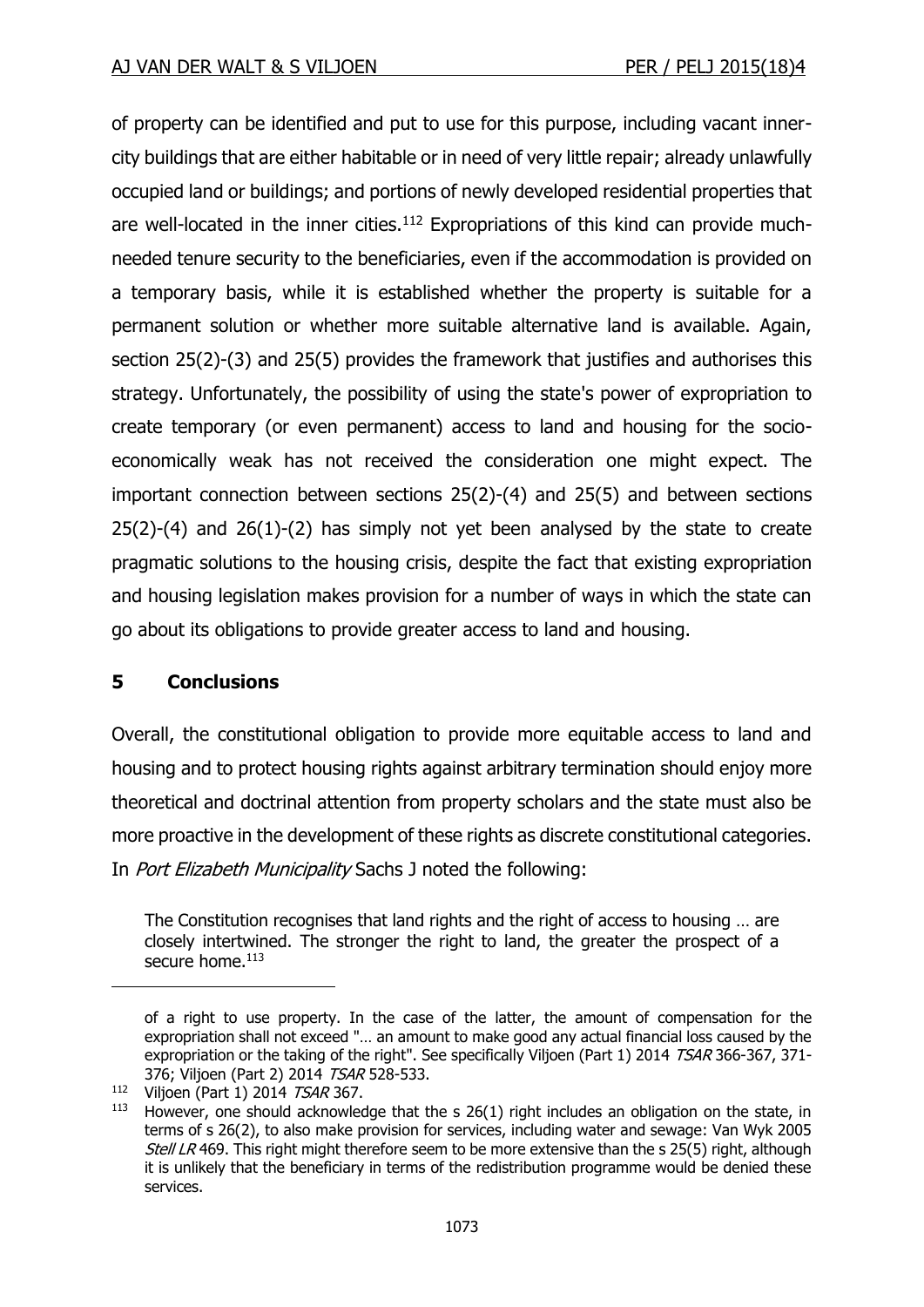The intersection between sections 25 and 26 allows the state to negotiate the space between land rights and socio-economic rights progressively so as to satisfy both. These provisions cannot be interpreted in isolation; they are interdependent and interrelated.<sup>114</sup> In addition, the provision of legally secure tenure must be incorporated as part of the realisation of these rights. The important connections between sections 25(5) and 25(6) and between sections 26(1) and 25(6) must be considered as part of the constitutional matrix that regulates the relationship between property and housing rights, and this matrix should be reflected in housing policies and strategies.<sup>115</sup> A number of laws have been enacted to give effect to the right to housing, but the legislature's failure to appreciate the importance of secure tenure for different rights holders is not in conformity with the transformative purpose of the *Constitution* and specifically section 25(6) of the Constitution.<sup>116</sup>

-

 $116$  For example, enhanced tenure security has not been prioritised in the private landlord-tenant market, despite the fact that low-income households rent dwellings in informal settlements: Tissington Resource Guide to Housing 38. Roughly 55 per cent of tenants earn less than R3 500 per month. It is safe to assume that tenants in informal settlements would be short-term tenants, since it would be basically impossible for these tenants to have their leases registered. See specifically Van der Walt and Maass (Part 1) 2012 TSAR and Van der Walt and Maass (Part 2) 2012 TSAR for the argument that short-term tenants' rights are mainly personal and the registration thereof is necessary in order to convert them into real rights. Ch 3 of the Rental Housing Act 50 of 1999 regulates the relationship between the parties and to some extent codified a number of common law rules. Some notable changes that were introduced by the Act are the general prohibition against discrimination and the requirement that the landlord may terminate the lease only on a ground that does not constitute an unfair practice: s 4 of the Act. The latter provision has been interpreted by the Constitutional Court to provide enhanced tenure protection for tenants. See specifically Maphango v Aengus Lifestyle Properties (Pty) Ltd 2012 3 SA 531 (CC) and Maass 2012 SAPL. In relation to the landlord's maintenance responsibility as well as his freedom to set rents, the Act is silent. On the other hand, the primary tenure option in the social housing sector is rental housing, while collective forms of ownership serve as alternative tenure options: Department of Human Settlements Social Housing Policy for South Africa Towards an enabling environment for social housing development (May 2005) 18. S 2(1)(h) of the Social Housing Act 16 of 2008 states that government and Social Housing Institutions must ensure secure tenure for residents in social housing stock. The extent of tenure protection for social housing tenants is based on the provisions in the Housing Act and the Rental Housing Act: Department of Human Settlements Social Housing Policy 25, 81. The level of tenure protection will therefore be similar to that of private tenants in the private rental market, which is unsettling since the private sector does not generally make provision for strong tenure rights for tenants: Maass 2011 Stell LR 764. The overall aim of the social housing initiative, which is to provide affordable, secure rental housing options for low to medium income households, would be frustrated if tenants occupied units with insecure tenure. Social landlords are at liberty, for instance, to negotiate periodic tenancies that

<sup>&</sup>lt;sup>114</sup> Van Wyk 2005 *Stell LR* 475.<br><sup>115</sup> In Jaftha v Schoeman: Van

In Jaftha v Schoeman; Van Rooyen v Scholtz 2005 2 SA 140 (CC) para 28 the Court held that "[s]ection 26 must be seen as making that decisive break from the past. It emphasises the importance of adequate housing and in particular security of tenure in our new constitutional democracy". Also see the definition of "housing development" in s 1 of the *Housing Act* 107 of 1997. Also see s 10A for a general restriction on the voluntary sale of state-subsidised housing.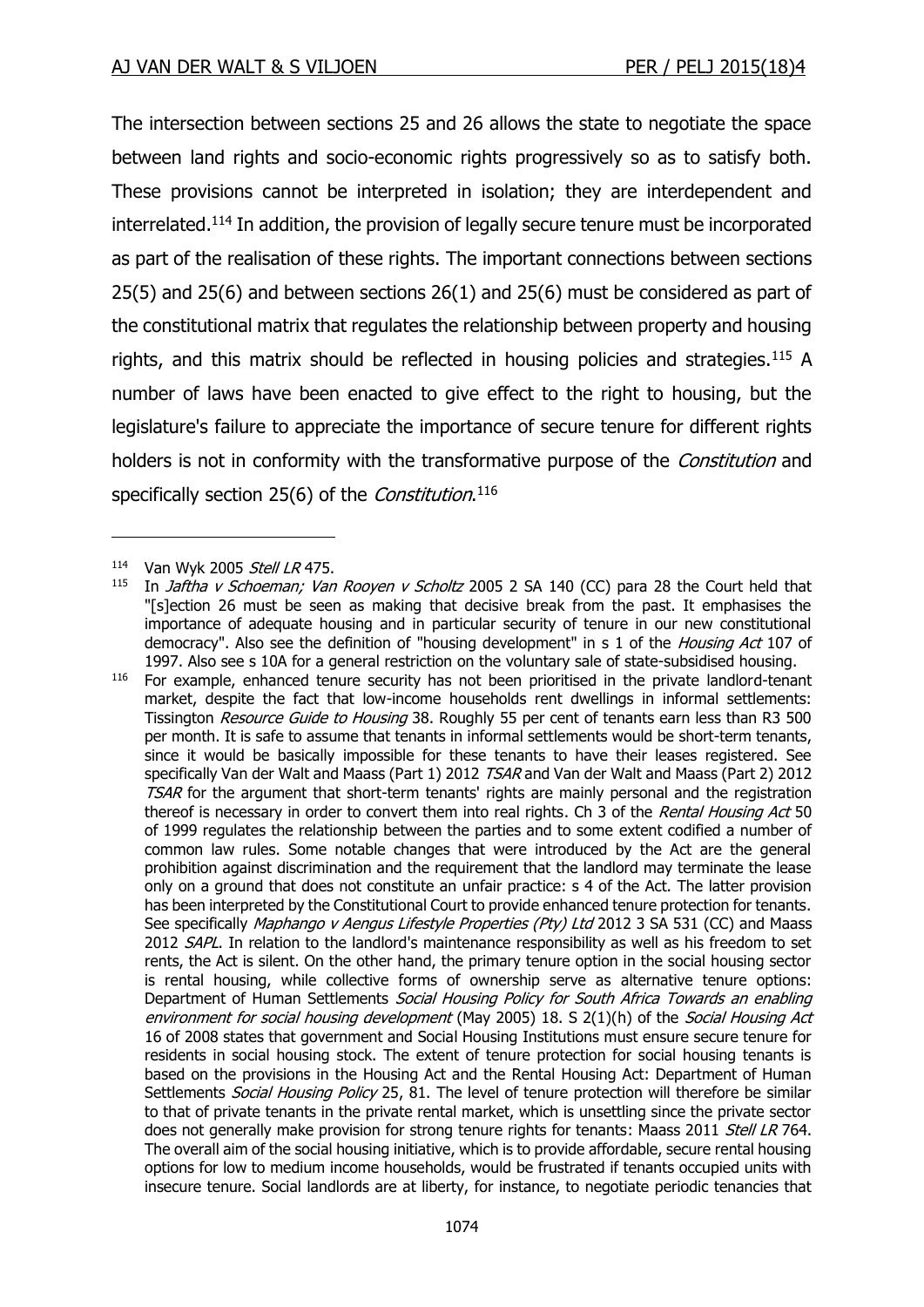It is generally accepted that the temporary or permanent transfer of natural resources in the form of land or residential premises must be undertaken by the state to gradually give effect to its redistribution and housing mandates. The state's power to either deprive landowners of some entitlements or expropriate the property as a whole (or to expropriate specific entitlements, even temporarily) should be utilised more creatively for these constitutional purposes, in conformity with the statutory guidelines already captured in a number of laws that have been promulgated under the auspices of these constitutional provisions. It is crucial that they are read together with due consideration of their social-welfare objectives.

However, one must also be sensitive to the specific purposes that the different constitutional provisions serve. In the light of the divergent purposes of the property provision and the housing provision, it would be illogical to protect unlawful occupiers' housing interests, specifically against evictions, primarily as constitutional property rights in terms of section 25(1), since the housing provision (together with PIE) was specifically crafted for this purpose.<sup>117</sup> Objections against eviction and homelessness usually come from the socio-economically weak and marginalized, who generally lack substantive property rights. The negative right not to be arbitrarily deprived of one's home addresses the issue of increased homelessness, and the courts have recently interpreted this right in line with the section 26(2) obligation of the state to provide alternative accommodation. It is highly unlikely that unlawful occupiers would gain any additional protection if they argue that their negative right not to be arbitrarily evicted should also be acknowledged as constitutional property and protected as such. Their anti-eviction right is explicitly protected in section 26(3) and in PIE, which might

offer insubstantial tenure protection for tenants. These tenancies can be terminated on written notice by either party without having to acquire the permission of the other party or any outside authority: Cooper Landlord and Tenant 61-65. The social housing framework therefore fails to properly prescribe how social tenants will be enabled to occupy social housing on a continuous basis and consequently establish a home.

<sup>&</sup>lt;sup>117</sup> See Viljoen 2014 CILSA for a similar argument specifically in relation to the protection of tenants' housing interests. It is argued that there is no need to protect tenants' interests as constitutional property, provided that there is a Bill of Rights that contains a housing clause. Tenants' interests are in such instances protected in terms of the housing clause rather than in the property clause. On the other hand, an incomplete Bill of Rights that does not contain a housing clause might have the effect that tenants' interests must be protected in terms of the property clause if they are to find any constitutional protection.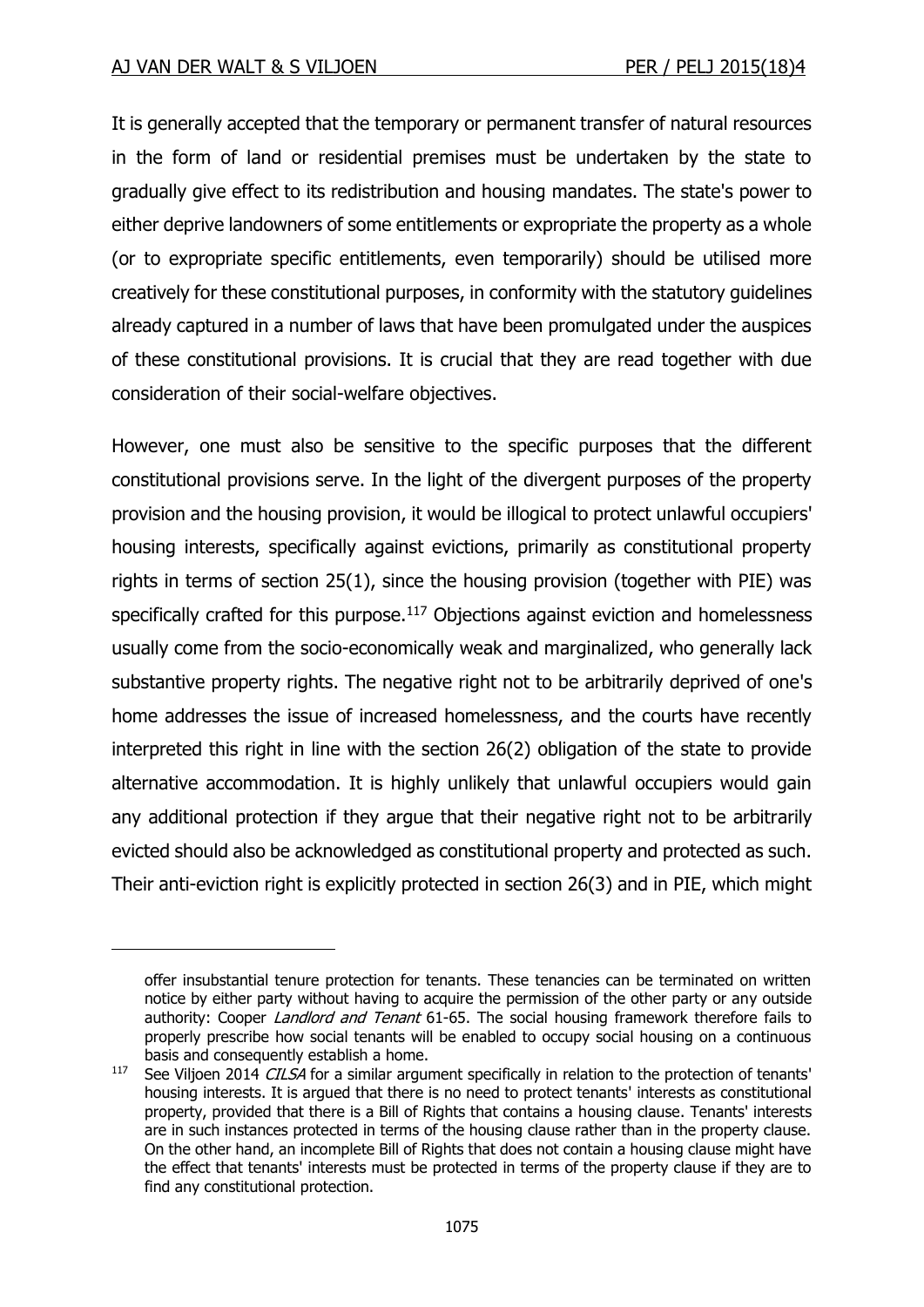be countered by the landowner's argument that his property should not be limited in an arbitrary manner. From a subsidiarity point of view the alternative, in terms of which the concept of property should be extended to also protect unlawful occupiers, would simply be irrational.<sup>118</sup> It would also cast a conflict between landowners and unlawful occupiers or the homeless in the shape of a property-vs-property contest, which is most likely to be adjudicated on the basis of the hierarchical vocabulary and doctrine of property law to the detriment of the occupiers. In that sense the decision in Port Elizabeth Municipality could be seen as a warning not to cast eviction and homelessness cases in a purely property-vs-property mould; in other words not to adjudicate them purely on the basis of section 25, but to rather ensure protection for the occupiers solely on the basis of sections 10 and 26.

Nevertheless, once property has been redistributed or transferred for housing purposes and the beneficiaries have acquired either statutory or private-law property rights in these resources, the new holders of these rights should be able to protect their interests as constitutional property against arbitrary state interferences. There is no general constitutional guarantee in terms of section 26 that all extant housing interests deserve some special protection against either the state or private parties.<sup>119</sup>

 $118$  In terms of the subsidiarity principle, as it was developed by the Constitutional Court, a litigant must first rely on legislation that was promulgated with the aim of giving effect to a constitutional right if that person wishes to enforce that right: Van der Walt 2008 CCR 100. This principle was developed in *South African National Defence Union v Minister of Defence* 2007 5 SA 400 (CC) paras 51-52. In such a case the litigant may not rely directly on the constitutional provision, except where the constitutional validity of the legislation is challenged: Van der Walt 2008  $CCR$  101, referring to South African National Defence Union v Minister of Defence 2007 5 SA 400 (CC) para 52; Minister of Health v New Clicks South Africa (Pty) Ltd 2006 2 SA 311 (CC) para 437; Sidumo v Rustenburg Platinum Mines Ltd 2008 2 SA 24 (CC) para 248; Engelbrecht v Road Accident Fund 2007 6 SA 96 (CC) para 15. It would clearly be at odds with the subsidiarity principle if an unlawful occupier challenged an eviction on the basis of  $s$  25(1) of the *Constitution*. S 26(3) of the Constitution was specifically included to protect evictees and ensure that evictions are carried out in a just and equitable manner, while PIE was enacted to give effect to s 26(3).

<sup>&</sup>lt;sup>119</sup> Nevertheless, the Constitutional Court has confirmed that the housing provision places at least a negative obligation on the state (and on all other entities and individuals) to desist from action that would impair the right of access to adequate housing. The Court held that "… any measure which permits a person to be deprived of existing access to adequate housing, limits the rights protected in s 26(1)": *Jaftha v Scoeman; Van Rooyen v Stoltz* 2005 2 SA 140 (CC) para 34. The state should be allowed to interfere with an individual's access to housing only when it is justifiable to do so: Jaftha v Scoeman; Van Rooyen v Stoltz 2005 2 SA 140 (CC) paras 26, 28. Van der Walt Constitutional Property Law 361-362 argues that from the decision one can infer that any legislation or action, by an individual or state body, that impairs indigent peoples' existing housing rights is perceived as a limitation on the negative obligation provided for in s 26(1) of the Constitution. Also see Liebenberg 2008 TSAR 467 on the negative obligation as developed in the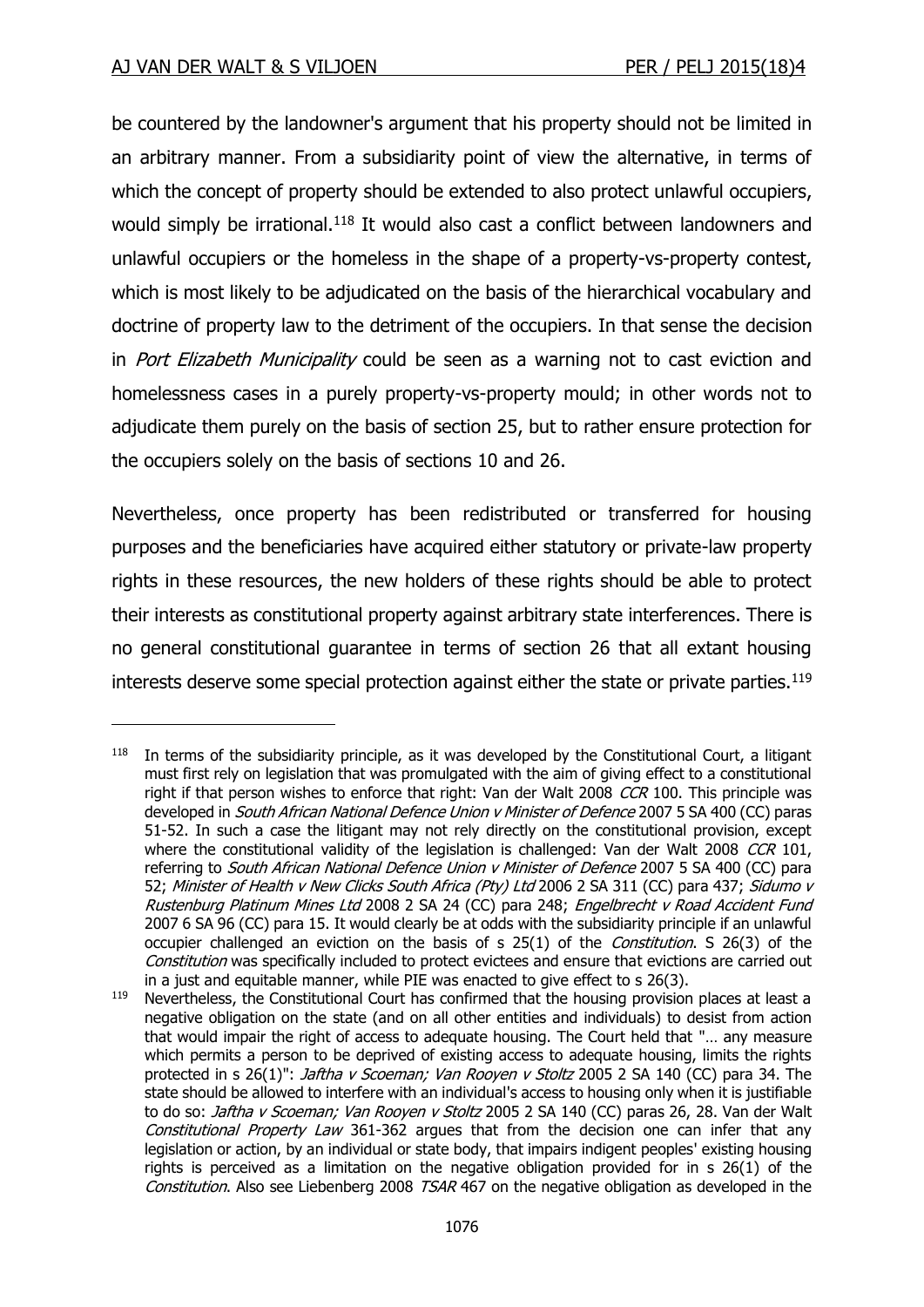The protection and concomitant state duty in terms of section 26 is welfare-oriented to assist the poorest of the poor, firstly against homelessness and secondly in getting a space where they can live with dignity – the exact content of the latter provision remains a highly contested issue. In addition, there is also no precedent that the "home" deserves greater protection as constitutional property than other forms of property.

case law. It is important to acknowledge that the statement in *Jaftha* must be understood in its context and therefore qualified to persons who are socio-economically vulnerable.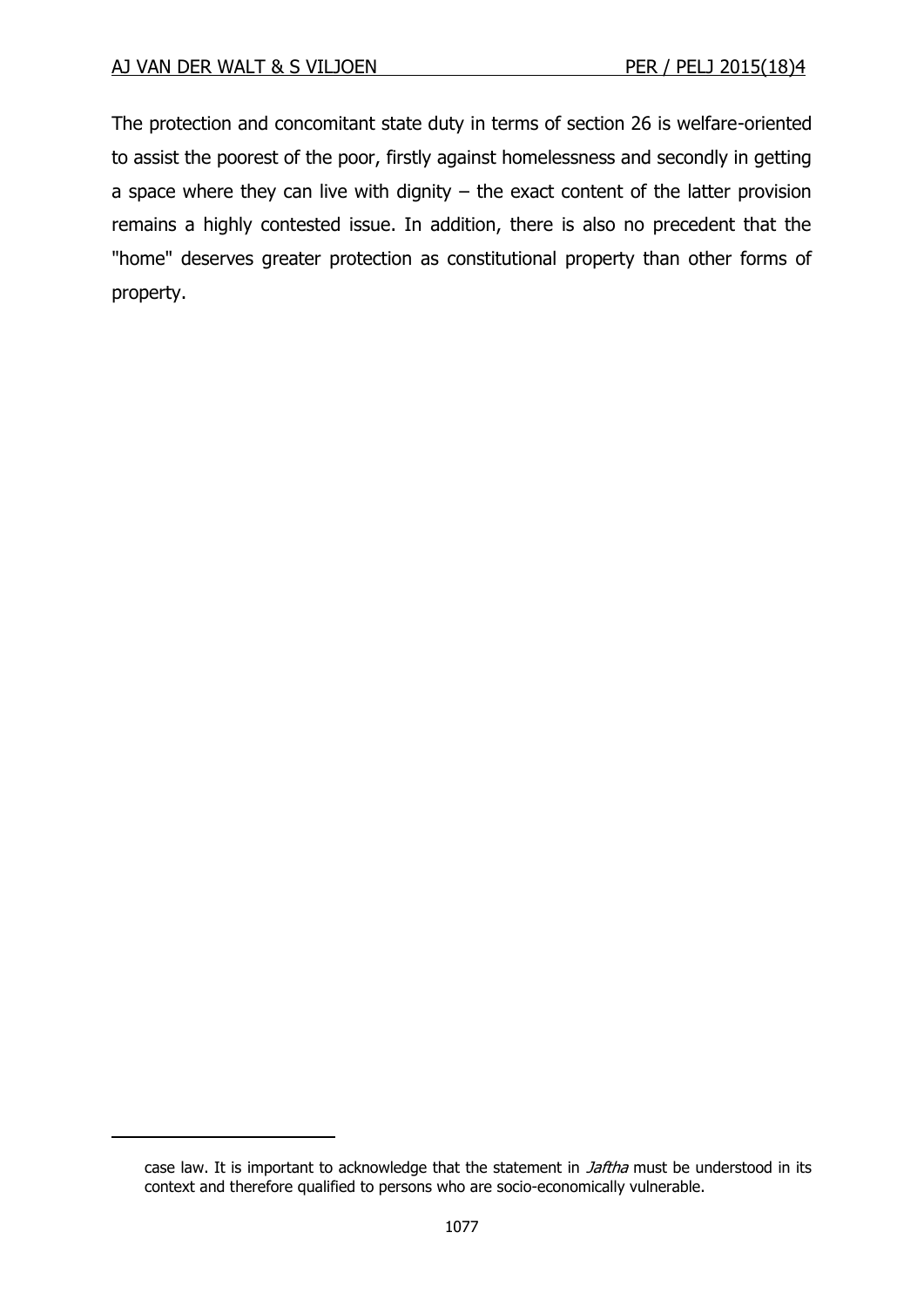#### **BIBLIOGRAPHY**

#### **Literature**

#### Alexander Global Debate

Alexander GS The Global Debate over Constitutional Property: Lessons for American Takings Jurisprudence (University of Chicago Press Chicago 2006)

Alexander 2009 Cornell L Rev

Alexander GS "The Social-obligation Norm in American Property Law" 2009 Cornell L Rev 746-819

Alexander 2012 U Pa L Rev

Alexander GS "Governance Property" 2012 U Pa L Rev 1853-1888

#### Alexander 2014 Iowa L Rev

Alexander GS "Property's Ends: The Publicness of Private Law Values" 2014 Iowa L Rev 1257-1296

#### Alexander and Peñalver 2009 Theo Ing L

Alexander GS and Peñalver EM "Properties of Community" 2009 Theo Ing L 127-160

### Alexander and Peñalver *Introduction to Property Theory*

Alexander GS and Peñalver EM An Introduction to Property Theory (Cambridge University Press Cambridge 2012)

Amar 1990 Harv J L & Pub Pol'y

Amar AR "Forty Acres and a Mule: A Republican Theory of Minimal Entitlements" 1990 Harv J L & Pub Pol'y 37-43

#### Barros 2009 NYU J L & Liberty

Barros BD "Property and Freedom" 2009 NYU J L & Liberty 36-69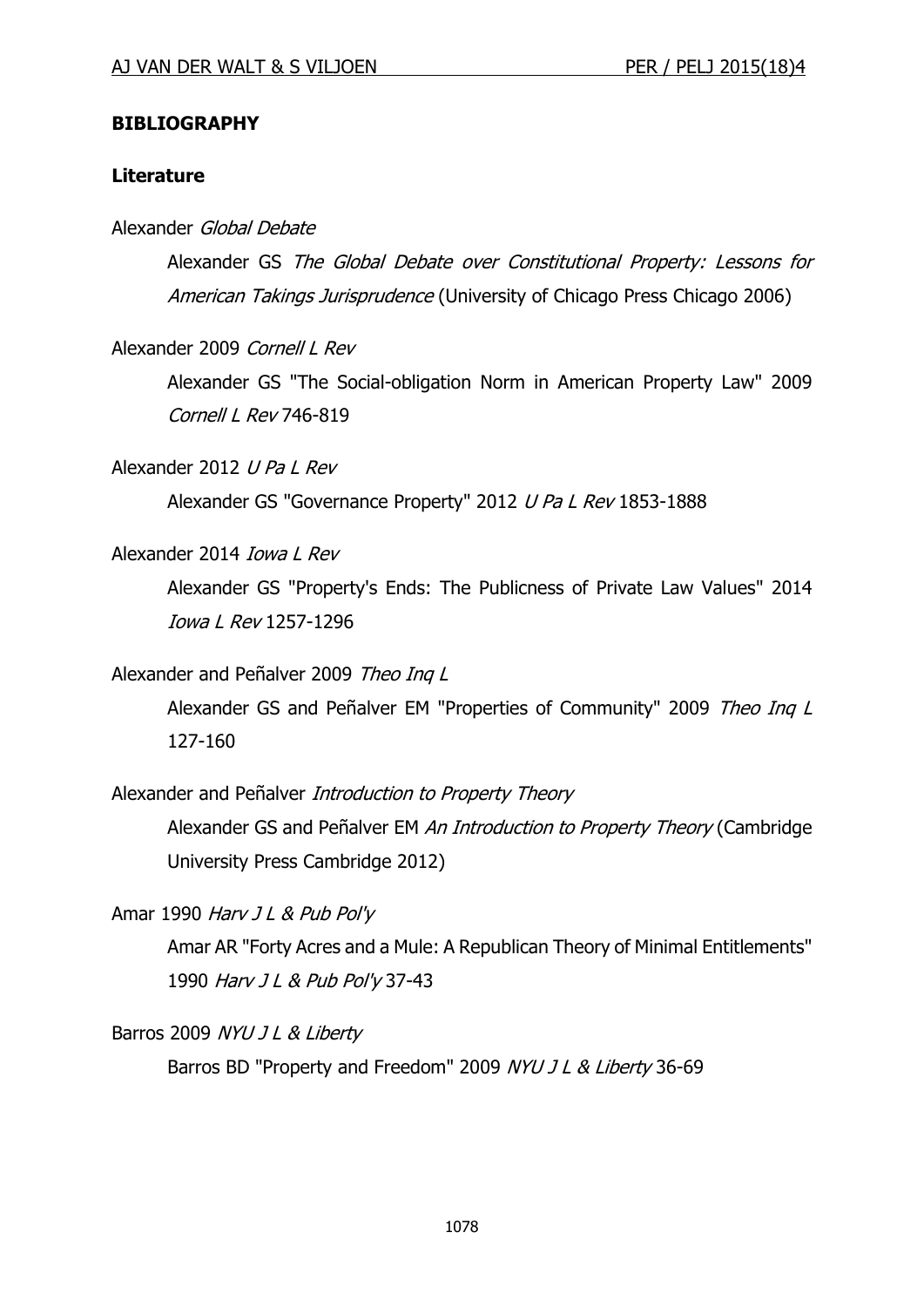## Budlender "Constitutional Protection of Property Rights"

Budlender G "The Constitutional Protection of Property Rights" in Budlender G, Latsky J and Roux T (eds) Juta's New Land Law (Juta Cape Town 1998) 1-70

#### Carey Miller and Pope 2000 JAL

Carey Miller DL and Pope A "South African Land Reform" 2000 JAL 167-194

#### Chaskalson 2000 SAJHR

Chaskalson A "Human Dignity as a Foundational Value of Our Constitutional Order" 2000 SAJHR 193-205

#### Cooper Landlord and Tenant

Cooper WE Landlord and Tenant 2<sup>nd</sup> ed (Juta Cape Town 1994)

#### Davy, Davy and Leisering 2013 Int J Soc Welf

Davy B, Davy U and Leisering L "Guest Editorial: The Global, the Social and Rights. New Perspectives on Social Citizenship" 2013 *Int J Soc Welf* S1-S14

#### De Soto The Other Path

De Soto H The Other Path: The Invisible Revolution in the Third World (Harper and Row New York 1989)

### Department of Housing White Paper

Department of Housing, Republic of South Africa White Paper: A New Housing Policy and Strategy for South Africa (The Department Pretoria 1994)

#### Department of Human Settlements Social Housing Policy

Department of Human Settlements, Republic of South Africa Social Housing Policy for South Africa Towards an Enabling Environment for Social Housing Development (The Department Pretoria 2005)

#### Department of Land Affairs Land Reform Pilot Programme

Department of Land Affairs, Republic of South Africa Land Reform Pilot Programme (The Department Pretoria 1994)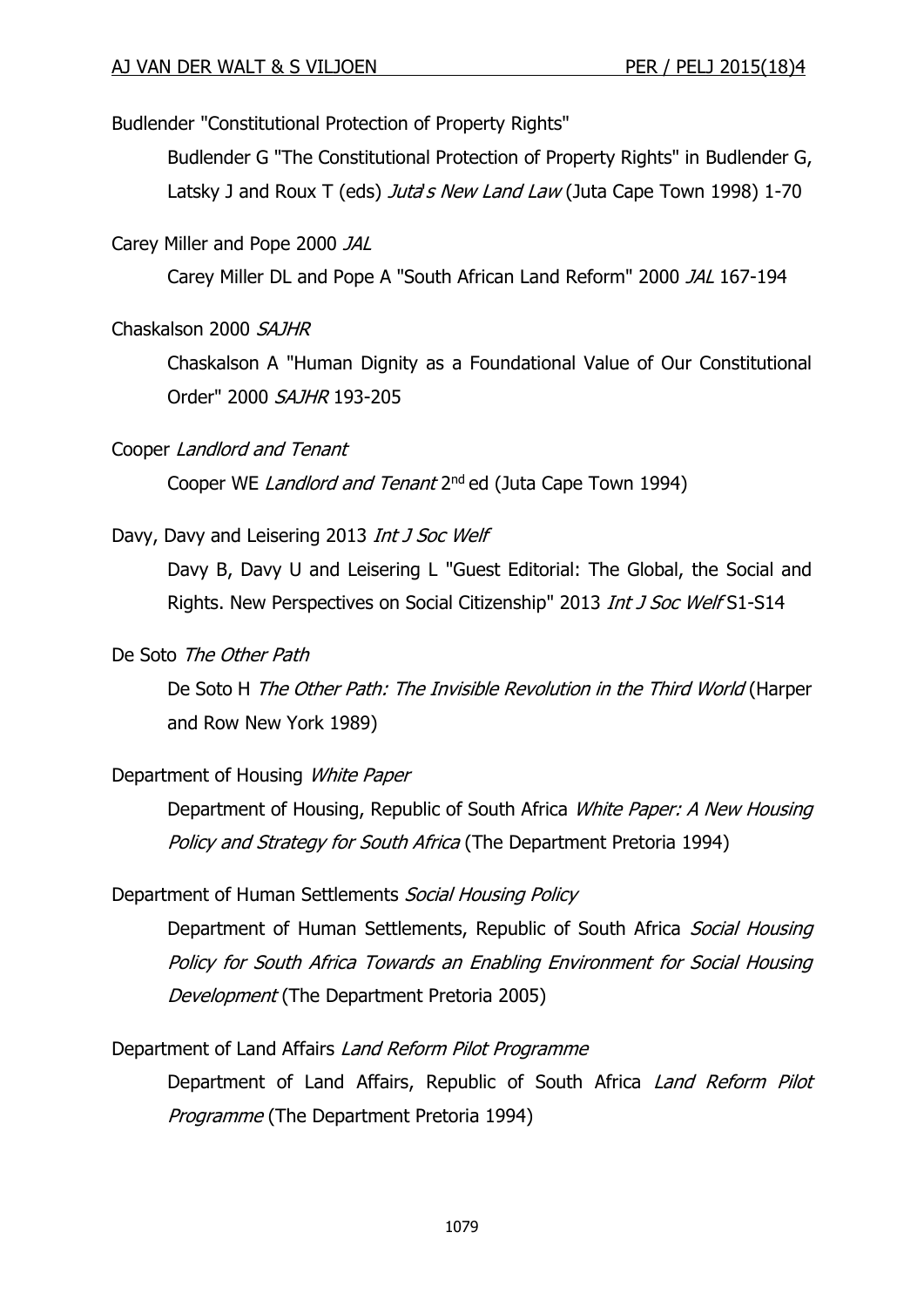#### Department of Land Affairs White Paper

Department of Land Affairs, Republic of South Africa White Paper on South African Land Policy (The Department Pretoria 1997)

#### Du Plessis "Interpretation"

Du Plessis L "Interpretation" in Woolman S, Roux T and Bishop M (eds) Constitutional Law of South Africa vol 2 2<sup>nd</sup> ed (Juta Cape Town 2008) ch 32

### Durand-Lasserve 2006 Global Urban Development

Durand-Lasserve A "Informal Settlements and the Millennium Development Goals: Global Policy Debates on Property Ownership and Security Of Tenure" 2006 Global Urban Development 1-15

#### Durand-Lasserve and Royston "International Trends"

Durand-Lasserve A and Royston L "International Trends and Country Contexts – From Tenure Regularization to Tenure Security" in Durand-Lasserve A and Royston A (eds) Holding their Ground, Secure Land Tenure for the Urban Poor in Developing Countries (Earthscan London 2002) 1-36

#### Epstein Takings

Epstein RA Takings: Private Property and the Power of Eminent Domain (Harvard University Press Harvard 1985)

#### Foster and Bonilla 2011-2012 Fordham L Rev

Foster SR and Bonilla D "The Social Function of Property: A Comparative Perspective" 2011–2012 Fordham L Rev 1003-1016

#### Fox Conceptualising Home

Fox L Conceptualising Home: Theories, Laws and Policies (Hart Oxford 2007)

#### Liebenberg 2005 SAJHR

Liebenberg S "The Value of Human Dignity in Interpreting Socio-economic Rights" 2005 SAJHR 1-31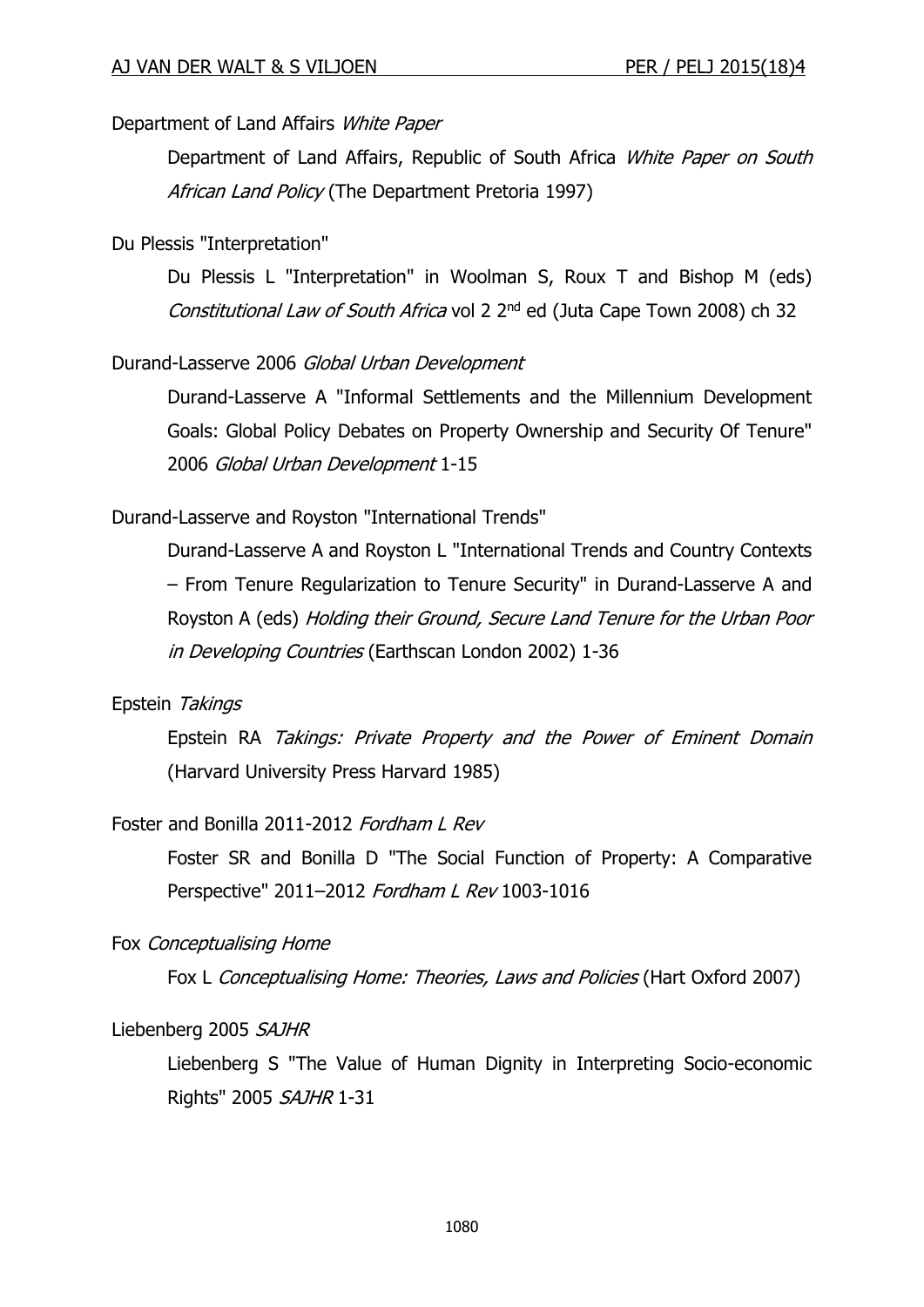### Liebenberg 2008 TSAR

Liebenberg S "The Application of Socio-economic Rights to Private Law" 2008 TSAR 464-480

### Liebenberg Socio-economic Rights

Liebenberg S Socio-economic Rights Adjudication under a Transformative Constitution (Juta Cape Town 2010)

### Maass 2011 Stell LR

Maass S "Rental Housing as Adequate Housing" 2011 Stell LR 759-774

#### Maass 2012 PELJ

Maass S "Rent Control: A Comparative Analysis" 2012 PELJ 41-100

#### Maass 2012 SAPL

Maass S "Conceptualising an Unfair Practice Regime in Landlord-tenant Law" 2012 SAPL 652-670

#### Maass 2013 SAJHR

Maass S "The South African Social Housing Sector: A Critical Comparative Analysis" 2013 SAJHR 571-590

### Marshall "Citizenship and Social Class"

Marshall TH "Citizenship and Social Class" in Marshall TH (ed) Citizenship and Social Class and Other Essays (Cambridge University Press Cambridge 1950) 1- 85

### Merrill "Private Property and Public Rights"

Merrill TW "Private Property and Public Rights" in Ayotte K and Smith HE (eds) Research Handbook on the Economics of Property Law (Edward Elgar Massachusetts 2011) 75-103

## Merrill and Smith 2001 Columbia L Rev

Merrill TW and Smith HE "The Property/Contract Interface" 2001 Columbia L Rev 773-852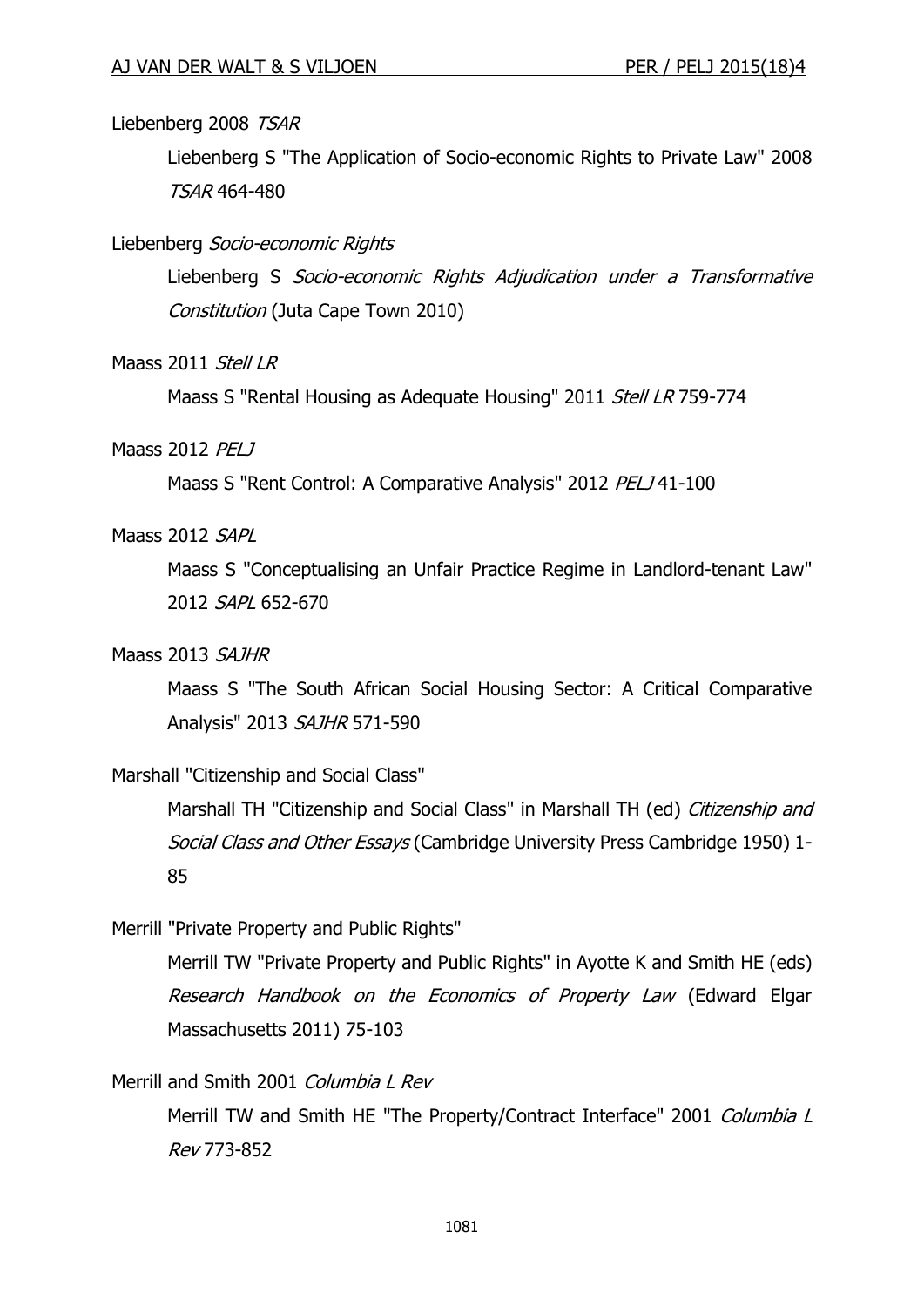#### Merrill and Smith 2001 Yale LJ

Merrill TW and Smith HE "What Happened to Property in Law and Economics?" 2001 *Yale LJ* 357-398

#### Merrill and Smith 2007 Wm & Mary L Rev

Merrill TW and Smith HE "The Morality of Property" 2007 Wm & Mary L Rev 1849-1895

### Michelman 1992 U Chi L Rev

Michelman F "Liberties, Fair Values, and Constitutional Method" 1992 U Chi L Rev 91-114

#### Muller Impact of Section 26

Muller G The Impact of Section 26 of the Constitution on the Eviction of Squatters in South African Law (LLD-dissertation Stellenbosch University 2011)

#### Peñalver 2008-2009 Cornell L Rev

Peñalver EM "Land Virtues" 2008-2009 Cornell L Rev 821-888

#### Pienaar 2002 SAPL

Pienaar JM "The Housing Crisis in South Africa: Will the Plethora of Policies and Legislation have a Positive Impact?" 2002 SAPL 336-370

#### Pienaar 2014 TSAR

Pienaar JM "Reflections on the South African Land Reform Programme: Characteristics, Dichotomies and Tensions (Part 1)" 2014 TSAR 425-446

### Pienaar, Du Plessis and Olivier 2006 SAPL

Pienaar JM, Du Plessis W and Olivier N "Land Matters: New Developments" 2006 SAPL 195-212

#### Pienaar, Du Plessis and Olivier 2007 SAPL

Pienaar JM, Du Plessis W and Olivier N "Land Matters" 2007 SAPL 548-574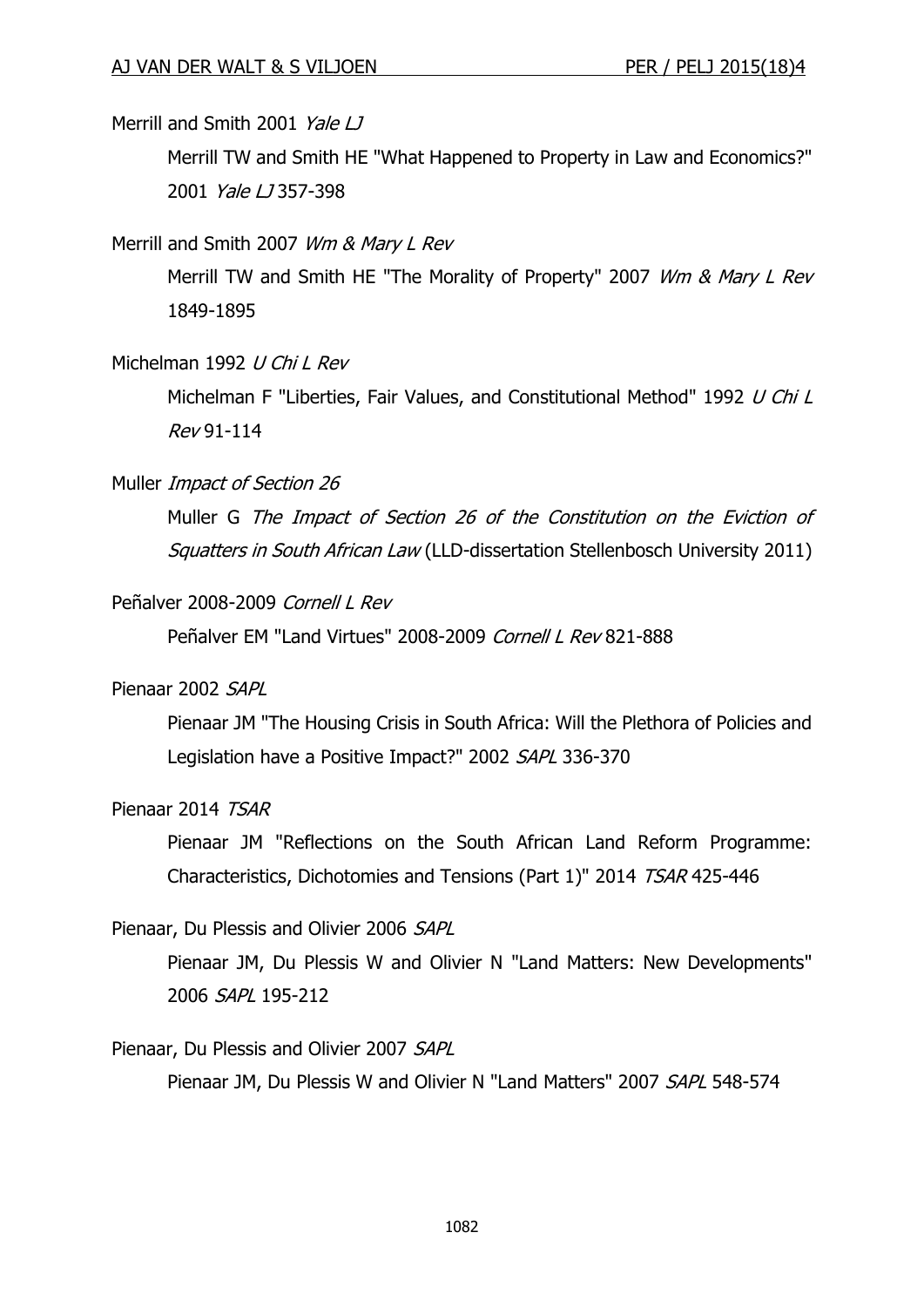Pienaar, Du Plessis and Olivier 2012 SAPL

Pienaar JM, Du Plessis W and Olivier N "Land Matters and Rural Development: 2012" 2012 SAPL 587-626

#### Radin 1981-1982 Stan L Rev

Radin MJ "Property and Personhood" 1981-1982 Stan L Rev 957-1016

#### Radin 1986 Philosophy and Public Affairs

Radin MJ "Residential Rent Control" 1986 Philosophy and Public Affairs 350-380

#### Rose 1995-1996 Notre Dame L Rev

Rose CM "Property as the Keystone Right?" 1995-1996 Notre Dame L Rev 329- 370

#### Royston "Security of Urban Tenure"

Royston L "Security of Urban Tenure in South Africa: Overview of Policy and Practice" in Durand-Lasserve A and Royston L (eds) Holding their Ground, Secure Land Tenure for the Urban Poor in Developing Countries (Earthscan London 2002) 165-181

### Sachs 2000 SMU L Rev

Sachs A "Social and Economic Rights: Can They be Made Justiciable?" 2000 SMU L Rev 1381-1391

#### Sachs 2003 Current Legal Problems

Sachs A "The Judicial Enforcement of Socio-economic Rights" 2003 Current Legal Problems 579-601

#### Schnably 1992-1993 Stan L Rev

Schnably SJ "Property and Pragmatism: A Critique of Radin's Theory of Property and Personhood" 1992-1993 Stan L Rev 347-407

#### Singer Entitlement

Singer JW Entitlement: The Paradoxes of Property (Yale University Press New Haven 2000)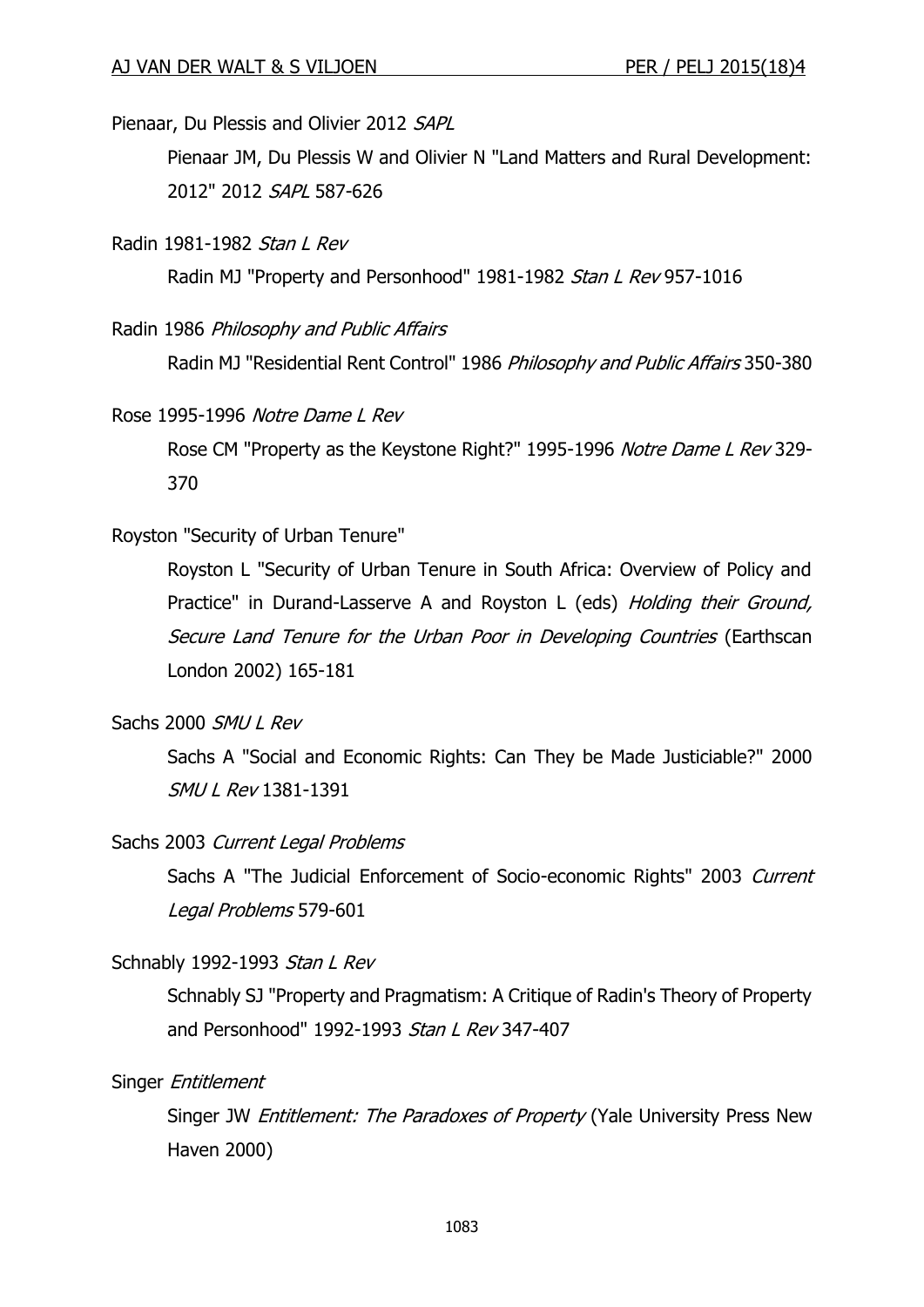#### Singer 2006 Harv Envtl L Rev

Singer JW "The Ownership Society and Takings of Property: Castles, Investments, and Just Obligations" 2006 Harv Envtl L Rev 309-338

#### Singer 2009 Cornell L Rev

Singer JW "Democratic Estates: Property Law in a Free and Democratic Society" 2009 Cornell L Rev 1009-1062

#### Singer 2014 Duke LJ

Singer JW "Property as the law of democracy" 2014 Duke LJ 1287-1335

#### Smith 2009 Cornell L Rev

Smith HE "Response: Mind the Gap: The Indirect Relation between Ends and Means in American Property Law" 2009 Cornell L Rev 959-989

#### Stern 2008-2009 Mich L Rev

Stern SM "Residential Protectionism and the Legal Mythology of Home" 2008- 2009 Mich L Rev 1093-1144

### Strydom and Viljoen 2014 PELJ

Strydom J and Viljoen S "Unlawful Occupation of Inner-city Buildings: A Constitutional Analysis of the Rights and Obligations Involved" 2014 PELJ 1206- 1261

#### Tissington Resource Guide to Housing

Tissington K A Resource Guide to Housing in South Africa 1994–2010: Legislation, Policy, Programmes and Practice (Socio-economic Rights Institute of South Africa Johannesburg 2011)

### Underkuffler Idea of Property

Underkuffler LS The Idea of Property: Its Meaning and Power (Oxford University Press Oxford 2003)

#### Van der Walt 1995 SAJHR

Van der Walt AJ "Tradition on Trial: A Critical Analysis of the Civil-law Tradition in South African Property Law" 1995 SAJHR 169-204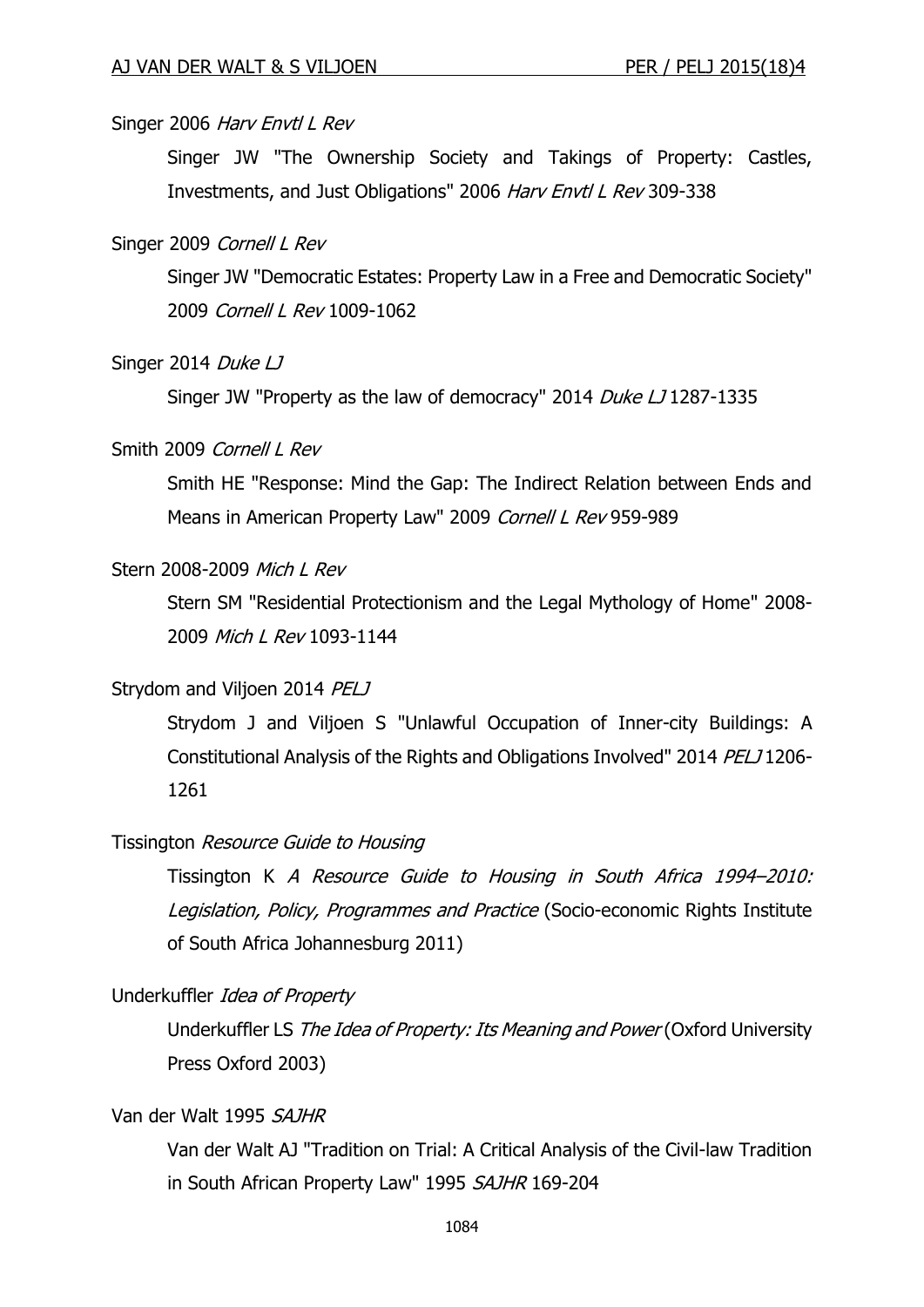#### Van der Walt 2005 SAJHR

Van der Walt AJ "The State's Duty to Protect Property Owners v the State's Duty to Provide Housing: Thoughts on the Modderklip Case" 2005 SAJHR 144-161

#### Van der Walt 2008 CCR

Van der Walt AJ "Normative Pluralism and Anarchy: Reflections on the 2007 Term" 2008 CCR 77-128

#### Van der Walt Property in the Margins

Van der Walt AJ Property in the Margins (Hart Oxford 2009)

#### Van der Walt "Housing Rights"

Van der Walt AJ "Housing Rights in the Intersection between Expropriation and Eviction Law" in Fox O'Mahony L and Sweeney J (eds) The Idea of Home in Law: Displacement and Dispossession (Ashgate Surrey 2011) 55-100

#### Van der Walt Constitutional Property Law

Van der Walt AJ *Constitutional Property Law* 3<sup>rd</sup> ed (Juta Cape Town 2011)

Van der Walt Property and Constitution

Van der Walt AJ Property and Constitution (PULP Pretoria 2012)

#### Van der Walt 2012 Stell LR

Van der Walt AJ "Procedurally Arbitrary Deprivation of Property" 2012 Stell LR 88-94

#### Van der Walt 2013 SALJ

Van der Walt AJ "Development of the Common Law of Servitude" 2013 SALJ 721-755

#### Van der Walt and Maass (Part 1) 2012 TSAR

Van der Walt AJ and Maass S "The Enforceability of Tenants' Rights (Part 1)" 2012 TSAR 35-52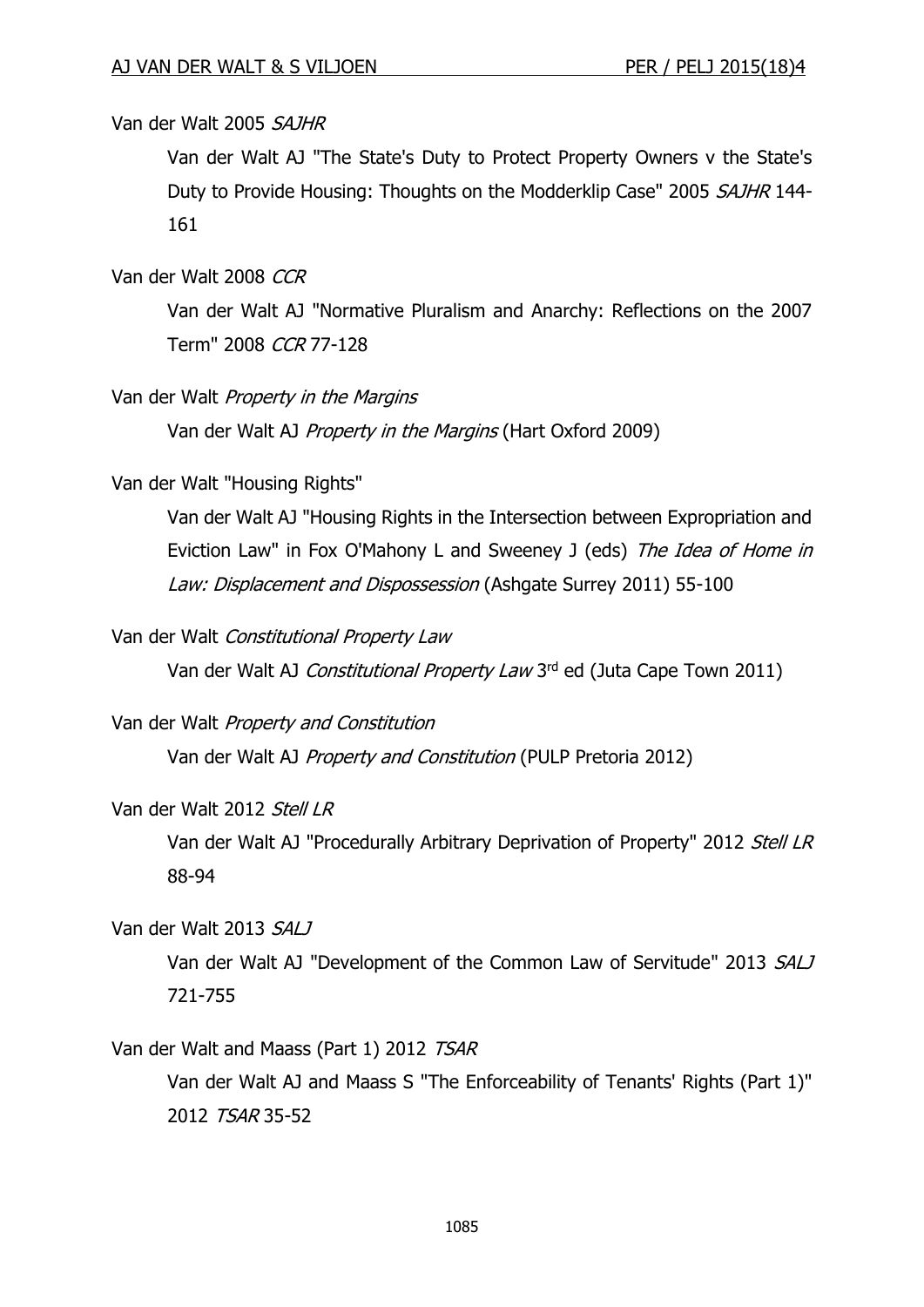#### Van der Walt and Maass (Part 2) 2012 TSAR

Van der Walt AJ and Maass S "The Enforceability of Tenants' Rights (Part 2)" 2012 TSAR 228-246

#### Van Wyk 2005 Stell LR

Van Wyk J "The Relationship (or Not) Between Rights of Access to Land and Housing: De-linking Land from its Components" 2005 Stell LR 466-487

#### Viljoen (Part 1) 2014 TSAR

Viljoen S "The Temporary Expropriation of a Use Right as Interim Measure in the South African Housing Context (Part 1)" 2014 TSAR 359-376

#### Viljoen (Part 2) 2014 TSAR

Viljoen S "The Temporary Expropriation of a Use Right as Interim Measure in the South African Housing Context (Part 2)" 2014 TSAR 520-535

#### Viljoen 2014 CILSA

Viljoen S "The Constitutional Protection of Tenants' Interests: A Comparative Analysis" 2014 CILSA 460-489

#### Waldron Right to Private Property

Waldron J The Right to Private Property (Clarendon Press Oxford 1988)

#### Watson and McCarthy 1997 Habitat International

Watson V and McCarthy M "Rental Housing Policy and the Role of the Household Rental Sector: Evidence from South Africa" 1997 Habitat International 49-56

#### **Case law**

#### **Germany**

BVerfGE 51, 193 (Warenzeichen) BVerfGE 89, 1 (Besitzrecht des Mieters) BVerfGE 52, 1 (1979) BVerfGE 87, 114 (1992) BVerfGE 79, 292 (Eigenbedarfskündigung)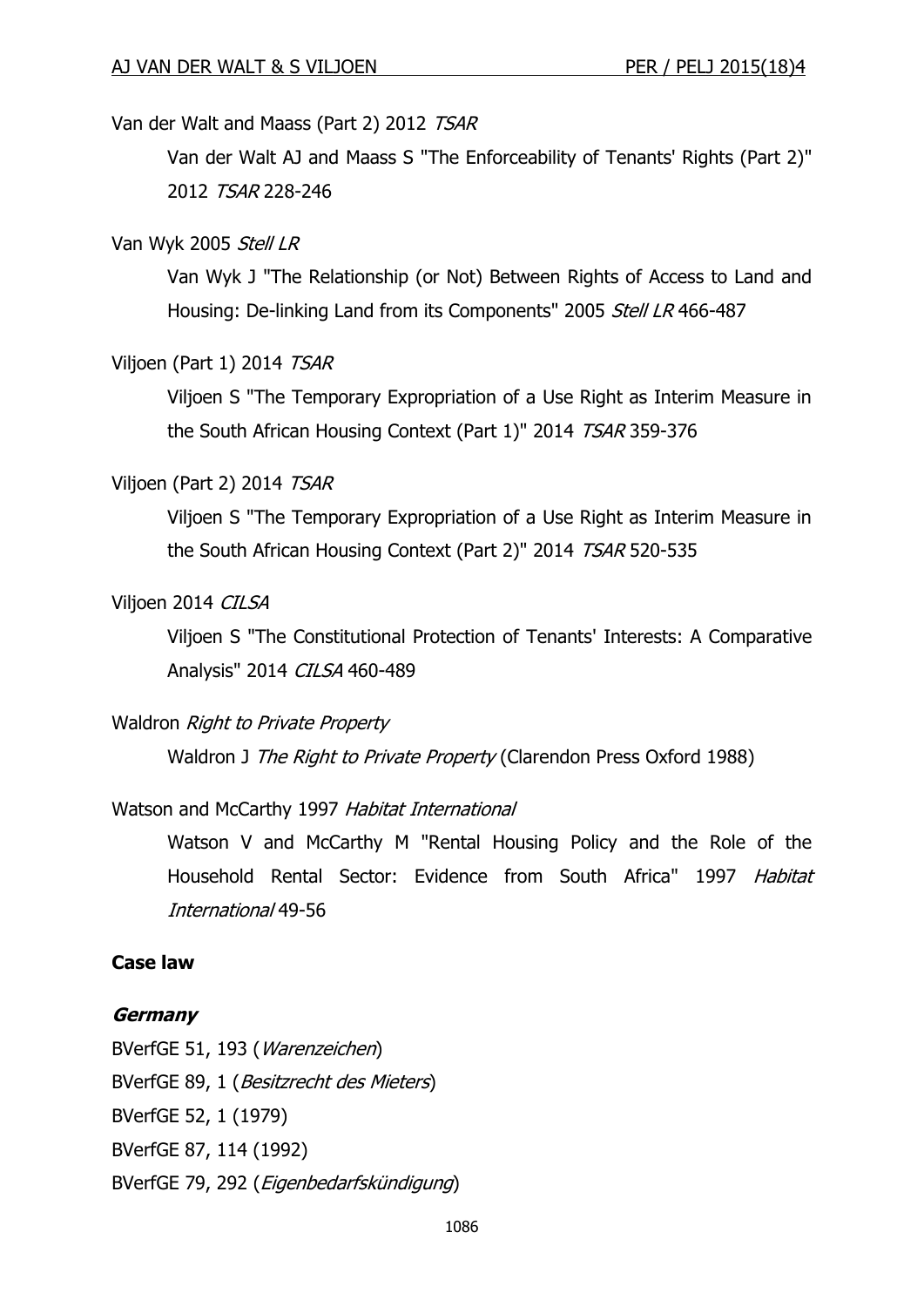### **South Africa**

City of Johannesburg Metropolitan Municipality v Blue Moonlight Properties 39 (Pty) Ltd 2012 2 SA 104 (CC) City of Johannesburg v Changing Tides 74 (Pty) Ltd 2012 6 SA 294 (SCA) City of Johannesburg v Rand Properties (Pty) Ltd 2007 6 SA 417 (SCA) Engelbrecht v Road Accident Fund 2007 6 SA 96 (CC) First National Bank of SA Ltd t/a Wesbank v Commissioner, South African Revenue Service; First National Bank of SA Ltd t/a Wesbank v Minister of Finance 2002 4 SA 768 (CC) Government of the Republic of South Africa v Grootboom 2001 1 SA 46 (CC) Jaftha v Schoeman; Van Rooyen v Stoltz 2005 2 SA 140 (CC) Khumalo v Potgieter 1999 ZALCC 68 (17 December 1999) Lester v Ndlambe Municipality 2014 1 All SA 402 (SCA) Machele v Mailula 2010 2 SA 257 (CC) Malan v City of Cape Town 2014 6 SA 315 (CC) Maphango v Aengus Lifestyle Properties (Pty) Ltd 2012 3 SA 531 (CC) Minister of Health v New Clicks South Africa (Pty) Ltd 2006 2 SA 311 (CC) Modder East Squatters v Modderklip Boerdery (Pty) Ltd, President of the Republic of South Africa v Modderklip Boerdery (Pty) Ltd 2004 3 All SA 169 (SCA) Nhlabathi v Fick 2003 7 BCLR 806 (LCC) Occupiers of 51 Olivia Road, Berea Township and 197 Main Street, Johannesburg v City of Johannesburg 2008 3 SA 208 (CC) Port Elizabeth Municipality v Various Occupiers 2005 1 SA 217 (CC) President of the Republic of South Africa v Modderklip Boerdery (Pty) Ltd 2005 5 SA 3 (CC) Residents of Joe Slovo Community, Western Cape v Thubelisha Homes 2010 3 SA 454 (CC) Sailing Queen Investments v The Occupants La Colleen Court 2008 6 BCLR 666 (W) Sidumo v Rustenburg Platinum Mines Ltd 2008 2 SA 24 (CC) South African National Defence Union v Minister of Defence 2007 5 SA 400 (CC) The Occupiers, Shulana Court, 11 Hendon Road, Yeoville, Johannesburg v Steele 2010 9 BCLR 911 (SCA)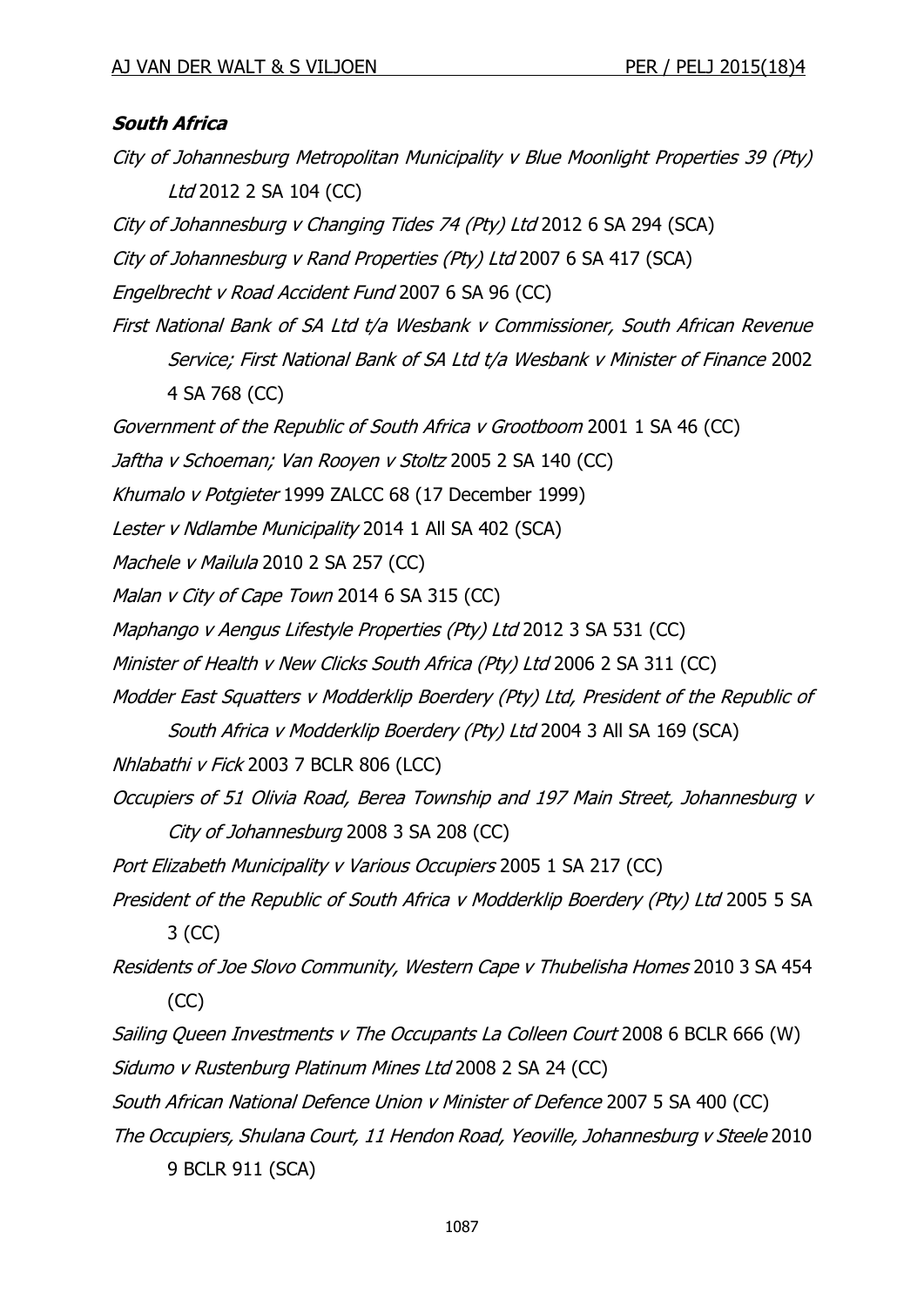Transvaal Agricultural Union v Minister of Land Affairs 1997 2 SA 621 (CC)

## **Legislation**

### **Germany**

Basic Law for the Federal Republic of Germany (Grundgesetz für die Bundesrepublik Deutschland) 1949

### **South Africa**

Communal Property Associations Act 28 of 1996 Constitution of the Republic of South Africa 200 of 1993 Constitution of the Republic of South Africa, 1996 Conversion of Certain Rights into Leasehold or Ownership Act 81 of 1988 Development Facilitation Act 67 of 1995 Distribution and Transfer of Certain State Land Act 119 of 1993 Extension of Security of Tenure Act 62 of 1997 Expropriation Act 63 of 1975 Housing Act 107 of 1997 Housing Development Agency Act 23 of 2008 Interim Protection of Informal Land Rights Act 31 of 1996 Land Reform (Labour Tenants) Act 3 of 1996 Land Reform: Provision of Land and Assistance Act 126 of 1993 Less Formal Township Establishment Act 113 of 1991 Prevention of Illegal Eviction from and Unlawful Occupation of Land Act 19 of 1998 Rental Housing Act 50 of 1999 Restitution of Land Rights Act 22 of 1994 Social Housing Act 16 of 2008 Upgrading of Land Tenure Rights Act 112 of 1991

## **International instruments**

International Covenant on Economic, Social and Cultural Rights (1966) United Nations Commission on Human Settlements Global Strategy for Shelter to the Year 2000 A/RES/1988/181 (1988)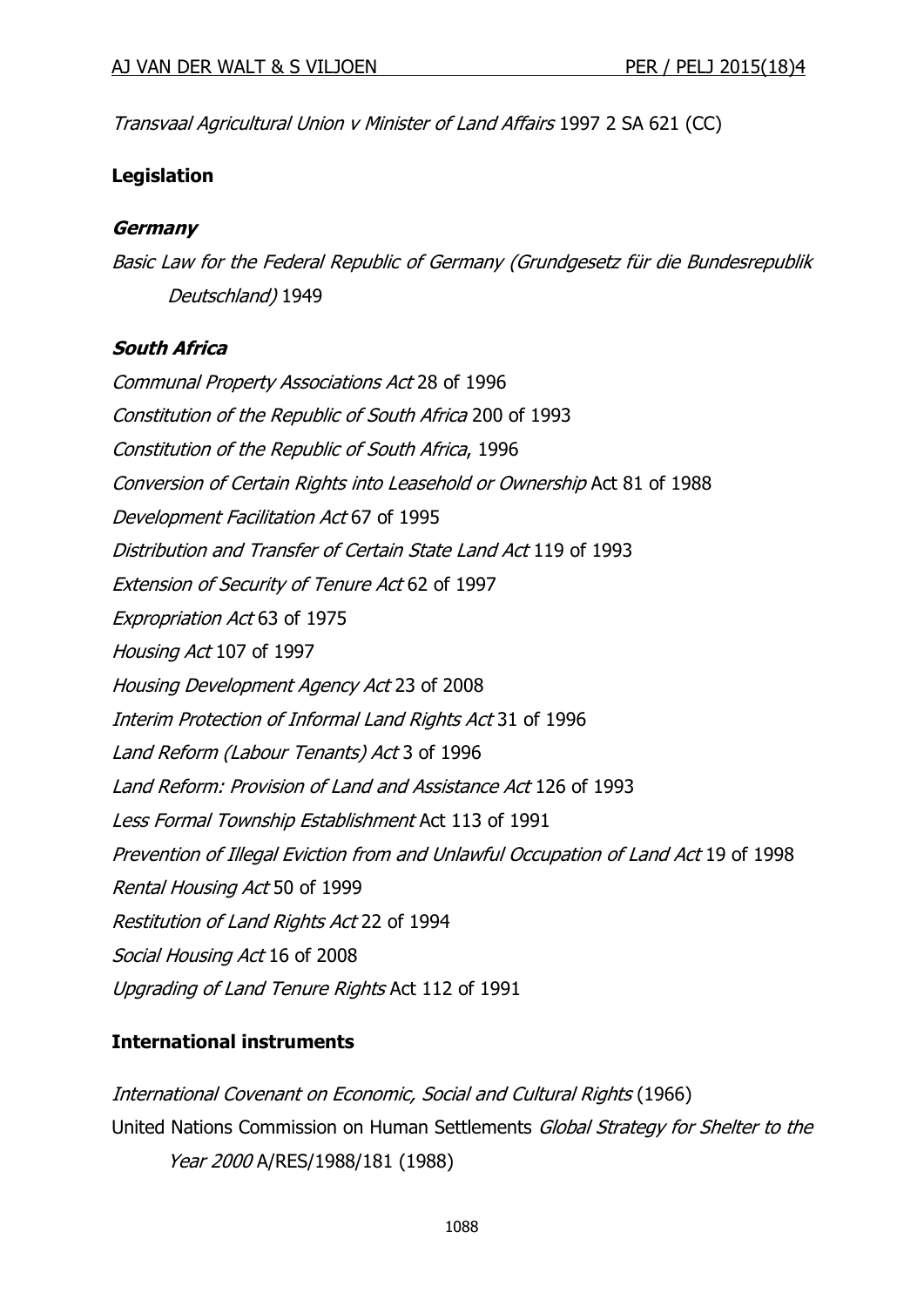United Nations Committee on Economic, Social and Cultural Rights The Right to Adequate Housing CESCR General Comment 4 UN Doc E/1992/23 (1991)

#### **Internet sources**

Sapa 2013 http://www.fin24.com/Economy/Willing-buyer-seller-principle-to-go-20130214 Sapa 2013 Willing Buyer, Willing Seller Principle to Go http://www.fin24.com/Economy/Willing-buyer-seller-principle-to-go-20130214 accessed 16 October 2014

#### **LIST OF ABBREVIATIONS**

| <b>CCR</b>           | <b>Constitutional Court Review</b>                      |
|----------------------|---------------------------------------------------------|
| <b>CILSA</b>         | Comparative and International Law Journal of Southern   |
|                      | Africa                                                  |
| Columbia L Rev       | Columbia Law Review                                     |
| <b>CESCR</b>         | Committee on Economic, Social and Cultural Rights       |
| Cornell L Rev        | <b>Cornell Law Review</b>                               |
| Duke LJ              | Duke Law Journal                                        |
| <b>ESTA</b>          | Extension of Security of Tenure Act                     |
| Fordham L Rev        | Fordham Law Review                                      |
| GG                   | Grundgesetz für die Bundesrepublik Deutschland          |
| Hary Envtl L Rev     | <b>Harvard Environmental Law Review</b>                 |
| Harv J L & Pub Pol'y | Harvard Journal of Law and Public Policy                |
| <b>ICESCR</b>        | International Covenant on Economic, Social and Cultural |
|                      | <b>Rights</b>                                           |
| Int J Soc Welf       | <b>International Journal of Social Welfare</b>          |
| <b>Iowa L Rev</b>    | <b>Iowa Law Review</b>                                  |
| <b>JAL</b>           | Journal of African Law                                  |
| Mich L Rev           | Michigan Law Review                                     |
| NYU J L & Liberty    | New York University Journal of Law and Liberty          |
| Notre Dame L Rev     | Notre Dame Law Review                                   |